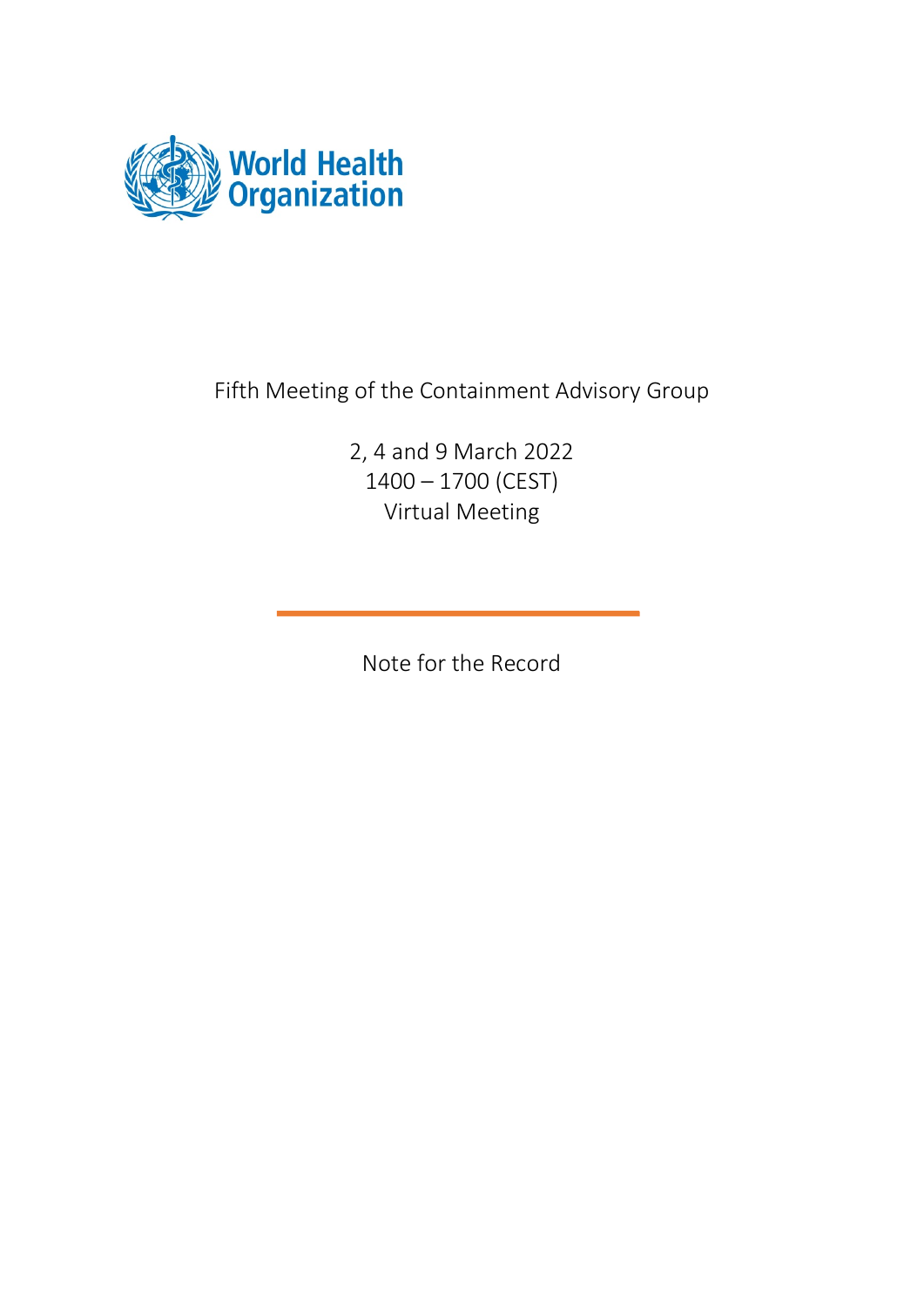[This page is intentionally left blank]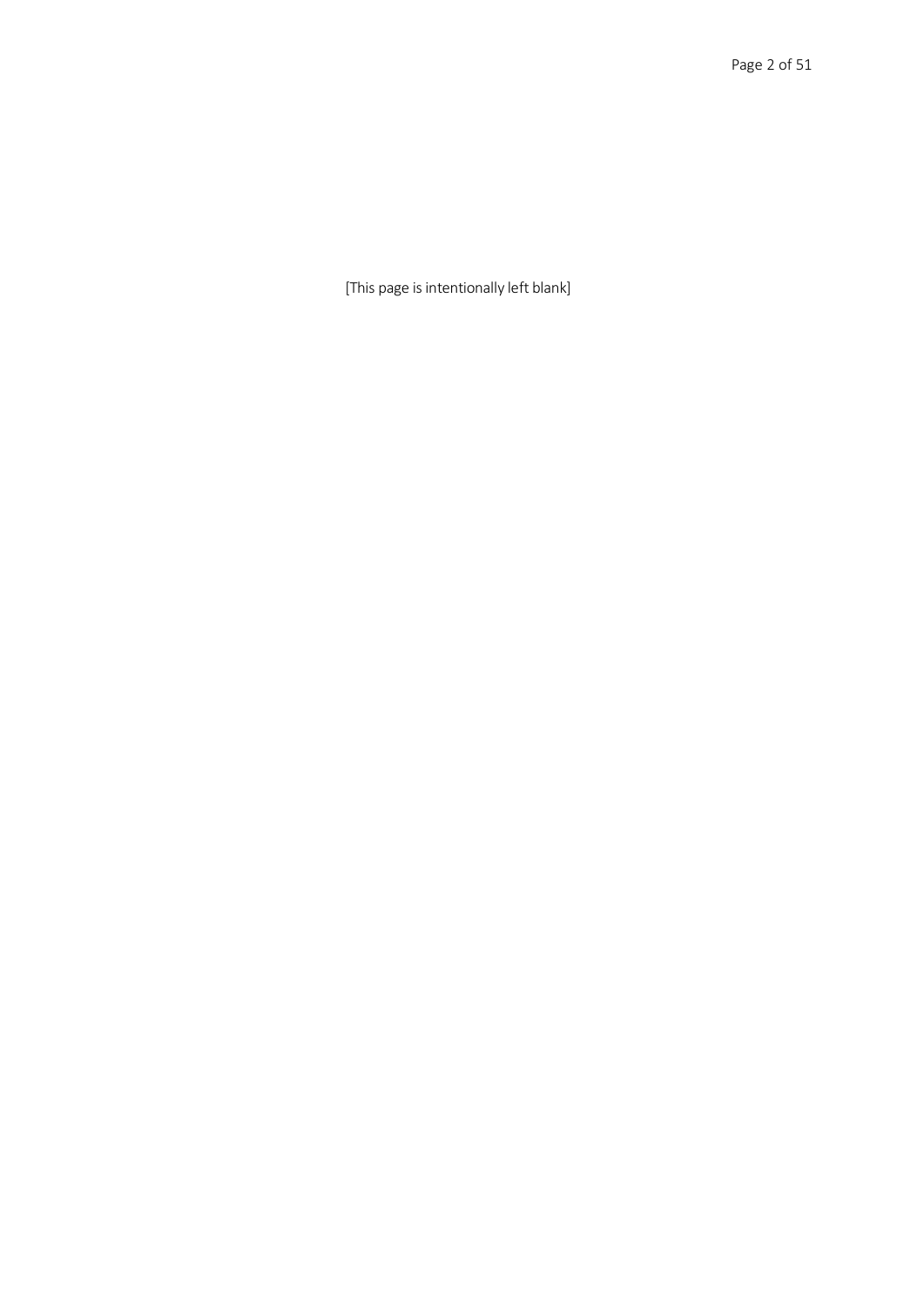# Table of Contents

|                                                                                                                                | Page           |
|--------------------------------------------------------------------------------------------------------------------------------|----------------|
|                                                                                                                                | $\overline{4}$ |
|                                                                                                                                | 6              |
|                                                                                                                                | 11             |
| Session: Introduction                                                                                                          |                |
|                                                                                                                                | 12             |
| Session 1: Update on Polio Eradication and Poliovirus Containment Programme                                                    |                |
|                                                                                                                                | 13             |
| WHO Containment Programme Update (Update on Survey and Inventory Activities, Containment Certification                         | 14             |
| Global Commission for the Certification of the Eradication of Poliomyelitis - Containment Working Group (GCC                   |                |
|                                                                                                                                | 15             |
| Session 2: Update on the Progress with the Revision of the WHO Global Action Plan for Poliovirus Containment<br>(GAPIII, 2015) |                |
| Overview of the Process Undertaken for the Revision of GAPIII and Summary of Issues for Consensus or                           |                |
| Issues for Consensus or Recommendation by CAG                                                                                  | 16             |
|                                                                                                                                | 17             |
| Operator Inactivate Poliovirus Vaccine (IPV) Immunization and Poliovirus Antibody Titer Determination                          | 18             |
| Issues Associated with the Walk-Through Exit Shower Requirement in GAPIII                                                      |                |
| Use, Effectiveness and Risks Associated with a Walk-Through Exit Shower as Poliovirus Containment                              | 20             |
| Distinguishing the Risk Reduction Potential of Exit Showers Versus Enhanced Personal Protective                                | 20             |
| Risk-based Approach for Walk-through Exit Shower from the Containment Perimeter in line with the Most                          |                |
|                                                                                                                                | 21             |
|                                                                                                                                | 22             |
|                                                                                                                                | 23             |
| HEPA Filtration on Exhaust Side As Requirement Prior to Final Containment of all Wild Poliovirus (WPV)                         | 23             |
| Changes Made in Primary, Secondary And Tertiary Safeguards as Described in GAPIII                                              |                |
| Replacement of GAPIII Jargon 'Primary, Secondary and Tertiary Safeguards' with Technical Language or                           | 24             |
| Operationalization of Population Immunity Safeguards Within the Context of SAGE Current                                        | 24             |
|                                                                                                                                | 25             |
| Summary of Revisions Proposed for the Section of GAPIII Associated with the Implementation of Surveys of                       |                |
| Facilities, Development of Inventories of Facilities Retaining Polioviruses, and Promoting Destruction or                      | 26             |
| Containment Requirements for Potentially Infectious Materials, WPV/vaccine-derived poliovirus (VDPV)                           | 26             |
| Updated Recommendations from the CAG - Expert Support Group (CAG-ESG) on Novel Poliovirus Strains                              | 29             |
| Session 3: Other Issues Associated with the Revision of GAPIII                                                                 |                |
|                                                                                                                                | 32             |
| Discussion and Next Steps                                                                                                      |                |
|                                                                                                                                | 36             |
| Annexes                                                                                                                        |                |
|                                                                                                                                | 38             |
|                                                                                                                                | 44             |
|                                                                                                                                | 48             |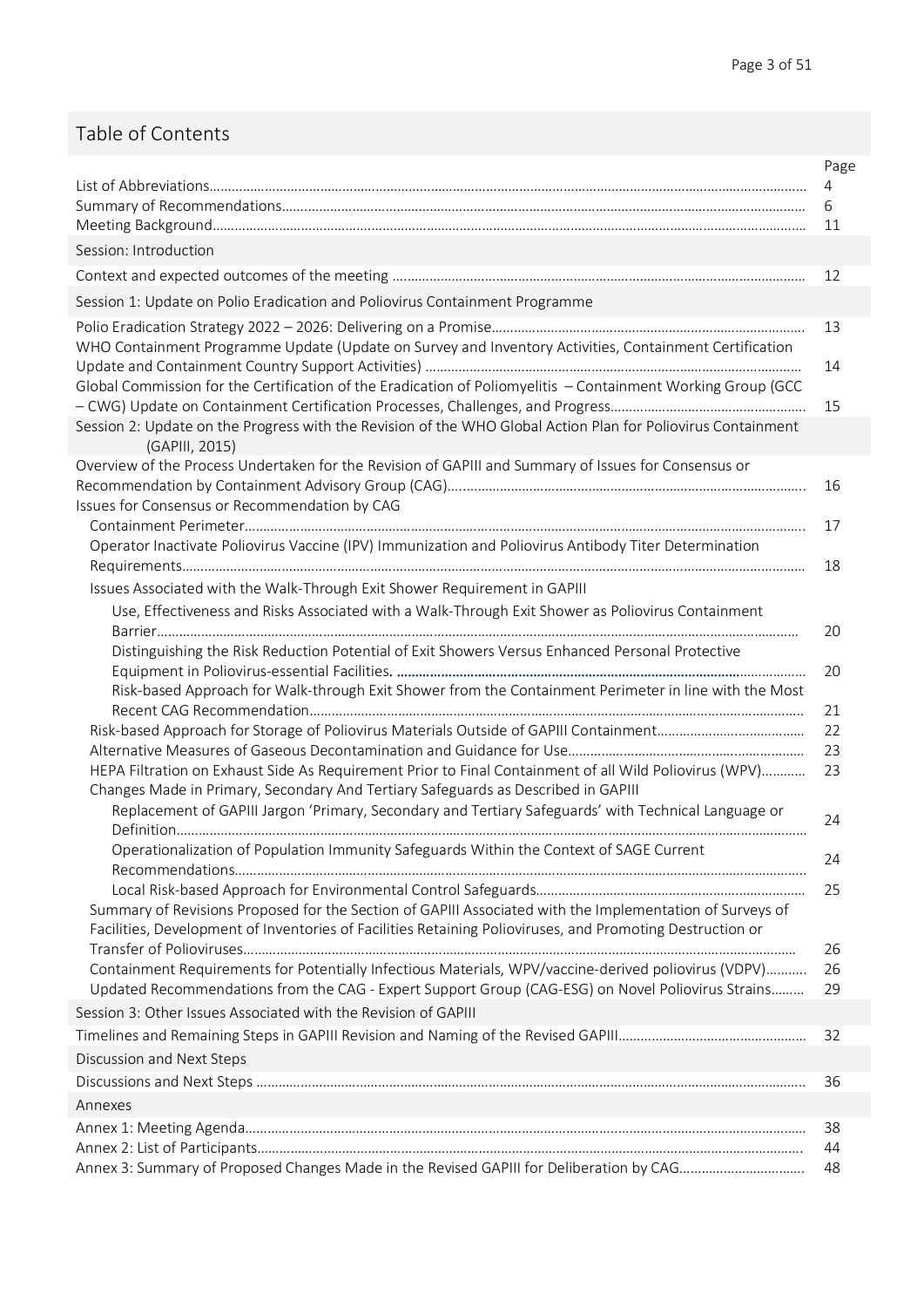# List of Abbreviation

| AQAS<br>AAT      | GAPIII Auditor Qualification and Audit Support Plan 2021-2023<br><b>Advanced Auditor Training</b>                                                                 |
|------------------|-------------------------------------------------------------------------------------------------------------------------------------------------------------------|
| <b>CEV</b>       |                                                                                                                                                                   |
|                  | Country Engagement Visit                                                                                                                                          |
| <b>BRM</b>       | Biorisk management                                                                                                                                                |
| CAG              | Containment Advisory Group                                                                                                                                        |
| $CAG - ESG$      | CAG - Expert Support Group for Novel Poliovirus Strains                                                                                                           |
| CAG1             | First Meeting of the CAG, 19-20 June 2017                                                                                                                         |
| CAG <sub>2</sub> | Second Meeting of the CAG, 28-30 November 2017                                                                                                                    |
| CAG TC1          | Teleconference of the CAG on Showers, 25 January 2018                                                                                                             |
| CAG TC2          | Teleconference of the CAG on Novel Poliovirus Strains, 8 March 2018                                                                                               |
| CAG TC3          | Teleconference of the CAG TC3 on nOPV2 candidate vaccines and S19 - poliovirus type 2                                                                             |
|                  | strains, 7 June 2018                                                                                                                                              |
| CAG TC4          | Ad hoc Teleconference of the CAG on Tertiary Safeguards, 14 August 2018                                                                                           |
| CAG3             | Third Meeting of the CAG, 13-14 December 2018                                                                                                                     |
| CAG4             | Fourth Meeting of the CAG, 15-16 July 2019                                                                                                                        |
| CAG TC5          | Teleconference of the CAG on the Definition of Novel OPV strains and GAPIII Containment                                                                           |
|                  | Requirements for nOPV1 and nOPV3 Development and Production, 20 March 2020                                                                                        |
| CAG5             | Fifth Meeting of the CAG, 2, 4 and 9 March 2022                                                                                                                   |
| CAVA             | Cold-Adapted Viral Attenuation (CAVA) - Poliovirus strains                                                                                                        |
| CCS              | Containment Certification Scheme to support the WHO Global Action Plan for Poliovirus                                                                             |
|                  | Containment                                                                                                                                                       |
| <b>CP</b>        | Certificate of Participation                                                                                                                                      |
| ICC              | Interim Certificate of Containment                                                                                                                                |
| <b>CC</b>        | Certificate of Containment                                                                                                                                        |
| <b>CMG</b>       | <b>Containment Management Group</b>                                                                                                                               |
| COVID-19         | Coronavirus disease 2019                                                                                                                                          |
| <b>CEN</b>       | European Committee for Standardization                                                                                                                            |
| <b>CWA</b>       | CEN Workshop Agreement                                                                                                                                            |
| EB               | <b>Executive Board</b>                                                                                                                                            |
| EUL              | WHO Emergency Use Listing                                                                                                                                         |
| <b>GAPI</b>      | WHO Global Action Plan for laboratory containment of wild polioviruses (1st ed., 1999)                                                                            |
| <b>GAPII</b>     | WHO Global Action Plan for laboratory containment of wild polioviruses (2nd ed., 2004)                                                                            |
| <b>GAPIII</b>    | WHO global action plan to minimize poliovirus facility-associated risk after eradication of<br>wild polioviruses and cessation of routine OPV use (3rd ed., 2009) |
| <b>GAPIII</b>    | WHO Global Action Plan to minimize poliovirus facility-associated risk after type-specific                                                                        |
|                  | eradication of wild polioviruses and sequential cessation of oral polio vaccine use                                                                               |
|                  | or WHO Global Action Plan for Poliovirus Containment (3rd ed., 2015) (version                                                                                     |
|                  | undergoing revision)                                                                                                                                              |
| Annex 2          | BRM standard for poliovirus-essential facilities (PEFs) holding wild poliovirus (WPV)                                                                             |
|                  | materials                                                                                                                                                         |
| Annex 3          | BRM standard for PEFs holding only OPV/Sabin poliovirus materials (no WPV)                                                                                        |
| Annex 6          | BRM standard for safe handling of new samples potentially containing poliovirus material                                                                          |
|                  | in poliovirus-non-essential facilities                                                                                                                            |
| GCC              | Global Commission for the Certification of the Eradication of Poliomyelitis                                                                                       |
| $GCC - CWG$      | GCC - Containment Working Group                                                                                                                                   |
| <b>RCC</b>       | Regional Commission for the Certification of the Eradication of Poliomyelitis                                                                                     |
| <b>NCC</b>       | National Committee for the Certification of the Eradication of Poliomyelitis                                                                                      |
| <b>GPEI</b>      | Global Polio Eradication Initiative                                                                                                                               |
| <b>IHR</b>       | International Health Regulations (3rd ed., 2005)                                                                                                                  |
| <b>ISO</b>       | International Organization for Standardization                                                                                                                    |
| <b>IPV</b>       | Inactivated poliovirus vaccine                                                                                                                                    |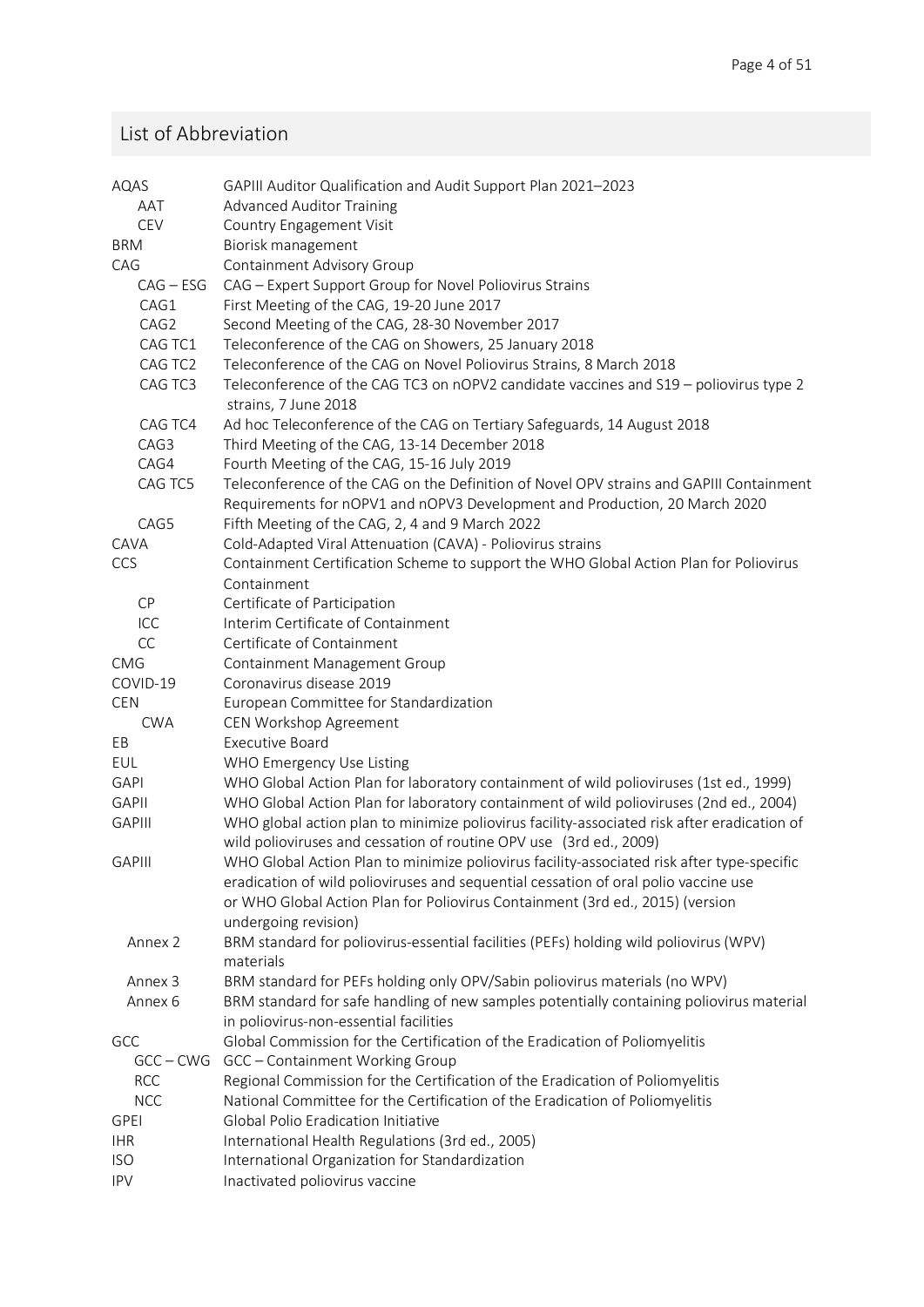# List of Abbreviations

| LBM              | WHO Laboratory Biosafety Manual                                                                  |
|------------------|--------------------------------------------------------------------------------------------------|
| LBM2             | WHO Laboratory Biosafety Manual (2nd ed., 1993)                                                  |
| LBM3             | WHO Laboratory Biosafety Manual (3rd ed., 2004)                                                  |
| LBM4             | WHO Laboratory Biosafety Manual (4th ed., 2020)                                                  |
| <b>LOC</b>       | Loss of containment event                                                                        |
| <b>MOH</b>       | Ministry of Health                                                                               |
| <b>NAC</b>       | National authority for containment                                                               |
| <b>NPCC</b>      | National Poliovirus Containment Coordinator                                                      |
| <b>NTFC</b>      | National Task Force for Containment                                                              |
| OPV              | Oral poliomyelitis vaccine                                                                       |
| bOPV             | Sabin bivalent oral poliomyelitis vaccine serotypes 1 and 3                                      |
| mOPV2            | Sabin monovalent oral poliomyelitis vaccine serotype 2                                           |
| nOPV2            | Novel oral poliomyelitis vaccine serotype 2                                                      |
| OPV1             | Sabin oral poliomyelitis vaccine serotype 1                                                      |
| OPV <sub>2</sub> | Sabin oral poliomyelitis vaccine serotype 2                                                      |
| OPV3             | Sabin oral poliomyelitis vaccine serotype 3                                                      |
| tOPV             | Sabin trivalent oral poliomyelitis vaccine serotypes 1, 2 and 3                                  |
| PEF              | Poliovirus-essential facility                                                                    |
| PHEIC            | Public health emergency of international concern                                                 |
| <b>PIM</b>       | Potentially infectious materials, poliovirus                                                     |
|                  | PIM Guidance Guidance to minimize risks for facilities collecting, handling or storing materials |
|                  | potentially infectious for polioviruses (2nd ed., 2021)                                          |
| PIM Tool         | Potentially Infectious Materials, Poliovirus Identification Tool (Digital version of the PIM     |
|                  | Guidance (2nd ed., 2021)                                                                         |
| <b>PVSRIPO</b>   | Neuro-attenuated recombinant poliovirus consisting of live attenuated Sabin poliovirus           |
|                  | serotype 1 with heterologous internal ribosomal entry site (IRES) of human rhinovirus            |
|                  | type 2                                                                                           |
| <b>S19</b>       | S19 with the structural (capsid) protein encoding P1-region (of Wild poliovirus or Sabin         |
|                  | polioviruses; serotypes 1, 2 or 3)                                                               |
| S19/N18S         | S19 with the structural (capsid) protein encoding P1-region (of Wild poliovirus or Sabin         |
|                  | polioviruses; serotypes 1, 2 or 3) with mutation (substitution) of asparagine (N) by serine      |
|                  | (S) at amino acid 18 of the non-structural protein 2A for better growth in Vero cells.           |
| SAGE             | Strategic Advisory Group of Experts on immunization                                              |
| <b>TRS</b>       | WHO Technical Report Series                                                                      |
| <b>VDPV</b>      | Vaccine-derived poliovirus                                                                       |
|                  | VDPV1, 2, 3 Vaccine-derived poliovirus serotype 1, serotype 2 and serotype 3                     |
| cVDPV            | Circulating vaccine-derived poliovirus                                                           |
|                  | cVDPV1, 2, 3 Circulating vaccine-derived poliovirus serotype 1, serotype 2 and serotype 3        |
| <b>VLP</b>       | Virus-like particle                                                                              |
| WHA              | World Health Assembly                                                                            |
| <b>WHO</b>       | World Health Organization                                                                        |
| <b>WPV</b>       | Wild poliovirus                                                                                  |
| WPV1, 2, 3       | Wild poliovirus serotype 1, serotype 2 and serotype 3                                            |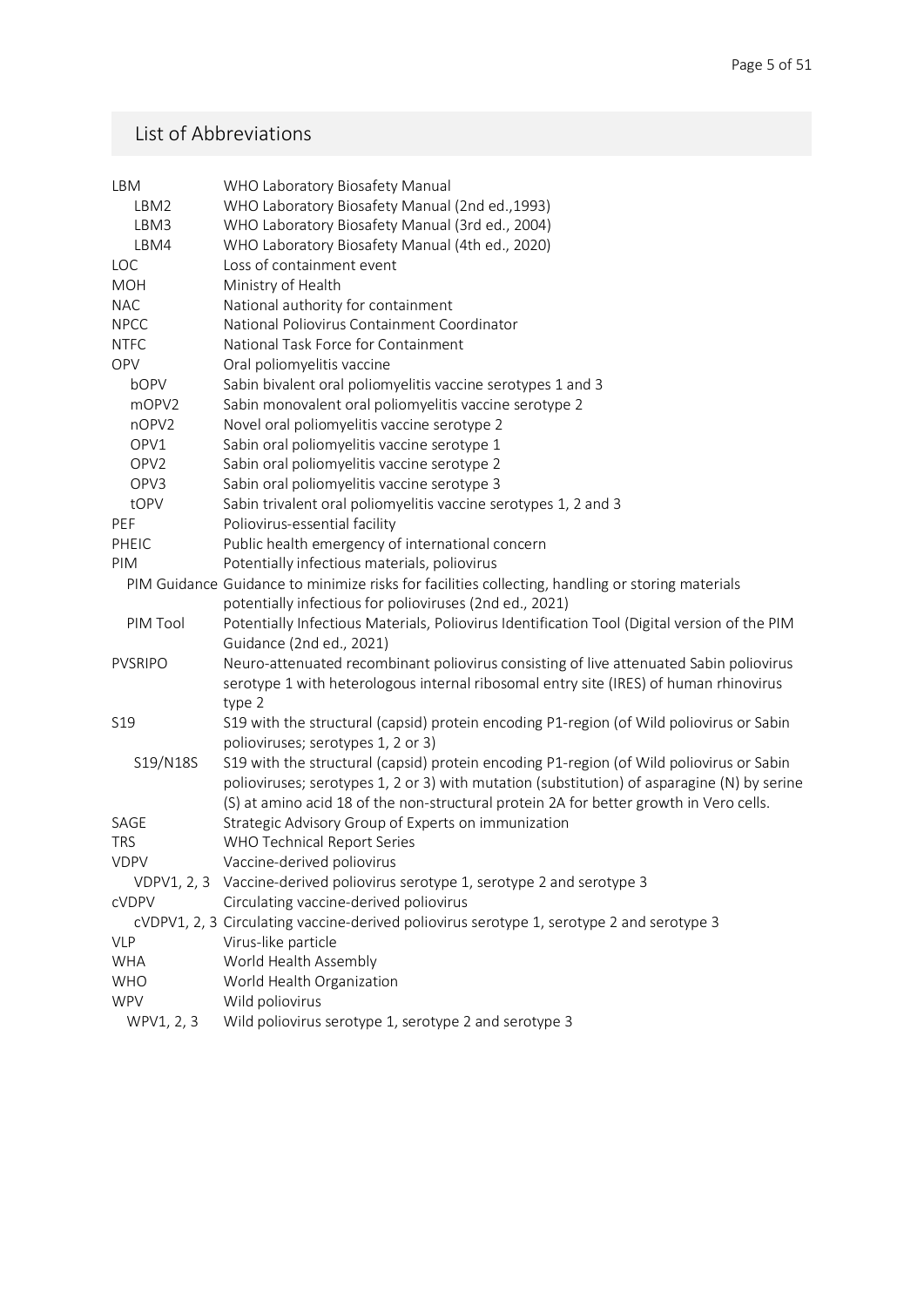# Summary of Recommendations

The Fifth Meeting of the Containment Advisory Group was held virtually on 2, 4 and 9 March 2022. The main agenda items for this meeting were presentations and discussions on the ongoing revision of the WHO Global Action Plan for Poliovirus Containment, 3rd edition, 2015 (GAPIII, 2015), and follows the critical review of the revised GAPIII draft by CAG. The following are the recommendations:

# Session 1: Update on Polio Eradication and Poliovirus Containment Programme

Implementation of the Containment Certification

- CAG commends the Global Commission for the Certification of the Eradication of Poliomyelitis - Containment Working Group (GCC – CWG) for the work, time and effort being invested in the review of facility' containment certification applications received by the National Authorities for Containment (NAC) and the ongoing work in line with the latest recommendations made by the GCC on progressing with containment certification despite the challenges brought about by the COVID-19 pandemic and associated delays with implementation of Containment Certification Scheme (CCS)..
- In line with the terms of reference of CAG specifically on 'Guidance on the identification of acceptable alternative containment solutions in the interim period, before full eradication', CAG offers its support, as needed to the  $GCC - CWG$  as progress is made towards the interim containment certification (ICC) phase and recommends that the Secretariats of CAG and CWG work closely as needed.

# Session 2: Update on the Progress with the Revision of GAPIII

Overview of the Process Undertaken for the Revision of GAPIII

• CAG commends the Secretariat for its work in engaging relevant stakeholders in the various inputs used for the revision process and encourages the Secretariat to ensure sufficient time and extensive outreach is implemented during the public consultation period.

# Issues for Consensus or Recommendation by CAG

Containment Perimeter

- Anterooms and personnel airlocks are to be considered within the containment perimeter and must meet the requirements of spaces within the containment perimeter.
- Kill-tank rooms or equivalent must meet all construction, sealing, and Heating, Ventilation and Air-Conditioning (HVAC) requirements of the primary containment space and are required to have an anteroom/personnel airlock for controlled entry as described above.

Operator Inactivated Poliovirus Vaccine (IPV) Immunization and Poliovirus Antibody Titer Determination Requirements

- Individuals associated with the poliovirus-essential facility must demonstrate established immunity to poliovirus through evidence of poliovirus antibodies prior to accessing the facility
- Subsequent need for IPV vaccination and antibody titre testing should be determined by a local risk assessment and should be consistent with national occupational health guidelines.

Risk-based Approach for Walk-through Exit Shower from the Containment Perimeter in line with the Most Recent CAG Recommendation.

- Exit shower requirement should be replaced with performance-based language which would generally be more applicable to the range of poliovirus-essential facilities (PEFs) – this should emphasize the need for a facility-specific risk assessment which should be approved by the NAC.
- Additional measures should be considered when exiting from the containment perimeter to prevent exposure to contaminated PPE or personnel.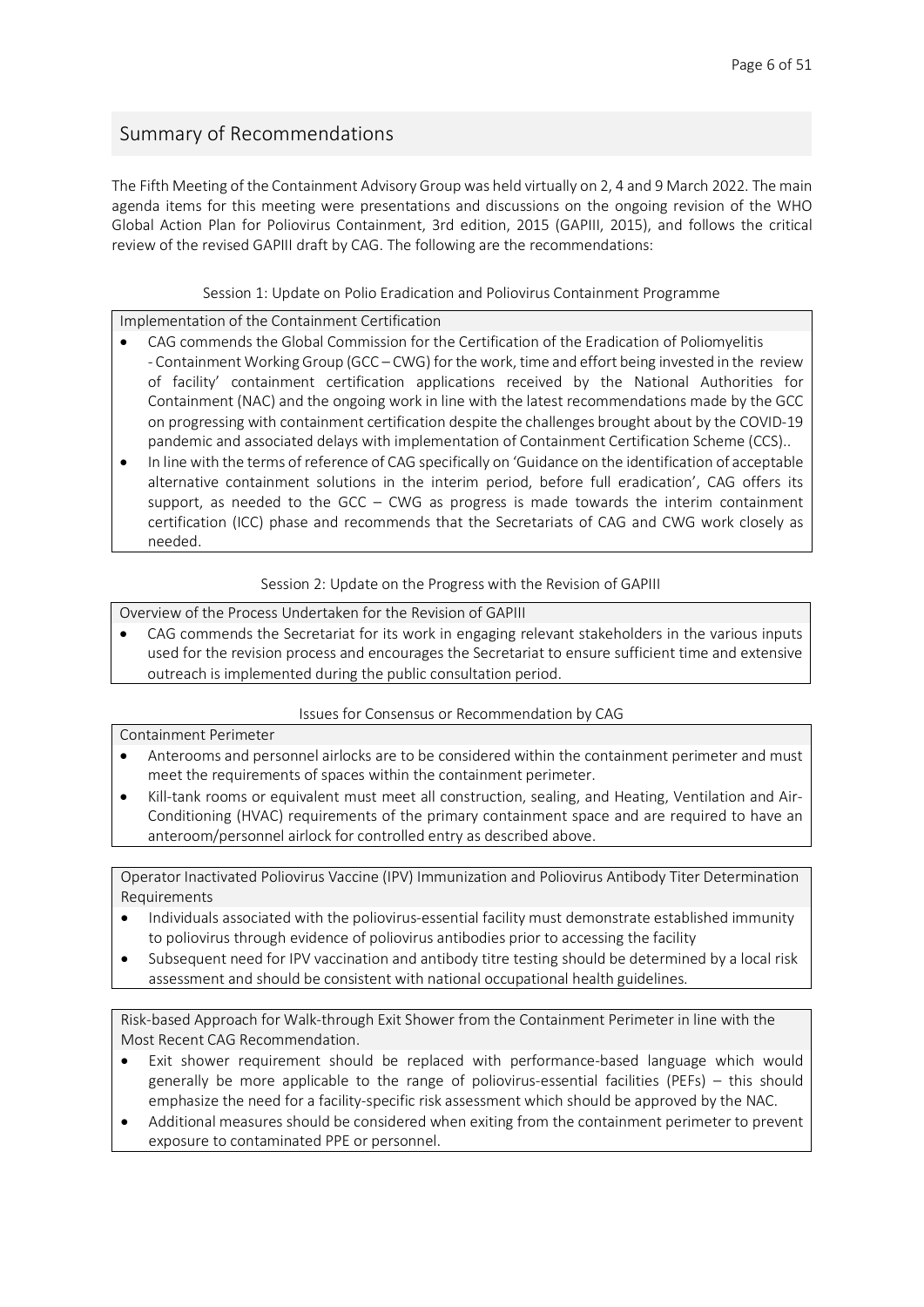Risk-based Approach for Storage of Poliovirus Materials Outside of GAPIII Containment.

• The current version of GAPIII does not address storage of polioviruses outside of the containment perimeter. Therefore, the biorisk management element associated with 'poliovirus inventory and information' should be expanded to include storage procedures for polioviruses outside of the containment perimeter including conditions to be met e.g., leak-proof containers, dedicated freezers, proper labelling and other biosecurity measures, etc. as determined by a facility-specific risk assessment with the approval from the NAC.

Alternative Measures for Gaseous Decontamination and Guidance for Use.

The containment perimeter for existing facilities must be an area sealable for gaseous decontamination. For new facilities or facilities undergoing renovation, retrofitting or refurbishing, alternative methods of decontamination e.g. physical decontamination, etc. may be considered provided it is guided by the performance of a comprehensive risk assessment.

High-Efficiency Particulate Air Filtration (HEPA) on Exhaust Side As Requirement Prior to Final Containment of all Wild Polioviruses.

- The use of supply-side HEPA filters directly on the containment barrier if and when correctly maintained would functionally meet the intent of a dedicated HVAC system.
- This requirement i.e., HEPA filter on exhaust or its functional equivalent, is to be maintained for facilities retaining WPV polioviruses in the containment phase of all WPV serotypes.

Changes Made in Primary, Secondary and Tertiary Safeguards as Described in GAPIII

Replacement of GAPIII Jargon 'Primary, Secondary and Tertiary Safeguards' with Technical Language or Definition

• Replace the term 'primary safeguards' to 'facility safeguards', 'secondary safeguards' to 'immunization coverage safeguards' and 'tertiary safeguards' to 'environmental control safeguards'.

Operationalization of Population Immunity Safeguards Within the Context of SAGE Current Recommendations

- Based on the Polio Eradication Strategy 2022 2026: Delivering on a Promise, the complete phase out of all oral poliomyelitis vaccine (OPV) is anticipated in 2030+ and this provides sufficient time for countries hosting PEF to achieve these requirements i.e., two-IPV doses and IPV2 coverage.
- In line with the recommendation made by the Strategic Advisory Group of Experts (SAGE) on immunization which permits countries-hosting PEFs to implement this requirement no later than time of all OPV cessation, the approach to be taken in the revised GAPIII should be adjusted to make it more globally implementable and pragmatic based on data availability and local circumstances. In the interim period (before complete phase out of all OPV), the immunity requirements should consider the current IPV supply, IPV in routine immunization, and availability of IPV coverage data, etc. with the goal of achieving the recommendation made by SAGE by the time of all OPV cessation. |Therefore, two options are recommended for the operationalization of these safeguards: (1) pre-OPV cessation period and (2) post-OPV cessation period. The post-OPV cessation period is to be considered the deadline for countries hosting PEFs to meet this requirement, but CAG encourages an early compliance with this requirement.

|                                                               | OPV/Sabin                     | WPV/VDPV                      |
|---------------------------------------------------------------|-------------------------------|-------------------------------|
| Population Immunity Safeguards                                |                               |                               |
| IPV1 or IPV2 coverage during the pre-<br>OPV cessation period | = DTP3 coverage or $\geq$ 90% | = DTP3 coverage or $\geq$ 90% |
| IPV2 coverage during the post-OPV<br>cessation period         | $>90\%$                       | $>90\%$                       |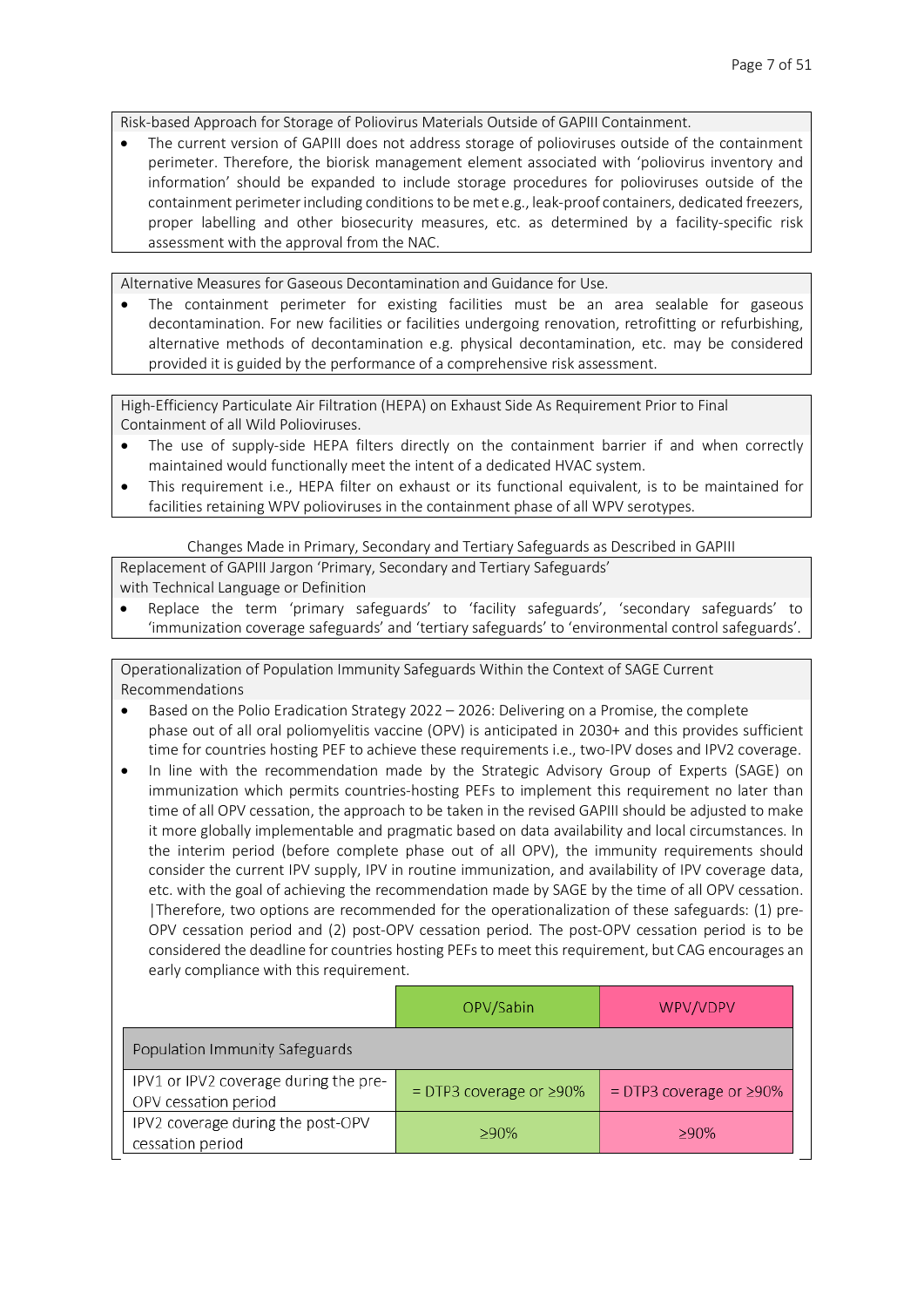Operationalization of Population Immunity Safeguards Within the Context of SAGE Current Recommendations

Depending on the country context and location of the PEF, coverage data may represent national level or subnational level, whichever appropriate.

Local Risk-based Approach for Environmental Control Safeguards

- The requirement for PEFs to be located in areas with closed sewage systems with secondary or greater treatment of effluents in the community should be replaced with risk-based language that maximizes the utilization of local environmental parameters that reduces the risk of poliovirus transmission  $(R<sub>0</sub>)$ .
- Consideration should also be provided for the implementation of additional environmental safeguards by the NAC e.g., environmental surveillance for communities living close to the PEF.
- Thus, the definition is to be expanded to include local context in the determination of the  $R_0$  of poliovirus and risk-based in approach tailored to local situations i.e., 'The environmental, sanitation and hygiene conditions (e.g., good personal, domestic, and environmental hygiene standards; closed sewage systems with secondary or greater effluent treatment; low population density in surrounding areas) that minimize the risk of re-establishing the circulation of highly transmissible wild poliovirus in the event of reintroduction'

Revision Made in the Survey, Inventory and Destruction Activity Section of GAPIII.

- CAG noted that the revision of this section was based on the outputs from the 'Kick-off' meeting held on 15 April 2021 (Table 1) and consented to the following recommendations:
	- o Definitions (previously Annex 1) moved to the beginning of the revised document
	- o Revision and update of the introductory text
	- o Addition of the 'Roles and Activities' section to describe poliovirus containment stakeholders and their terms of reference in the context of this document
	- o Addition of 'Containment Requirements for Novel Poliovirus Strains' section based on previous CAG requirements
	- o Complete removal of the 'Phases' approach from GAPIII
		- Replaced with 'Inventory and Destruction' and 'Containment' phase
		- 'Inventory and Destruction' is described as ongoing and in-effect for all strains, WPV and Sabin/OPV, globally
	- o Containment' requirements to be implemented in stages by strain as determined by GCC based on eradication progress and involves four parts:
		- 'Establishment' (as needed),
		- 'Verification' (in-transition for all strains),
		- 'mOPV stockpiles' (in-transition for all OPV strains), and
		- 'Final Containment' (in-transition for WPV2 and WPV3)

Containment Requirements for Potentially Infectious Materials, WPV/vaccine-derived polioviruses (VDPV)

- CAG noted the concerns raised by the NACs of the need for facilities retaining for potentially infectious materials, WPV/VDPV to implement the containment requirements in GAPIII, undergo compliance verification as per CCS which places an additional burden on the NACs in countries with numerous facilities retaining only such materials.
- CAG recommends the following:
	- o In line with the strategy for the implementation of GAPIII i.e., risk elimination, the concerned NACs should encourage these facilities to destroy such materials.
	- o The containment requirements for the retention of potentially infectious materials, WPV/VDPV will remain in line with the requirements of GAPIII or its revised version for now. A more in-depth review of the containment requirements of potentially infectious materials, WPV/VDPV in regards to the applicability of GAPIII or its revised version, will be undertaken by the Potentially Infectious Materials, Polioviruses Guidance Development Group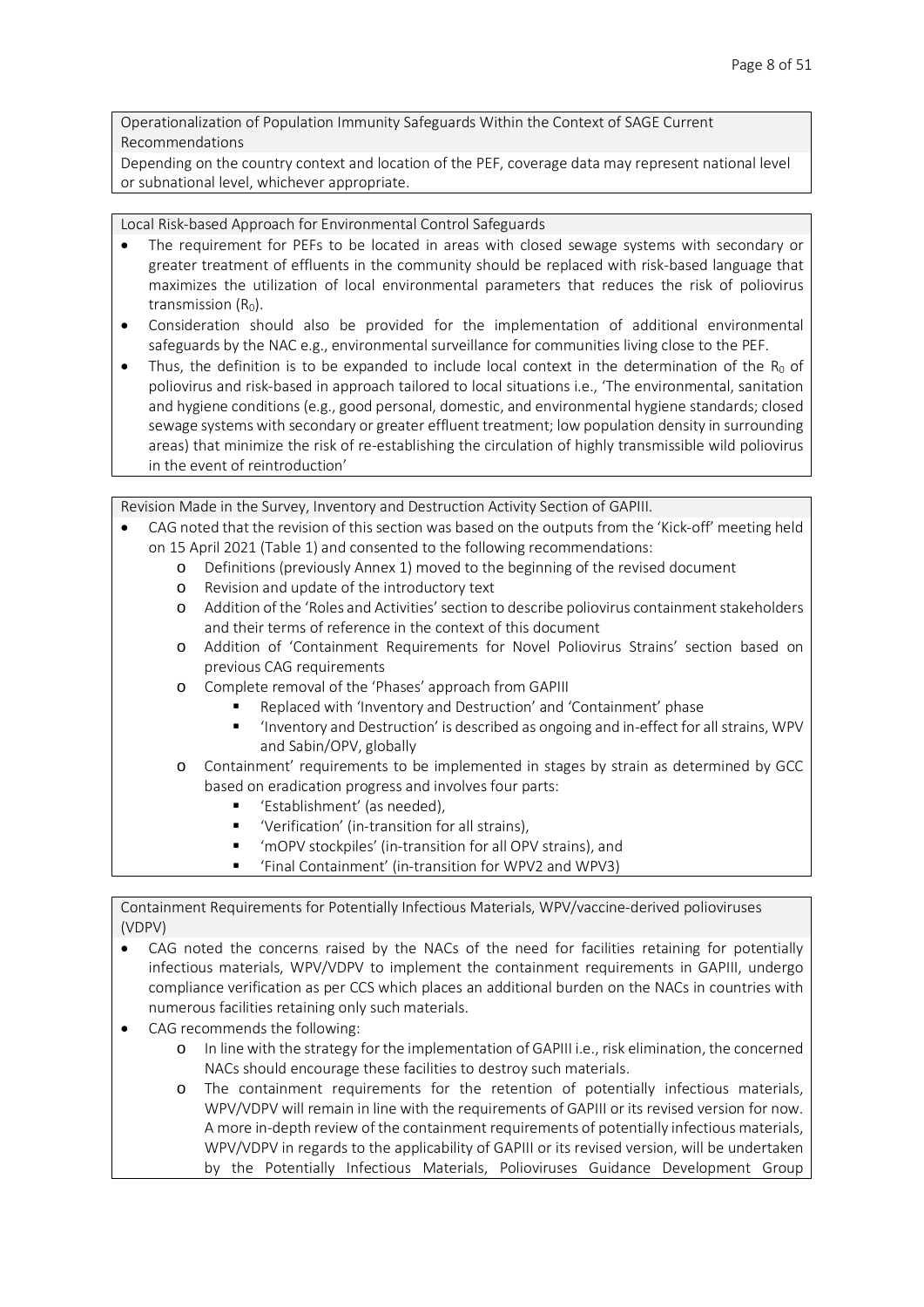Containment Requirements for Potentially Infectious Materials, WPV/vaccine-derived polioviruses (VDPV)

> (previously established and tasked with the development of the PIM Guidance,  $1<sup>st</sup>$  edition) in 2022.

- In addition, CAG also highlighted several issues associated with the retention of potentially infectious materials, polioviruses which require resolution and encourages the Secretariat to coordinate with the Potentially Infectious Materials, Polioviruses Guidance Development Group to deliberate on the following:
	- o The compliance verification mechanism, which the Potentially Infectious Materials, Polioviruses Guidance (PIM Guidance) currently lacks, for facilities retaining potentially infectious materials, Sabin/OPV materials against the risk mitigation strategies described in the PIM Guidance.
	- o In line with the current goal of eliminating the use the of all type 2 polioviruses (including Sabin serotype 2 poliovirus and OPV2), the longer-term containment requirement for the retention of potentially infectious materials, Sabin specifically in the post-OPV cessation period should be discussed.

Updated Recommendations from the CAG - Expert Support Group (CAG-ESG) on Novel Poliovirus Strains.

In line with the submissions received by CAG on the use of specific novel poliovirus strains for specific uses, CAG recommends the following:

- 1. CAG ESG through the CAG Secretariat to request for access to genetic stability data after first year use of novel oral poliomyelitis vaccine serotype 2 (nOPV2) at scale from the nOPV2 Working Group.
- 2. The following specific uses are granted a temporary waiver\* to be exempt from the containment requirements of Annex 3 of GAPIII:
	- 1. trivalent formulation of novel oral poliomyelitis vaccine serotype 1 (nOPV1), nOPV2, and novel oral poliomyelitis vaccine serotype 3 (nOPV3).
	- 2. nOPV (all four) formulation studies and tnOPV clinical trials

3. For specific research purposes, the following novel poliovirus strains are granted a temporary waiver\* from the containment requirement of Annex 2 or 3 of GAPIII, whichever applicable as follows: Strains **Specific Uses** 

- nOPV2 candidate 1 (aka nOPV2-c1, or S2/cre5/S15domV/rec1/hifi3/S2P1)
- nOPV3 candidate 1 (aka nOPV3-c1, or S2/cre5/S15domV/rec1/hifi3/S3P1)
- nOPV1 candidate 2 (aka nOPV1-c2, or S2/cre6/S15domV/CpG30/rec1/hifi3/S1P1)
- nOPV2 candidate 2 (aka nOPV2-c2, or S2/S15domV/CpG40)
- nOPV3 candidate 2 (aka nOPV3-c2, or S2/cre6/S15domV/CpG30/rec1/hifi3/S3P1)
- nOPV2 candidate 3 (aka nOPV2-c3 or S2/cre6/S15domV/CpG40/rec1/hifi3)
- S19S1
- S19S2
- S19S3
- S19S1\_N18S
- S19S2\_N18S
- S19S3\_N18S
- S19Mah
- S19MEF1
- S19Skt
- S19Mah\_N18S
- S19MEF1\_N18S

- Laboratory activities to support clinical trials and ongoing monitoring of continued use
- Viral concentration from environmental samples
- Development or refinement of methods for viral concentration and detection from environmental samples
- Frozen storage of stool specimens from clinical trials
- Determination of D-antigen content
- Determination of viral titer
- Stability studies, including for alternative nOPV formulations
- Characterization of aliquots from stability studies (e.g., pH, aggregation assays, HPLC)
- Immunogenicity assays in mice and rats
- Detection of nOPV and mucosal antibodies to nOPV in stool samples
- Neutralization assays
- Isolation of antibodies and virus from stool samples (human, mouse, rat)
- Mass spectroscopy
- Small-scale propagation
- Nucleic acid extraction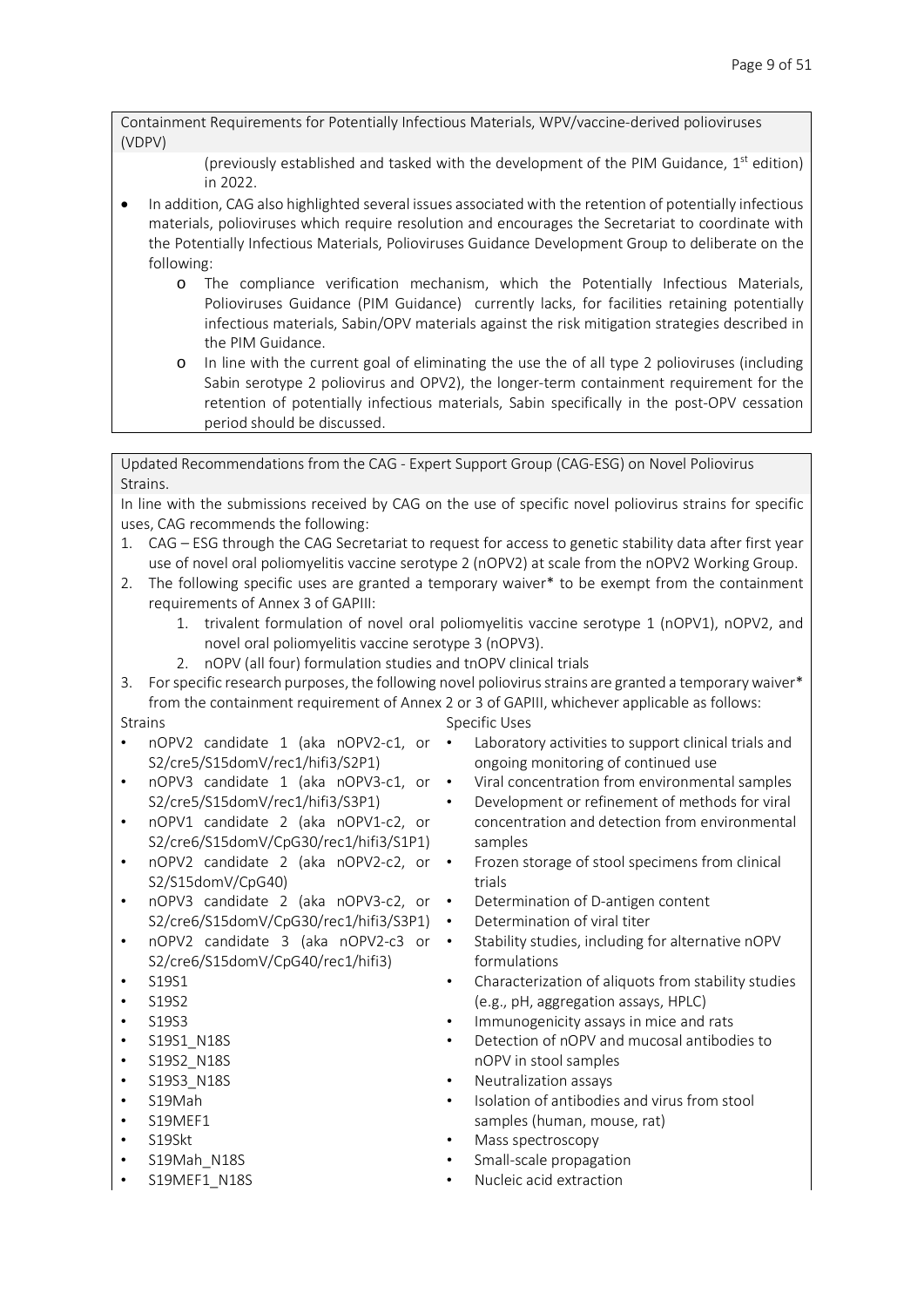| Updated Recommendations from the CAG - Expert Support Group (CAG-ESG) on Novel Poliovirus |  |
|-------------------------------------------------------------------------------------------|--|
| Strains.                                                                                  |  |

- 
- S19Skt\_N18S Sequencing
	- Potency testing for immunoglobulin (human) lot control and release
	- Testing effectiveness of inactivation and disinfection methods
	- Sterility studies to confirm inactivation and disinfection methods
	- Spiking biosolids (sewer sludge) or wastewater to demonstrate effectiveness of treatments
- 4. Deliberation by the CAG-ESG should be initiated as soon as possible to address outstanding issues associated with the temporary waiver granted for the use of novel poliovirus strains for specific uses including:
	- CAG recommendation on the compliance monitoring of relevant facilities with the terms of the temporary waiver as there currently is no mechanism to do so.
	- The duration of validity of the temporary waivers as there are implications to the CCS and the containment requirements for the handling of novel poliovirus strains, after the end-validity of these waivers.
	- Related to the point mentioned above, the role of CAG in resolving the exemption from the containment requirements of novel poliovirus strains for specified uses in the post-OPV cessation period when all live poliovirus are expected to be fully contained.

List of abbreviations: (Wild-type): Mah1: Mahoney serotype 1; MEF1: Middle East Forces serotype 2; Sau3:Saukett serotype 3; (Sabin strains): S1: Sabin serotype 1; S2: Sabin serotype 2; S3: Sabin serotype 3; P1: region of the poliovirus genome encoding the structural (capsid) polypeptides and N18S is a mutation (substitution) of an asparagine by a serine at amino acid 18 in the non-structural protein 2A to allow better growth in Vero cells.

\*The issuance of a temporary waivers for the specified uses indicated is not to ease oversight but has been granted to facilitate the eradication programme's response to the ongoing cVDPV2 outbreaks and failures of outbreak response campaigns. Temporary waivers only cover specific viruses and specific uses and cannot be generalized to other novel poliovirus strains or other uses. The duration of validity of the temporary waivers and the containment requirements for the handling of novel poliovirus strains, after the end-validity of these waivers, is currently being discussed by the CAG – ESG. The exemption granted will be extended to the containment requirements of the revised GAPIII, upon its publication.

# Session 3: Other Issues Associated with the Revision of GAPIII

Timelines and Remaining Steps in GAPIII Revision

• CAG agreed to the proposed processes and timelines, including dates for the TC, to complete the revision of GAPIII by end of Q2/2022, should they remain appropriate.

## Naming of the Revised GAPIII

CAG recommends the following: WHO Global Action Plan for Poliovirus Containment (full- and shorttitles) and GAPIV (abbreviation).

## Other issues:

In line with these issues raised, CAG has requested the Secretariat to present at the next CAG TC a summary document with the supporting evidence for safeguards in the revised GAPIII as well as a brief study proposal utilizing the most appropriate methodology to address these medium- and longer-term issues raised by CAG. In addressing some of these broader issues, the Secretariat should collaborate with Secretariats of other containment supporting groups, as needed e.g., GCC, GCC – CWG, SAGE, etc.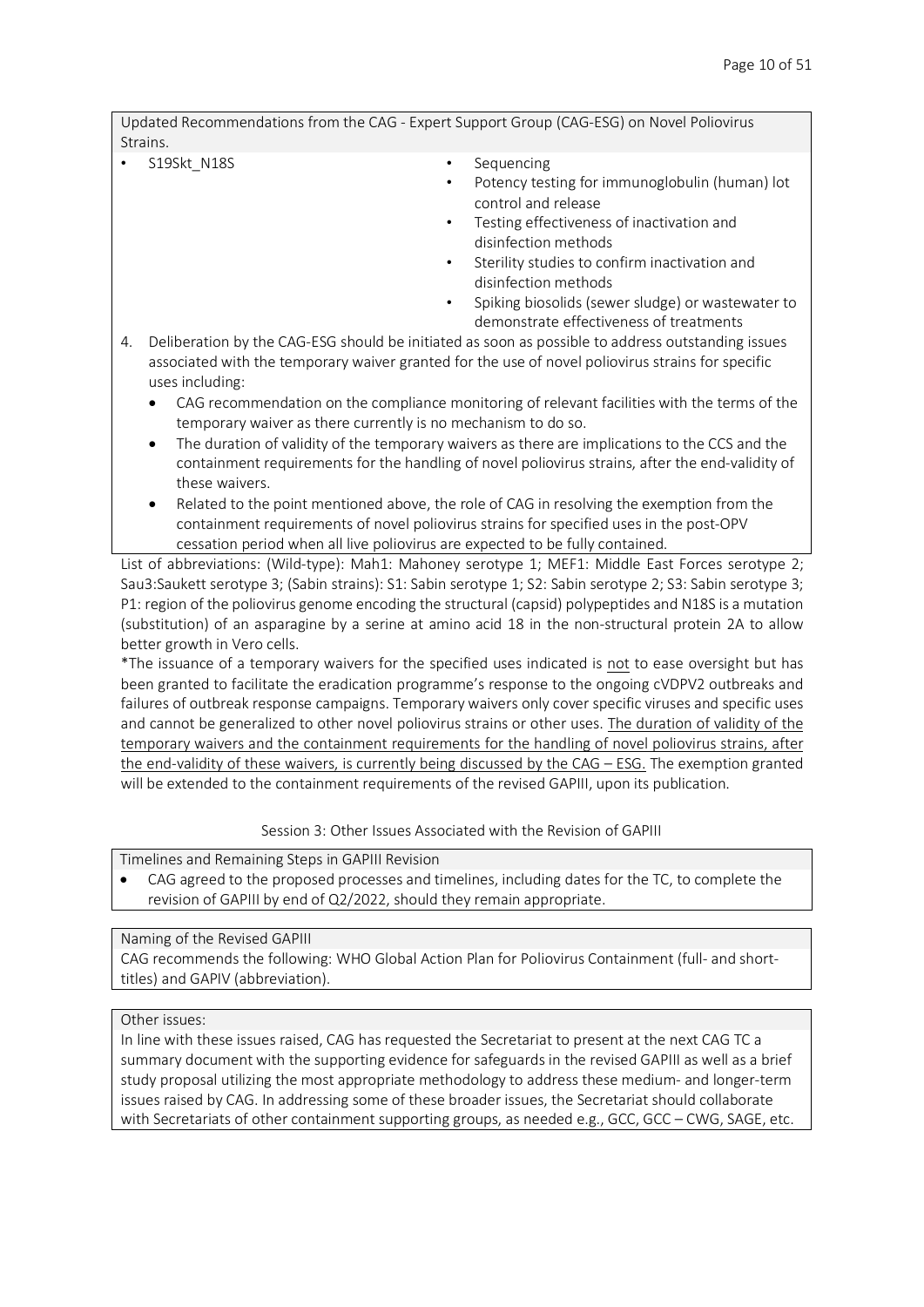# Note for the Record

### Background

The Fifth Meeting of the Containment Advisory Group<sup>1</sup> (CAG5) was held virtually on 2, 4 and 9 March 2022 (1400 – 1700 CEST). The main agenda items for this meeting were presentations and discussions on the ongoing revision of the WHO Global Action Plan for Poliovirus Containment, 3rd edition, 2015 (GAPIII,  $2015$  $2015$ <sup>2</sup>, and follows the critical review of the revised GAPIII draft by CAG. At this meeting, CAG members deliberated on the proposed revisions made in GAPIII for consensus and recommendations. More broadly, the objectives of this meeting were:

- 1. To provide CAG with an update on:
	- a. Polio Eradication Strategy 2022 2026: Delivering on a Promise and develop a shared understanding of the epidemiology, the status of the programme towards eradication, etc.;
	- b. Implementation of containment programme (survey, inventory and destruction activities for poliovirus and poliovirus containment certification) including ongoing work to support countries;
	- c. Progress with the revision of GAPIII including process, proposed revisions and basis for change for consensus or recommendations by CAG and to address associated issues, etc.
- 2. To discuss administrative issues related to the work of CAG e.g., membership, meetings, etc.

CAG5 was attended by the following:

| CAG:                                                         | Professor David HEYMANN (Chair of CAG), Dr Jagadish DESHPANDE,<br>Dr Atef EL-GENDY, Professor George E GRIFFIN [also member of CAG-Expert Support<br>Group for Novel Poliovirus Strains (CAG - ESG)], Dr Vibeke HALKJÆR-KNUDSEN,<br>Dr Janice LO, Dr Stephen MCADAM (also member of CAG - ESG), Dr Mark<br>PALLANSCH (also Chair of CAG - ESG and Co-Chair of the Containment Management<br>Group (CMG)], Dr Åsa SZEKELY BJÖRNDAL, Professor Shahina TABASSUM and<br>Mr Kenneth UGWU.<br>Unable to attend: Mr Neil GODDEN |
|--------------------------------------------------------------|---------------------------------------------------------------------------------------------------------------------------------------------------------------------------------------------------------------------------------------------------------------------------------------------------------------------------------------------------------------------------------------------------------------------------------------------------------------------------------------------------------------------------|
| Representative of<br>other containment<br>supporting groups: | Dr Arlene KING, Liaison Member of the Containment Working Group of the Global<br>Commission for the Certification of the Eradication of Poliomyelitis (GCC-CWG) to<br>the CAG and Chair, GCC - CWG                                                                                                                                                                                                                                                                                                                        |
| Invited<br>participants<br>(Observers):                      | 2, 4 and 9 March 2022: Gryphon Scientific LLC, Takoma Park, MD, USA:<br>Dr Rocco Casagrande, Dr Ryan RITTERSON, Ms Erin LAUER, Dr Adam FLEMING,<br>Ms Kelly KIM and Mr Rob DETTMANN.<br>4 March 2022: Presentation of Studies Conducted on GAPIII Walk-Through Exit-<br>Shower Requirement: Perseus BVBA, BELGIUM: Dr Karen VAN DER MEULEN,<br>Dr Patrick RÜDELSHEIM and Mr Toon DE KESEL and U.S. National Authority for<br>Containment of Poliovirus, Atlanta, GA, USA: Dr Christy OTTENDORFER.                         |

<span id="page-10-1"></span><span id="page-10-0"></span><sup>&</sup>lt;sup>1</sup>Containment Advisory Group. Terms of Reference. Available at: [http://polioeradication.org/wp](http://polioeradication.org/wp-content/uploads/2016/12/CAG.TOR_.122016.pdf)[content/uploads/2016/12/CAG.TOR\\_.122016.pdf](http://polioeradication.org/wp-content/uploads/2016/12/CAG.TOR_.122016.pdf) and Meeting Reports of the CAG. Available at: <http://polioeradication.org/tools-and-library/policy-reports/advisory-reports/containment-advisory-group/> 2WHO Global Action Plan to minimize poliovirus facility-associated risk after type-specific eradication of wild polioviruses and sequential cessation of oral polio vaccine use or WHO Global Action Plan for Poliovirus Containment, 3rd ed (GAPIII, 2015). Available at: [https://polioeradication.org/polio-today/preparing-for-a](https://polioeradication.org/polio-today/preparing-for-a-polio-free-world/containment/containment-resources/)[polio-free-world/containment/containment-resources/](https://polioeradication.org/polio-today/preparing-for-a-polio-free-world/containment/containment-resources/)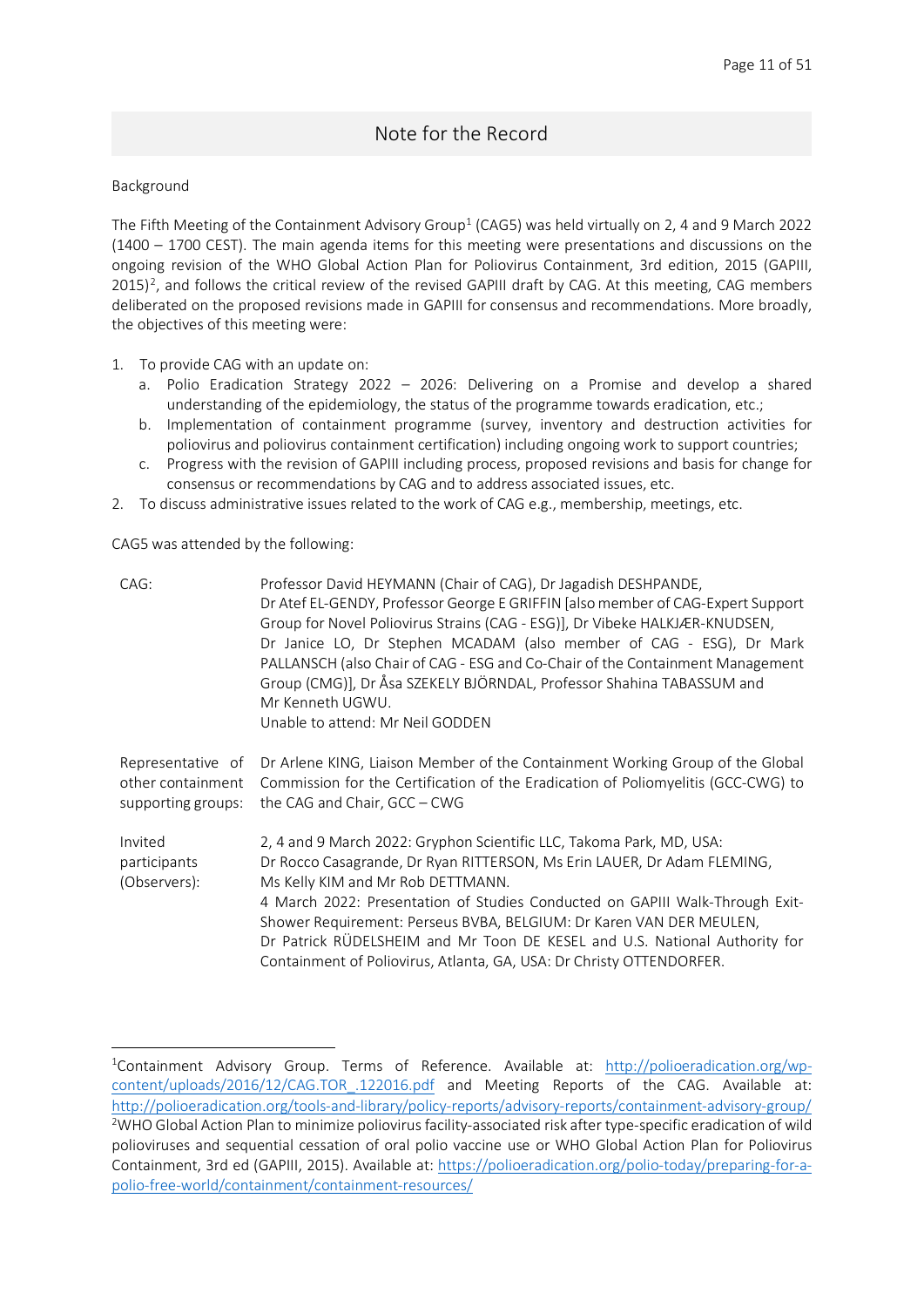WHO Secretariat Poliovirus Containment Team, Department of Polio Eradication, WHO headquarters in Geneva, SWITZERLAND: Mr Aidan O'LEARY, Team Lead *a.i*. and Director, Department of Polio Eradication; Dr Nicoletta PREVISANI, Technical Officer; Ms Liliane BOUALAM, Technical Officer and Secretariat, GCC - CWG; Dr Harpal SINGH, Technical Officer and Secretariat, CAG; Mr Joseph SWAN, Communications Officer and Ms Caroline NAKANDI, Assistant to the Team. Detection and Interruption Unit, Department of Polio Eradication, WHO headquarters in Geneva, SWITZERLAND: Dr Graham TALLIS, Senior Scientific Adviser and Secretariat, GCC. WHO Regional Containment Coordinators: WHO - Regional Office for Africa: Dr Jacob Samson BARNOR; WHO - Regional Office for the Americas/Pan American Health Organization: Ms Gloria REY; WHO - Eastern Mediterranean Regional Office: Dr Humayun ASGHAR and Dr Salmaan SHARIF; WHO – European Regional Office: Dr Eugene Victor SAXENTOFF and Dr Maria IAKOVENKO and WHO – Western Pacific Regional Office: Dr Varja GRABOVAC. Unable to attend: WHO – South-East Asia Regional Office: Dr Sigrun ROESEL.

All CAG members submitted a signed declaration of interest (DoI) form and were requested to inform the secretariat of any change in situation or circumstance requiring the need for new disclosure at this meeting. All DoI were assessed as per WHO Guidelines for Declaration of Interests (WHO Expert) with no CAG member identified as having any relevant real or perceived conflict of interest.

The agenda and list of participants are included in Annexes 1 and 2.

# <span id="page-11-1"></span>Session : Introduction Context and expected outcomes of the meeting

Absolute poliovirus containment may never be assured as questions of intentional or unintentional facilityassociated release of poliovirus will always remain. Nonetheless, effective containment is a realistic target in achieving so, the basis and evidence must be clear and compelling and the biorisk management (BRM) requirements appropriate, and the goals realistic.

The implementation of the revision of GAPIII undertaken till date has been consistent with the recommendations made by CAG at its third meeting in December 2018<sup>[3](#page-11-0)</sup>:

- 1. Oversight function for issues related to containment and containment documents e.g., GAPIII, GAPIII Containment Certification Scheme (CCS), Guidance to minimize risks for facilities collecting, handling or storing materials potentially infectious for polioviruses (PIM guidance), etc., previously held by the Strategic Advisory Group of Experts (SAGE) on immunization is now a function of CAG as deliberated by the Polio SAGE Working Group;
- 2. CAG Secretariat coordinates a detailed review meeting of CAG recommendations, its implications on other requirements, taking into consideration all applicable recommendations, coordinate a detailed review of the draft revised GAPIII by CAG to ensure consistency of approach to all safeguards;
- 3. A period of public consultation for the revised GAPIII is implemented.

The expected outcomes from this meeting are consensus or recommendations from CAG on the proposed revisions made in GAPIII and deliberations on outstanding issues associated with the revision process.

<span id="page-11-0"></span><sup>3</sup> Meeting Reports of the Containment Advisory Group. Available at: [http://polioeradication.org/tools-and](http://polioeradication.org/tools-and-library/policy-reports/advisory-reports/containment-advisory-group/)[library/policy-reports/advisory-reports/containment-advisory-group/](http://polioeradication.org/tools-and-library/policy-reports/advisory-reports/containment-advisory-group/)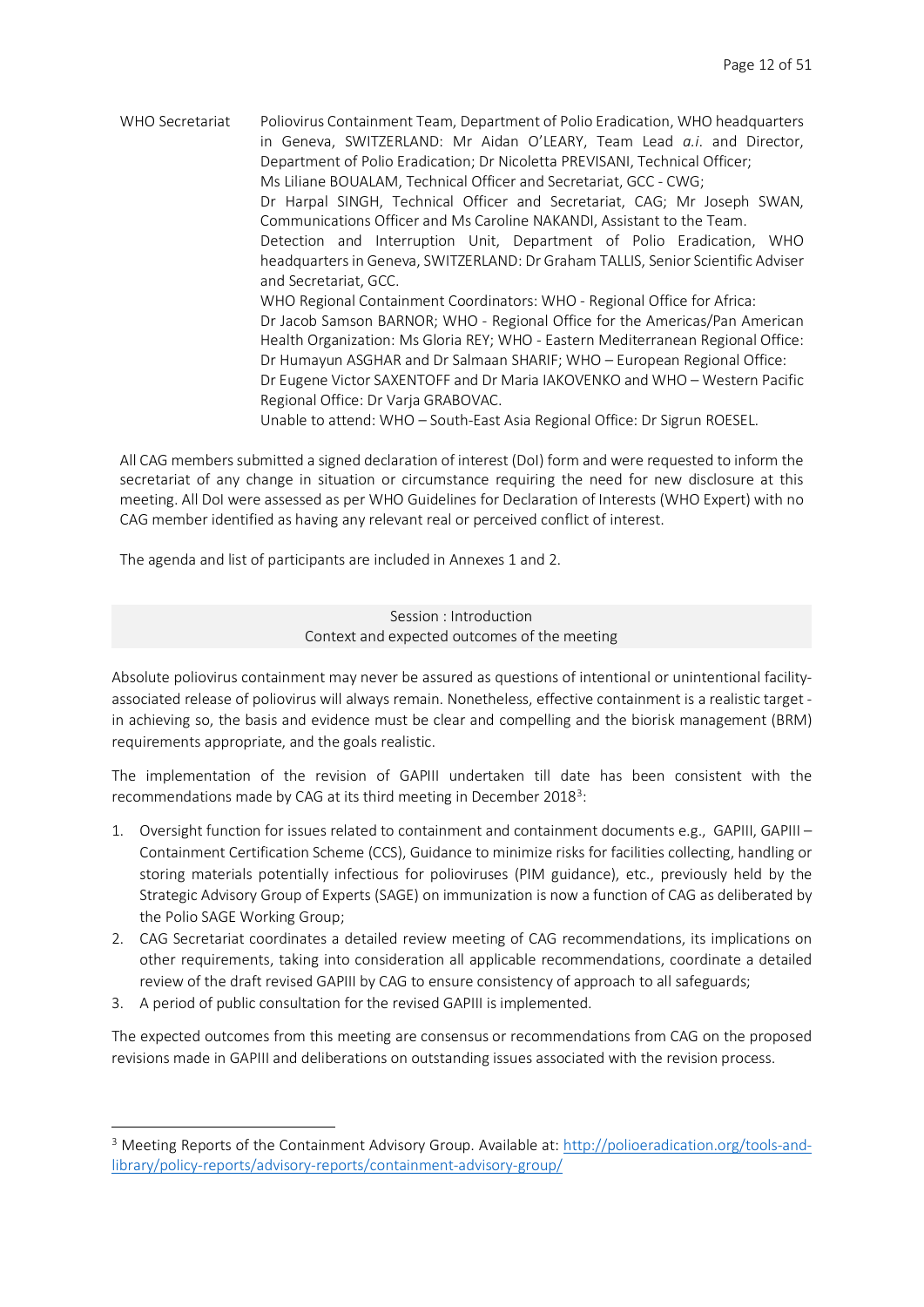#### Session 1: Update on Polio Eradication and Poliovirus Containment Programme

# Polio Eradication Strategy 2022 – 2026: Delivering on a Promise Aidan O'LEARY, Team Lead *a.i*., Poliovirus Containment, Department of Polio Eradication and Director, Department of Polio Eradication, WHO headquarters in Geneva, SWITZERLAND

The Polio Eradication Strategy 2022 – 2026: Delivering on a Promise<sup>[4](#page-12-1)</sup> has two goals: (1) permanently interrupt poliovirus transmission in endemic countries and (2) stop circulating vaccine-derived poliovirus (cVDPV) transmission and prevent outbreaks in non-endemic countries. It aims to achieve interruption of wild poliovirus serotype 1 (WPV1) transmission and reporting of the last isolate of cVDPV serotype 2 (cVDPV2) by end-2023, followed by certification of WPV1 eradication and validation of the absence of VDPV2 by end-2026, transition to an inactivated poliovirus vaccine (IPV) - exclusive essential immunization a year after i.e., end-2027, stop the transmission of cVDPV1 and cVDPV3 transmission by end- 2028, etc. These milestones would imply that poliovirus survey and inventory activities will need to be dynamic, repetitive in several instances and will likely persist for years.

The epidemiological situation in 2021 and 2022 (till date) shows a curtailment in WPV1 cases and environmental isolates detected in the two remaining endemic countries i.e., Pakistan and Afghanistan compared to previous years. Till date, only one WPV1 case has been reported in Afghanistan with no environmental isolates reported in both countries. In February 2022, a WPV1 was isolated from a child in Malawi who developed acute flaccid paralysis (AFP) with genetic analysis indicating linkages to a WPV1 detected in Sindh Province, Pakistan in October 2019. The WPV-free certification status of the WHO African Region declared in August 2020 remains unaffected as there is no evidence of local transmission.

Novel oral poliomyelitis vaccine serotype 2 (nOPV2), the first vaccine to be granted WHO Emergency Use Listing (EUL) in November 2020 was endorsed by the Strategic Advisory Group of Experts (SAGE) on immunization on 5 October 2021 to transition from initial to wider use based on its independent safety and genetic stability assessments. This makes nOPV2 the vaccine of choice for responding to outbreaks in countries meeting the post-deployment monitoring requirements.

<span id="page-12-0"></span>At the 17th GCC meeting<sup>[5](#page-12-2)</sup> in 2018, the criteria for the certification of eradication of WPV were updated to include safe and secure containment of WPV<sup>[6](#page-12-3)</sup>. While in the context of cVDPV to include non-detection of persistent cVDPV2 outbreaks in the previous 18 months and of cVDPV1 or cVDPV3 outbreaks of any source in the previous six months. In recognition that polio eradication has taken more time than anticipated with certification occurring sequentially i.e., WPV2 in 2015, WPV3 in 2019 and WPV1 in five of the six WHO Regions since 2020 and improved and expanded environmental surveillance to complement AFP surveillance, the GCC at its 21st meeting<sup>5</sup> in 2021 recommended the establishment of a working group (GCC

<span id="page-12-1"></span> $4P<sub>Olio</sub>$ Eradication Strategy 2022 – 2026: Delivering on a Promise. Available at: <https://apps.who.int/iris/bitstream/handle/10665/345967/9789240031937-eng.pdf>is the result of the revision of the Polio Endgame Strategy 2019-2023: Eradication, Integration, Containment and Certification. Available at:<https://polioeradication.org/who-we-are/polio-endgame-strategy-2019-2023/>

<span id="page-12-2"></span><sup>5</sup> Meeting reports of the Global Commission for the Certification of Eradication of Poliomyelitis (GCC). Available at: [https://polioeradication.org/tools-and-library/policy-reports/certification-reports/global](https://polioeradication.org/tools-and-library/policy-reports/certification-reports/global-certification-commission/)[certification-commission/](https://polioeradication.org/tools-and-library/policy-reports/certification-reports/global-certification-commission/)

<span id="page-12-3"></span><sup>&</sup>lt;sup>6</sup> The criteria include: (1) No WPV transmission detected from any population source for the previous three years; (2) adequate global poliovirus surveillance; and (3) safe and secure containment of WPV retained in facilities, such as laboratories and vaccine manufacturing facilities which would include: facilities retaining WPV having in-place a GCC-countersigned Containment Certificate (CC), or an Interim Certificate of Containment (ICC); and the biorisk management status of facilities retaining potentially infectious materials, poliovirus and facility readiness to respond to breaches in poliovirus containment.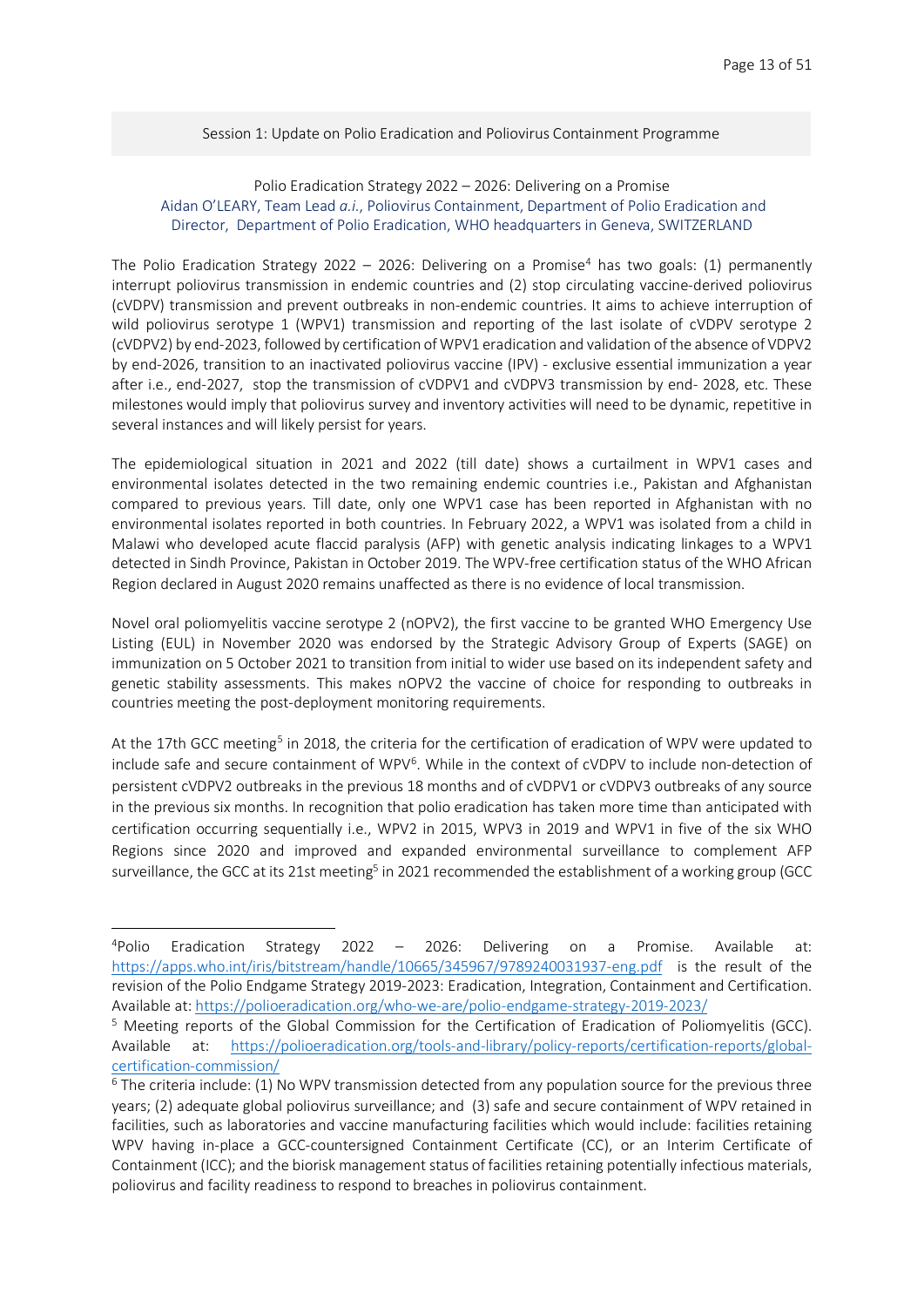Reference Group) to deliberate on the criteria to determine with certainty the interruption of WPV1 transmission in Pakistan and Afghanistan and interruption of cVDPV2 transmission.

WHO Containment Programme Update (Update on Survey and Inventory Activities, Containment Certification Update and Containment Country Support Activities) Ms Liliane BOULAM, Technical Officer, Poliovirus Containment, Department of Polio Eradication, WHO headquarters in Geneva, SWITZERLAND and Secretariat, Global Commission for the Certification of the Eradication of Poliomyelitis - Containment Working Group (GCC – CWG) on behalf of the Poliovirus Containment Team, Department of Polio Eradication, WHO headquarters in Geneva, SWITZERLAND

The current governance for poliovirus containment oversight and functions of the different containment advisory bodies i.e., GCC, GCC – CWG, CAG, SAGE, Polio SAGE WG, Expert Committee on Biological Standardization (ECBS), etc. will remain in place with the implementation of the Polio Eradication Strategy 2022 – 2026: Delivering on a Promise. The World Health Assembly (WHA) resolution 71.16 (2018)[7](#page-13-0) adopted by all WHO Member States aims to accelerate progress in poliovirus containment and provides a timeline for the completion of national inventories of poliovirus materials and for the certification of facilities retaining poliovirus materials as described in the Containment Certification Scheme (CCS). There are currently 67 facilities in 25 countries designated for the continuation of critical functions requiring the retention of needed poliovirus serotype 2 (PV2). 64 of the 67 facility' applications to be recognised as suitable candidates to become poliovirus-essential facilities (PEFs) [i.e., Certificate of Participation (CP)] have been received by the GCC - CWG through the NACs of which 51 have been awarded a GCC-countersigned-CP.

 $GAPIII - CCS<sup>8</sup>$  (2017) describes the recommended mechanism for certification of PEFs associated with global confirmation of poliovirus containment. Due to limitations of candidate auditors achieving the qualifying requirements of GAPIII auditors as described in the CCS, the GAPIII Auditor Qualification and Audit Support Plan (AQAS) 2021–2023<sup>[9](#page-13-2)</sup> was published in 2021 to provide flexibility and to ensure continuity of containment certification by providing sustainable activities for the qualification of auditors and certification of PEFs remotely due to the COVID-19 pandemic. Despite this, by end-2021 there were no GAPIII qualified auditors globally.

The poliovirus containment programme priorities for 2022 are: certification of facilities retaining polioviruses, advocacy to decrease the global number of PEFs; revision of containment reference documents e.g., GAPIII, CCS, etc. and national capacity building for the implementation of surveys and inventories of all poliovirus serotypes, implementation of the Global Polio Eradication Initiative (GPEI) Strategy for Global Poliovirus Containment and Suggested Activities 2022-2026, increasing visibility of poliovirus containment and future integration of the containment programme within WHO.

<span id="page-13-0"></span><sup>&</sup>lt;sup>7</sup> Resolution WHA71.16 (2018) Poliomyelitis – containment of polioviruses. Available at: [http://apps.who.int/gb/ebwha/pdf\\_files/WHA71/A71\\_R16-en.pdf](http://apps.who.int/gb/ebwha/pdf_files/WHA71/A71_R16-en.pdf)

<span id="page-13-1"></span><sup>8</sup> GAPIII Containment Certification Scheme (CCS). Available at: [https://polioeradication.org/polio](https://polioeradication.org/polio-today/preparing-for-a-polio-free-world/containment/containment-resources/)[today/preparing-for-a-polio-free-world/containment/containment-resources/](https://polioeradication.org/polio-today/preparing-for-a-polio-free-world/containment/containment-resources/)

<span id="page-13-2"></span>GAPIII auditor qualification and audit support plan (AQAS) 2021–2023. Available at: [https://polioeradication.org/polio-today/preparing-for-a-polio-free-world/containment/containment](https://polioeradication.org/polio-today/preparing-for-a-polio-free-world/containment/containment-resources/)[resources/](https://polioeradication.org/polio-today/preparing-for-a-polio-free-world/containment/containment-resources/)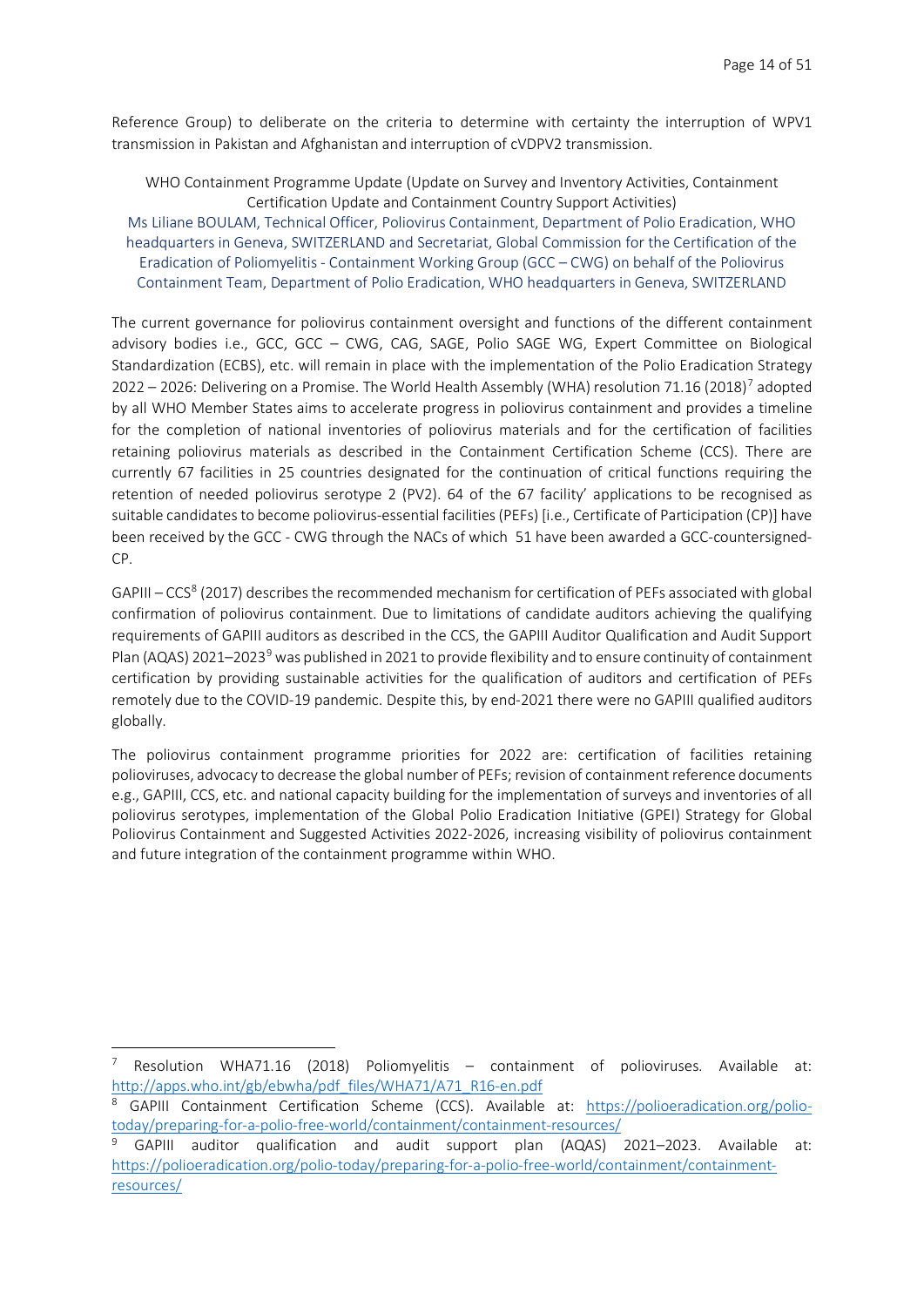Global Commission for the Certification of the Eradication of Poliomyelitis – Containment Working Group (GCC – CWG) Update on Containment Certification Processes, Challenges, and Progress. Dr Arlene KING, Liaison Member of the Global Commission for the Certification of the Eradication of

# Poliomyelitis - Containment Working Group (GCC-CWG) to the CAG, Chair, GCC – CWG and Member, GCC, Toronto, Ontario, CANADA

The GCC is the global oversight body to confirm global containment of polioviruses. At the 15th GCC meeting<sup>5</sup> in 2016, the GCC endorsed the proposed oversight structure for poliovirus containment, including the establishment of the GCC -CWG and agreed to delegate its day-to-day responsibility for the review of CCS applications submitted by PEFs through their NACs to the GCC – CWG. The review process adopted by the GCC – CWG for the CP-application phase is standardized and harmonized in line with the terms of the reference of the GCC – CWG<sup>[10](#page-14-0)</sup>. To facilitate the review process, standardized CP-application forms have been made available, together with guidance on the relevant supporting documentation needed e.g., description of facility current containment conditions, facility time-bound action plan to achieve an ICC, etc. Submission of CCS applications are done through a dedicated and secure IT platform. The development of a similar process is nearing completion for the ICC phase.

There is an overall acknowledgement that the current COVID-19 pandemic has presented challenges to the NACs to progress to the ICC phase e.g., staff reassignment to COVID-19 pandemic response and PEF audits hindered by government restrictions on travel; misalignment between national legislation and CCS requirements; absence of qualified GAPIII auditor as per CCS at country level, etc. This lack of progress has delayed NACs from having the capacity to issue an ICC to facilities. This places CP-holding facilities at risk of not being able to be awarded an ICC before or by the CP end-validity date of 30 April 2022<sup>[11](#page-14-1)</sup>. Following the intention expressed by a NAC in May 2021 to pursue the ICC phase through a request for exemption from certain aspects of CCS and AQAS e.g., qualification requirements, etc., and supported by documentation consistent with meeting the intent of CCS, the GCC at its 21st meeting<sup>5</sup> in July 2021 recommended that to sustain global containment progress, NACs may request for extension of facility CP end-validity of 30 April 2021 or pursue the ICC-phase in the absence of national-level qualified GAPIII auditors as per CCS with the necessary supporting documentation submitted and pre-approved by the GCC – CWG. Till date, 16 of the 20 established NACs have requested for the extension of the CP end-validity for 38 facilities – of which 29 of these facilities, which includes most of the polio vaccine producers, have expressed intention to pursue the ICC-phase.

In summary, the poliovirus containment programme has: observed a reduction in the global number of facilities designated for the continuation of critical functions requiring the retention of needed PV2 materials (owing to advocacy to countries to weigh the risk and benefits of hosting a PEFs; further reductions are anticipated through the widespread use of the S19 poliovirus strains which are highly attenuated and genetically stable developed as alternatives to the use of live polioviruses once available, destruction or the transfer of PV2 materials, cessation of work with PV2 by the CP end-validity, etc); countries readiness for CCS implementation [fewer CP applications from NACs for newly designated facilities planning to retain poliovirus serotype 3 (PV3) materials with some of such facility' CP applications already submitted to their NACs] and associated with the work of GCC – CWG in compliance verification (maintains the need for independence, autonomy and neutrality in performing quality and consistent compliance verification against the containment requirement), etc.

<span id="page-14-0"></span><sup>&</sup>lt;sup>10</sup> Terms of Reference of the Global Commission for the Certification of the Eradication of Poliomyelitis Containment Working Group (GCC – CWG). Available at: [http://polioeradication.org/wp](http://polioeradication.org/wp-content/uploads/2016/10/TOR_GCC-CWG.pdf)[content/uploads/2016/10/TOR\\_GCC-CWG.pdf](http://polioeradication.org/wp-content/uploads/2016/10/TOR_GCC-CWG.pdf)

<span id="page-14-1"></span><sup>&</sup>lt;sup>11</sup> Communication: Letter from Chair, Global Commission for the Certification of the Eradication of Poliomyelitis to National Authorities for Containment on COVID-19 pandemic impacts on implementation of CCS activities. Dated: 8 October 2020.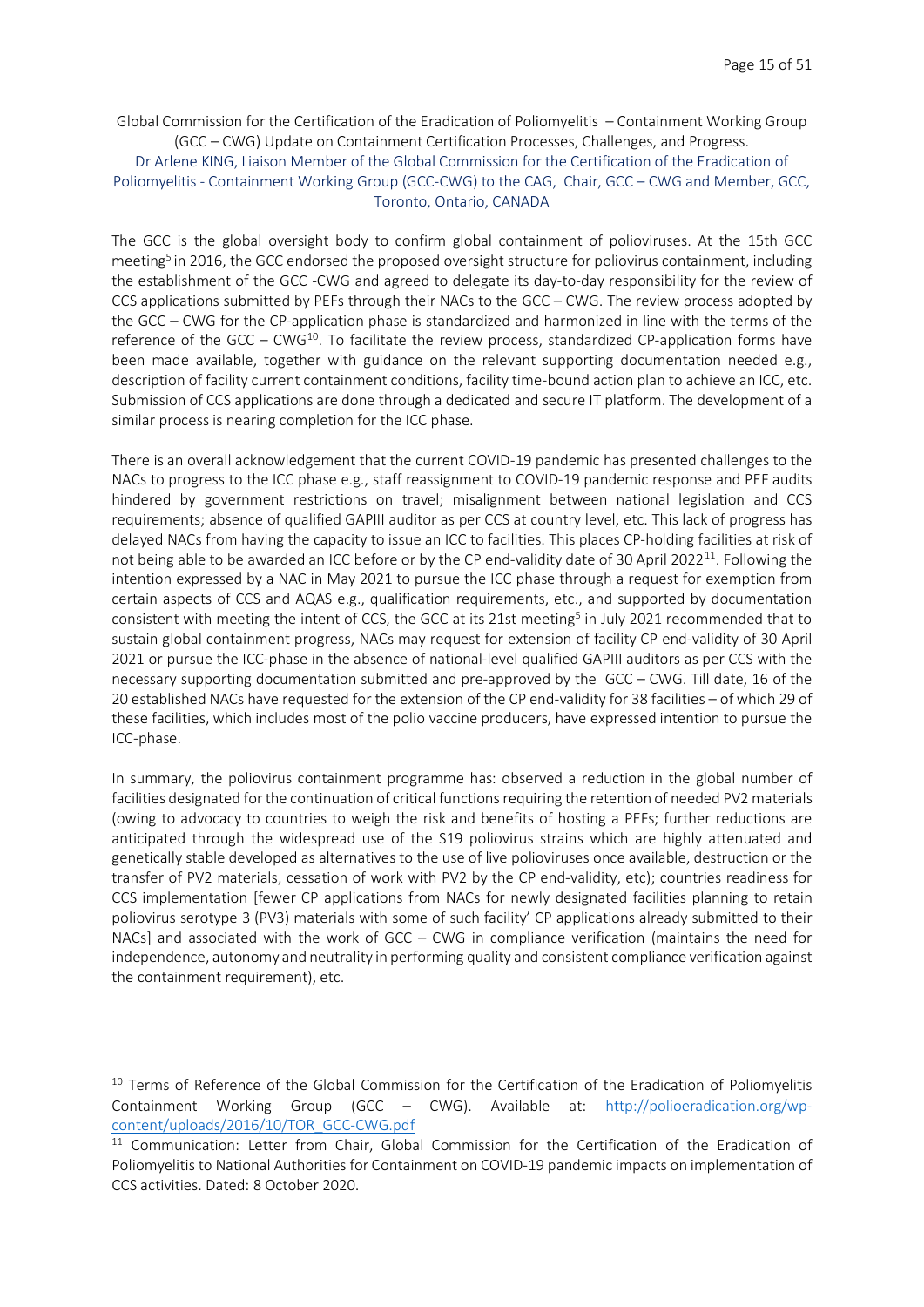CAG Recommendation:

- CAG commends the GCC CWG for the work, time and effort being invested in the review of facility' containment certification applications received by the NACs and the ongoing work in line with the latest recommendations made by the GCC on progressing with containment certification despite the challenges brought about by the COVID-19 pandemic and associated delays with implementation of the CCS..
- In line with the terms of reference of CAG specifically on 'Guidance on the identification of acceptable alternative containment solutions in the interim period, before full eradication', CAG offers its support, as needed to the GCC – CWG as progress is made towards the ICC phase and recommends that the Secretariats of CAG and CWG work closely as needed.

<span id="page-15-0"></span>Session 2: Update on the Progress with the Revision of GAPIII

Overview of the Process Undertaken for the Revision of GAPIII and Outline of Issues Dr Harpal SINGH, Technical Officer, Poliovirus Containment, Department of Polio Eradication, WHO headquarters in Geneva, SWITZERLAND and Secretariat, Containment Advisory Group (CAG)

The process taken throughout the revision of GAPIII has been in line with the recommendations made by CAG at the Third Meeting of the CAG,  $13 - 14$  December 2018, as previously described<sup>3</sup>. The revision process was implemented as two workstreams consistent with the strategy for GAPIII implementation (Table 1):

- 1. Risk elimination i.e., survey of all facilities that may possess poliovirus materials, encourage destruction of unneeded materials, preparation of national inventory of facilities planning to retain needed polioviruses post-eradication.
- 2. Risk mitigation i.e., BRM requirements for facilities retaining polioviruses post-eradication<sup>[12](#page-15-1)</sup>.

# Table 1: The process for the revision of GAPIII

Revision of BRM requirements for facilities retaining polioviruses post-eradication<sup>12</sup>

Stakeholder solicitation of comments on Annexes 2 and [312:](#page-15-0)

- Initiated on 14 September 2020 deadline extended upon request
- 336 comments received from more than 17 stakeholder groups
- Comments categorized by GAPIII BRM elements and prioritized based on availability of evidence or justification to support recommended change
- Repeatedly cited issues: need for harmonization with other relevant documents, requirements repetitive and redundant, annex structure (tabular presentation) cumbersome, and combination of performance-based and polio-prescriptive requirements in a single standard is challenging for facilities to comply with, etc.

Inputs Previous CAG recommendations

- Review of relevant standards such as but not limited to:
	- GAPIII Containment Certification Scheme (GAPIII CCS)
	- Guidance to minimize risks for facilities collecting, handling or storing materials potentially infectious for polioviruses (PIM Guidance) –  $2<sup>nd</sup>$ , 2022.
	- WHO Laboratory Biosafety Manual and Associated Monographs, 4th edition (2020)
	- Guidelines for the safe production and quality control of poliomyelitis vaccines, Annex 4, WHO TRS No 1016 and Annex 3, WHO TRS No 1028 (Amendment to Annex 4 of WHO TRS No 1016)
	- ISO 35001:Biorisk management for laboratories and other related organisations (2019)
	- European Committee for Standardization (CEN), CEN Workshop Agreement CWA15793 Laboratory biorisk management (2011)

<span id="page-15-1"></span> $12$  Annex 2 (Biorisk management standard for poliovirus-essential facilities holding wild poliovirus) and Annex 3 [Biorisk management standard for poliovirus-essential facilities holding OPV/Sabin (no wild)] of the current version of GAPIII. Available at[: https://polioeradication.org/wp-content/uploads/2016/12/GAPIII\\_2014.pdf](https://polioeradication.org/wp-content/uploads/2016/12/GAPIII_2014.pdf)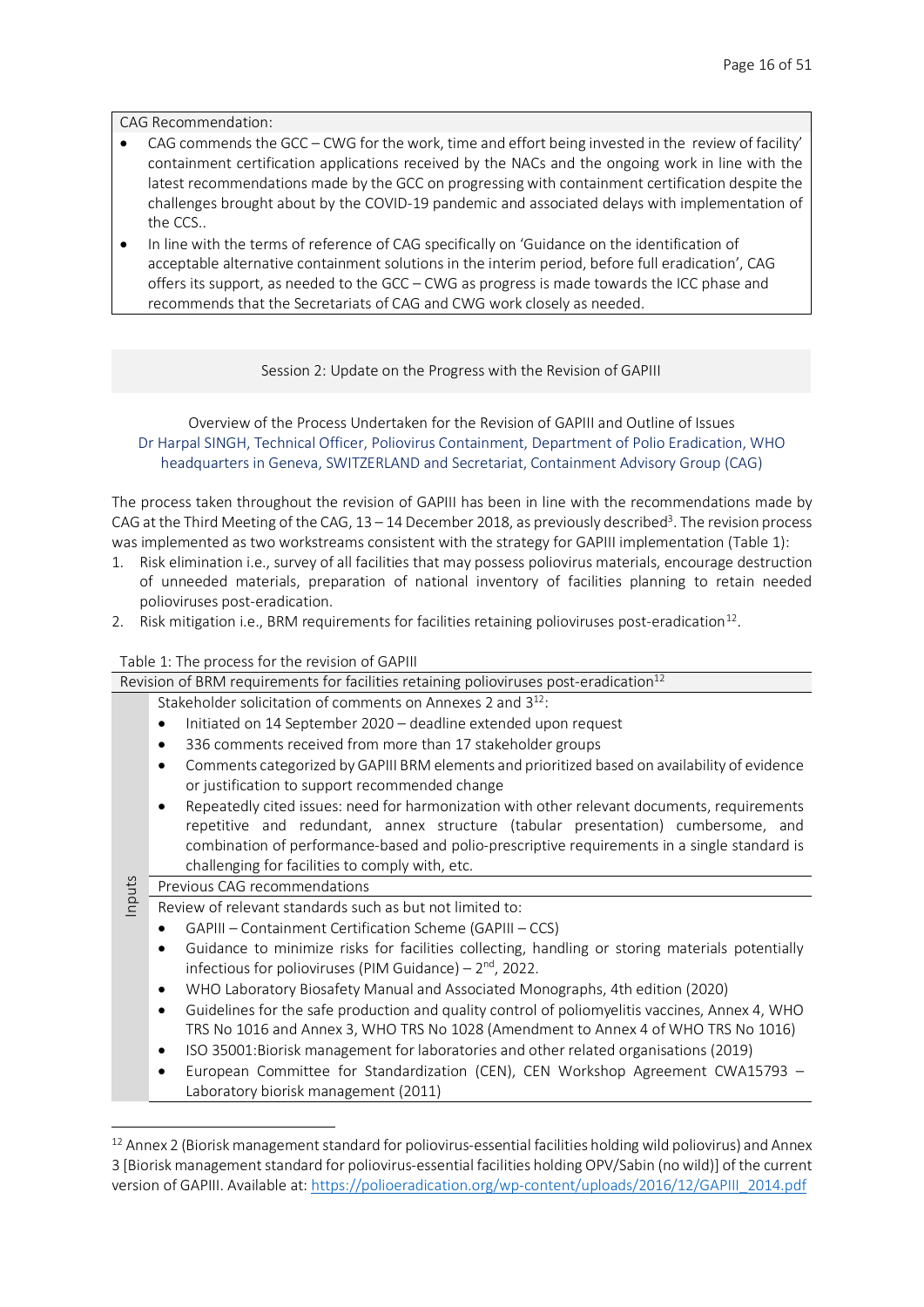Review of relevant literature and scientific studies

Research studies performed on GAPIII requirements e.g., walk-through exit shower, etc.

Proposed changes made in the draft of the BRM standard for facilities retaining polioviruses post-

- Output eradication (technical e.g., new or revised requirements and non-technical e.g., document
- structure and organization) were based on the analysis of the different inputs.

GAPIII requirements setting meeting (14 April 2021): to discuss the proposed structure of the revised GAPIII. The discussion involved members from CAG, CMG and NACs, WHO HQ and Regional Offices' Containment Team Members and WHO Global Polio Laboratory Network (GPLN), etc. Outputs: Note for the record and proposed draft of the table of contents of the revised GAPIII which was shared with the participants for feedback.

Revision of activities involving survey of facilities that may possess poliovirus materials, encourage destruction of unneeded materials, preparation of a national inventory of facilities planning to retain needed polioviruses post-eradication.

'Kick-off' meeting (15 April 2021): to identify, discuss issues and challenges faced in the implementation of activities as is currently described in GAPIII, to propose solutions in line with the terms of reference of other relevant containment stakeholders. This meeting involved members from CAG, CMG and National Poliovirus Containment Coordinators (NPCC) and WHO HQ and Regional Offices' Containment Team Members, etc.

Note for record with the discussion points raised which formed the basis of the proposed changes made in this section. Revised section draft shared with participants for feedback.

Draft outputs from both workstreams were consolidated into a single document for:

• Detailed review and discussion by WHO

Inputs

Output

• Critical review by CAG, as was requested, for feedback, comments and used as basis for deliberation at this meeting. .

The proposed consolidated revised GAPIII draft is, among others: in in line with other relevant documents and standards, it clarifies the basis of facility-based containment requirements, and emphasizes the use of a local risk-based approach for the application of risk mitigation strategies that can be applied across a range of PEFs that vary by location, size, and purpose, etc. These resulted in major changes to both the structure and the technical contents of GAPIII. A summary list of proposed changes made in the revised GAPIII for deliberation by CAG at this meeting, not to be construed as final requirements or endorsed by CAG, is included in Annex 3.

Issues for Consensus or Recommendation by CAG

#### Containment Perimeter

Dr Harpal SINGH, Technical Officer, Poliovirus Containment, Department of Polio Eradication, WHO headquarters in Geneva, SWITZERLAND and Secretariat, Containment Advisory Group (CAG)

Relevant Section or Text in GAPIII:

- The containment perimeter is a defined working area sealable for gaseous decontamination and with sealed penetrations to prevent uncontrolled outward airflow. The containment perimeter is required irrespective of the choice of primary containment.
- Controlled exit from the containment perimeter is via a walk-through exit shower. Showering out is mandatory except for facilities employing fully functional Class III biosafety cabinets (BSCs) or similar isolators (in such facilities, showering out is required in the event of an uncontrolled breach of the primary containment equipment).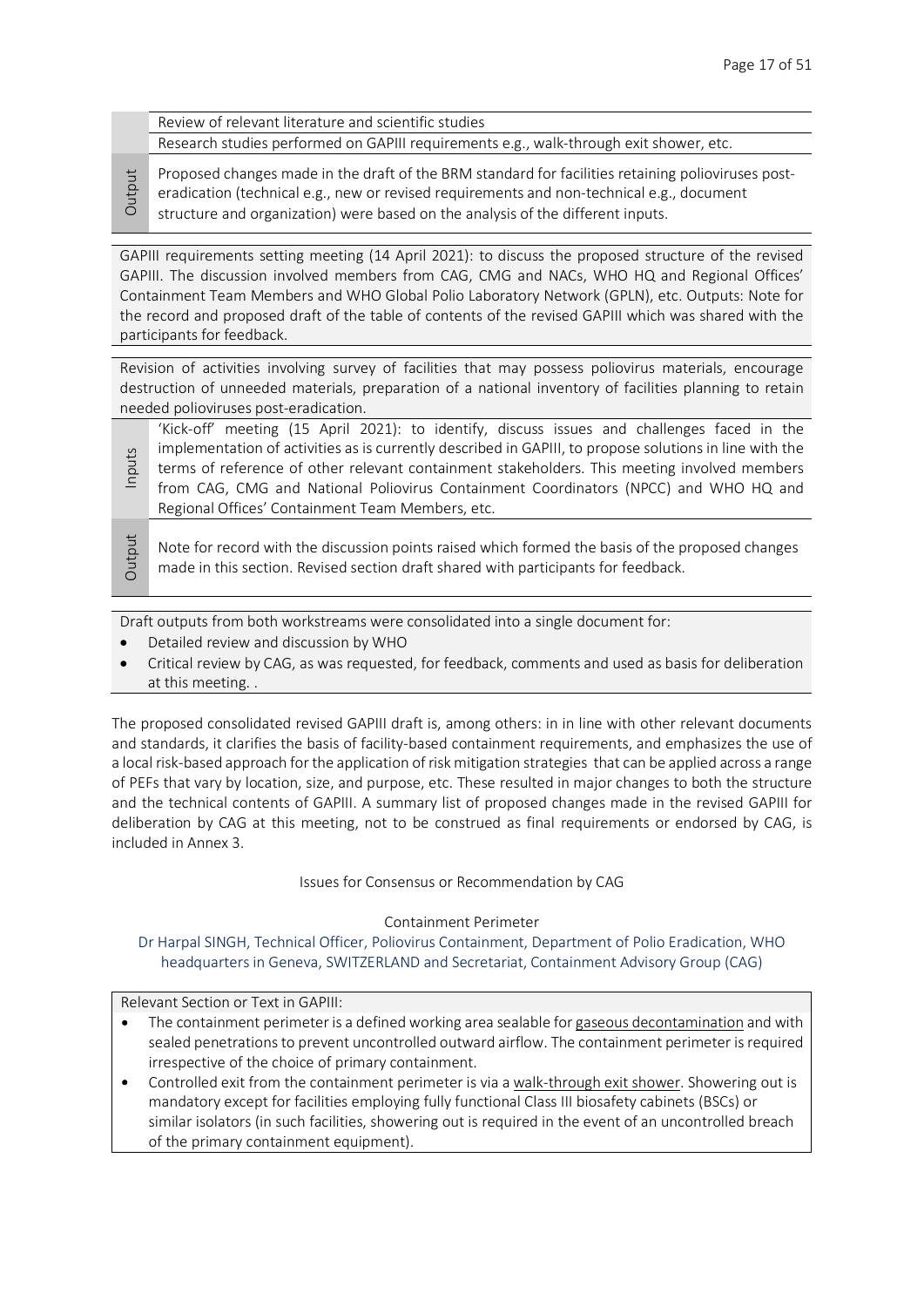# Issue Raised :

Are airlocks, anterooms, HVAC spaces, and kill tank rooms required to be within the containment perimeter sealable for gaseous decontamination?

# Request to CAG:

- 1. Clarity regarding which of these must be within the containment perimeter:
	- Anterooms,
	- Airlocks,
	- HVAC systems/mechanical spaces and
	- Kill tanks/effluent decontamination systems
- 2. Would the removal of the shower requirement affect the definition of the containment perimeter?

# Additional Information:

'Guidelines for the safe production and quality control of poliomyelitis vaccines, Annex 4, TRS No 1016' indicates the following requirement for vaccine production and control:

Section: Decontamination and waste disposal systems

8.4.4 Effluents from equipment, showers and sinks within the containment facility should be decontaminated by autoclaving or by discharge into a liquid effluent decontamination system. Such a system should be fully validated to ensure efficacy and be located in the containment facility. The effluent treatment tanks should be situated in an area with floor dams or other measures capable of containing the full tank volume and allowing for the full inactivation of its contents.

# CAG Recommendation:

- Anterooms and personnel airlocks are to be considered within the containment perimeter and must meet the requirements of spaces within the containment perimeter.
- Kill-tank rooms or equivalent must meet all construction, sealing, and HVAC requirements of the primary containment space and are required to have an anteroom/personnel airlock for controlled entry as described above.

Operator IPV Immunization and Poliovirus Antibody Titer Determination Requirements Dr Harpal SINGH, Technical Officer, Poliovirus Containment, Department of Polio Eradication, WHO headquarters in Geneva, SWITZERLAND and Secretariat, Containment Advisory Group (CAG)

Relevant Section or Text in GAPIII:

- Requirement: Based on risk, the need for vaccination has been determined and covers groups identified as being potentially exposed to poliovirus.
- Guidance: The organization will ensure the availability of IPV for individuals associated with the facility, consistent with the objectives to:
	- a) restrict access to the containment facility to individuals who have demonstrable immunity to poliovirus (defined as annual verification of serum neutralizing antibody titres of 1:8 or greater against all three poliovirus types), including:
		- personnel assigned to work within the containment perimeter;
		- contractors, auditors and visitors who must enter the containment perimeter;
		- support personnel and contractors working immediately outside the containment perimeter (e.g. maintenance personnel, cleaning staff);
	- b) administer an IPV booster every three years to all personnel mentioned above or in the event of an antibody titre determined to be <1:8 via annual testing;

# Issue Raised :

Evidence does not support the need for repeated adult IPV boosters. Annual titer checks represent a significant burden, and the frequency of the requirement is not supported by evidence. Alternatives should be suggested.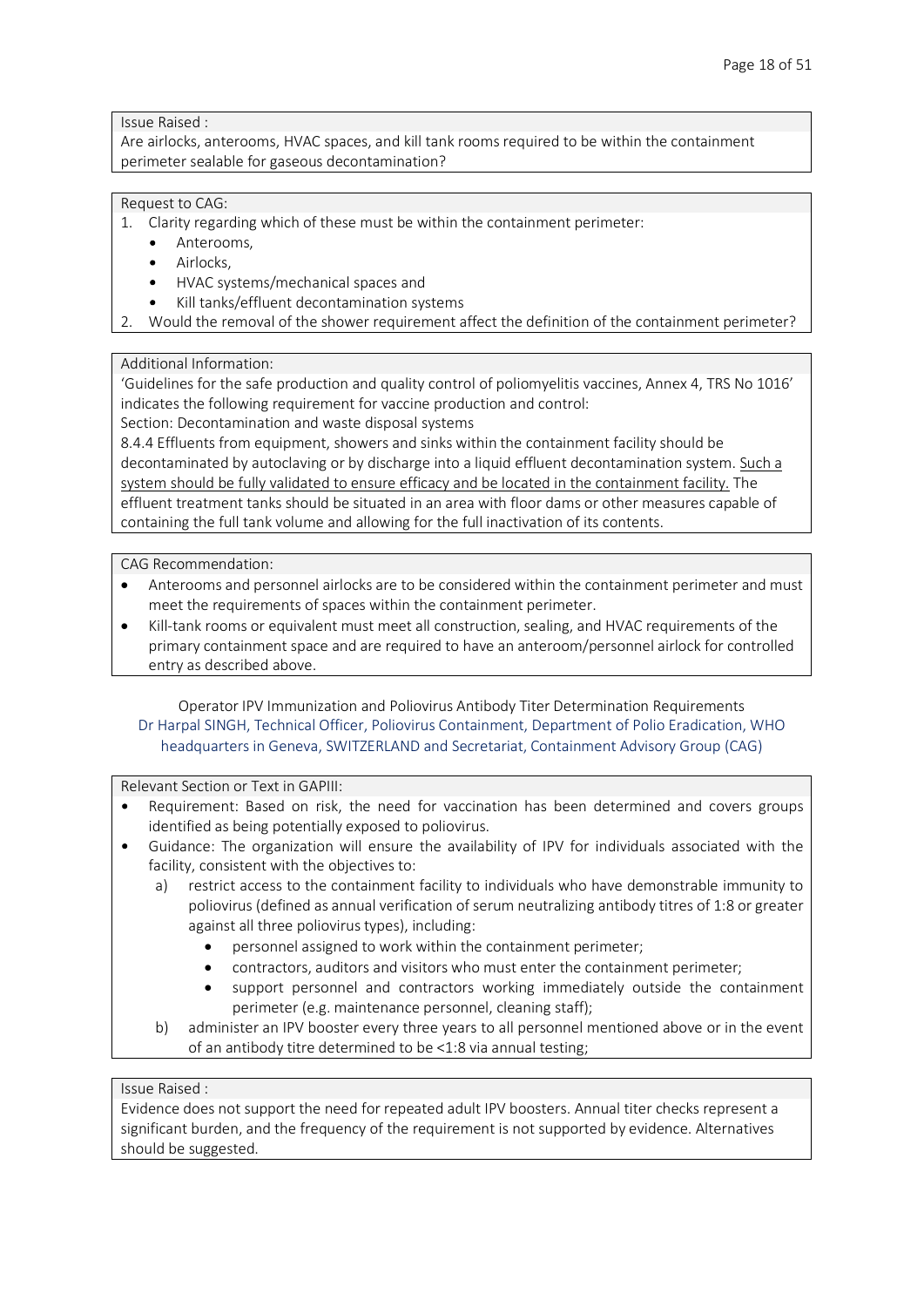Request to CAG:

- 1. Does this change in requirement be perceived as a conflict with existing vaccination strategies.
- 2. Does CAG support the change of this requirements from prescriptive guidance to risk-based approaches for each facility according to its local situation?

#### Evidence:

Vaccination in the context of facility level containment is different from population immunity safeguards

IPV Vaccination:

- Regarding naïve infants, literature suggests immunization of infants with one, two, or more doses of IPV does not prevent shedding of poliovirus in stool following OPV challenge
- There is a lack of evidence suggesting that IPV history (either single or multi-dose) raises  $EC_{50}$  of poliovirus necessary to induce shedding

Conclusions:

- IPV vaccine protects workers against illness caused by poliovirus.
- IPV vaccine does not prevent fecal shedding of poliovirus.
- IPV vaccine does not make infection less likely after an exposure to 1poliovirus.

For this reason, a risk-based approach to determine the necessity of workplace and community vaccination with IPV is warranted to balance:

- The protections afforded to workers and their families
- Complication of early detection of loss of poliovirus containment.

References:

- 1. Duintjer Tebbens, R.J., et al., Expert review on poliovirus immunity and transmission. Risk Analysis, 2013. 33(4): p. 544-605.
- 2. Minor, P., et al., Effect of different immunization schedules on the excretion and reversion of oral poliovaccine strains. Journal of medical virology, 2005. 75(1): p. 153-160.
- 3. Ghendon, Y.Z. and I. Sanakoyeva, Comparison of the Resistance of the Intestinal Tract to Poliomyelitis virus (Sabin's Strains) in Persons after Naturally and Experimentally Acquired Immunity. Acta virologica, 1961. 5(5): p. 265-73.
- 4. Group, C.I.S.C., Randomized, placebo-controlled trial of inactivated poliovirus vaccine in Cuba. New England Journal of Medicine, 2007. 356(15): p. 1536-1544.
- 5. Ion-Nedelcu, N., et al., Sequential and combined use of inactivated and oral poliovirus vaccines: Dolj District, Romania, 1992–1994. The Journal of infectious diseases, 1997. 175(Supplement\_1): p. S241-S246.
- 6. Kok, P., et al., Serological and virological assessment of oral and inactivated poliovirus vaccines in a rural population in Kenya. Bulletin of the World Health Organization, 1992. 70(1): p. 93.
- 7. Laassri, M., et al., Effect of different vaccination schedules on excretion of oral poliovirus vaccine strains. The Journal of infectious diseases, 2005. 192(12): p. 2092-2098.
- 8. Abraham, R., et al., Shedding of virulent poliovirus revertant during immunization with oral poliovirus vaccine after prior immunization with inactivated polio vaccine. Journal of Infectious Diseases, 1993. 168(5): p. 1105-1109.
- 9. Henry, J., et al., A study of polio vaccination in infancy: excretion following challenge with live virus by children given killed or living polio vaccine. Epidemiology & Infection, 1966. 64(1): p. 105-120.
- 10. Ogra, P.L., et al., Effect of prior immunity on the shedding of virulent revertant virus in feces after oral immunization with live attenuated poliovirus vaccines. Journal of Infectious Diseases, 1991. 164(1): p. 191-194.
- 11. Service, P.H.L., The excretion of type 1 poliovirus after challenge following primary immunization with quadruple, Salk, and Sabin vaccines. Monthly Bulletin of the Ministry of Health and Public Health Laboratory Service, 1965. 24: p. 365-369.
- 12. Onorato, I.M., et al., Mucosal immunity induced by enhanced-potency inactivated and oral polio vaccines. Journal of infectious diseases, 1991. 163(1): p. 1-6.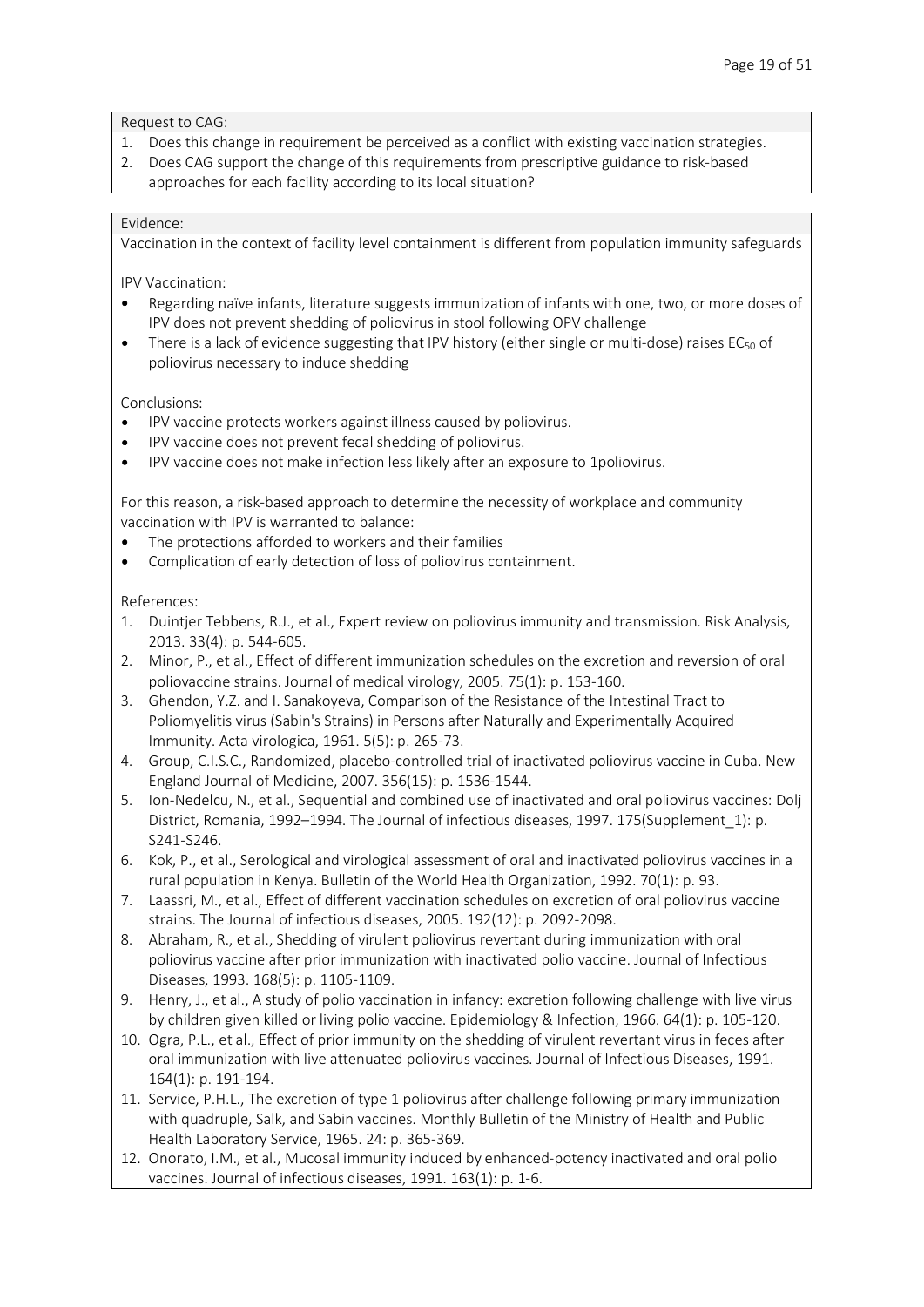CAG Recommendation:

- Individuals associated with the poliovirus-essential facility must demonstrate established immunity to poliovirus through evidence of poliovirus antibodies prior to accessing the facility
- Subsequent need for IPV vaccination and antibody titre testing should be determined by a local risk assessment and should be consistent with national occupational health guidelines.

Issues associated with the GAPIII requirement for walk-through exit shower from the containment perimeter

Use, effectiveness and risks associated with a walk-through exit shower as poliovirus containment barrier Dr Karen VAN DER MEULEN, Biosafety and Regulatory Specialist, Perseus BVBA, Belgium

This study commissioned by CAG was to obtain more insight into the need to implement the current GAPIII requirement of a walk-through shower when exiting the containment perimeter. This requirement does not have a clear rational or robust set of criteria, supported by evidence-based risk assessment to justify if showers constitute a significant barrier for a facility-associated release of poliovirus. This study was implemented in two parts: a systematic literature review and survey. The survey aimed to obtain information from operators working in facilities deemed suitable to become PEFs and those working in animal biosafety level 3 (ABSL3) and ABSL4 facilities on the use of showering-out as a containment measure, use of alternative measures, and experiences with showering-out.

The following are the observations and recommendations from this study:

- 1. Among veterinary facilities:
	- a. showering-out is an effective containment measure for the physical removal of pathogen contamination, if present;
	- b. the procedure of showering-out functions as a strong containment barrier and helps create awareness, obliging operators to leave potentially contaminated items in the containment area.
- 2. Showering-out is considered one of the measures when exiting the containment perimeter, and its usefulness should be evaluatedin the case of potential exposure, which can be reduced by the use of closed primary containment and closed process systems, appropriately selected personal protective equipment (PPE) and strict de-gowning procedures;
- 3. When correctly implemented, PPE and handwashing can reduce the risk for exposure, thereby reducing the need for stringent exiting requirements such as showering-out;
- 4. Well-defined and validated 'closed' systems can prevent exposure to polioviruses, thereby eliminating the need for stringent exit requirements such as showering-out. However, as a prerequisite the minimal features and validation methods of a 'closed system' should be defined;
- 5. Guidance on risk assessment methodologies that could be used by PEFs and indications of circumstances requiring the implementation of showering-out would be useful.

Distinguishing the Risk Reduction Potential of Exit Showers Versus Enhanced Personal Protective Equipment in Poliovirus-essential Facilities.

Dr Christy OTTENDORFER, Microbiologist and Auditor, U.S. National Authority for Containment of Poliovirus, Centers for Disease Control and Prevention, Atlanta, Georgia, United States of America

This study commissioned by the US NAC aimed to compare the risk-reduction potential and evidence of a walk-through exit shower versus enhanced PPE in facilities deemed suitable to become PEFs in the US and to better understand how to reduce a facility-associated risk of release of poliovirus following a loss of containment (LOC) event using evidence-based risk controls and management for PEFs. This study involved the development of a quantitative, event-tree-based model to simulate a LOC resulting in the contamination of an operator as only such events could be mitigated by the use of PPE or an exit-showers.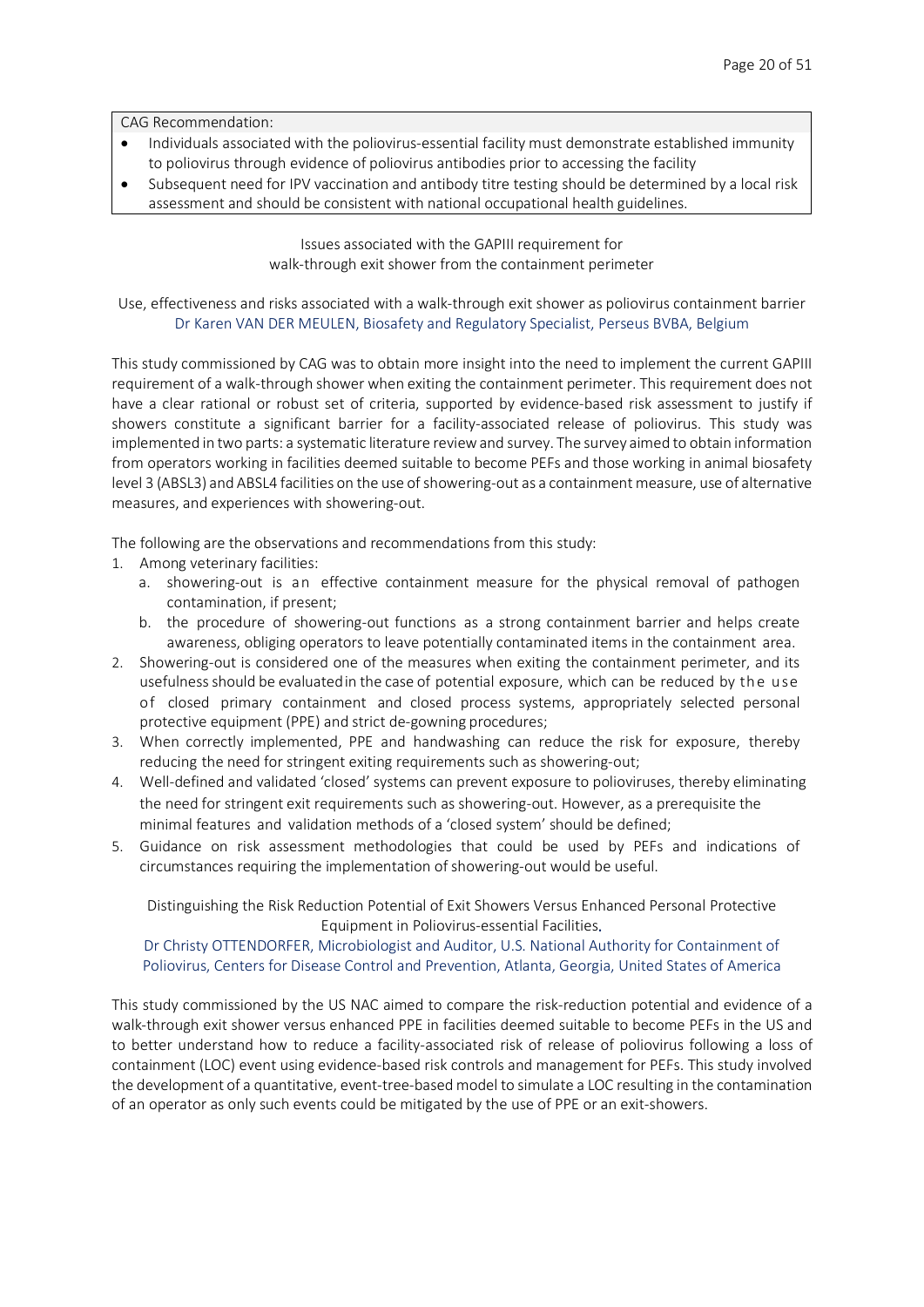The following are the observations and recommendations from this study:

- 1. Enhanced PPE and enhanced hand hygiene procedures should be implemented in place of showeringout to mitigate LOC events resulting in operator contamination. Full body PPE may be important when considering the risk mitigation of LOC events should their occurrence be deemed likely.
- 2. Perform as much work with polioviruses as possible in primary containment including when using equipment such as vortexers and centrifuges. Primary containment reduces risk of exposure to polioviruses better than any other alternative.
- 3. When transporting polioviruses outside primary containment, a secondary container should be used. Double containment will reduce risk of LOCs in case of falls, drops or spills.
- 4. Because LOCs resulting in contamination of the hands is likely to occur more frequently, double gloves should be worn, changed and sanitized frequently.
- 5. If aerosolization of polioviruses could occur outside primary containment e.g., outside a BSC, operators should be provided with respiratory protection.
- 6. Educate operators about aerosol generation and circumstances of its occurrence, including the possibility of aerosols being generated in the absence of an accident. Educate operators on responding to aerosols e.g., vacating the room should uncontained aerosol be present.
- 7. Train operators on the identification and reporting of any possible accidents or exposures, as even small amounts of poliovirus can lead to infection. Infections to operators comprise most of the infection risk, far outweighing the risk that member of the community is infected first.
- 8. Include wastewater workers, and, if relevant, septic systems and water wells operators in emergency response planning to a breach in poliovirus containment. Although of lower risk than other escape routes, polioviruses in wastewater could cause infections.

Risk-based Approach for Walk-through Exit Shower from the Containment Perimeter in line with the Most Recent CAG Recommendation.

Dr Harpal SINGH, Technical Officer, Poliovirus Containment, Department of Polio Eradication, WHO headquarters in Geneva, SWITZERLAND and Secretariat, Containment Advisory Group (CAG)

Relevant Section or Text in GAPIII:

- Controlled exit from the containment perimeter is via a walk-through exit shower. Showering out is mandatory except for facilities employing closed systems demonstrating validated primary containment. Such systems may include contained lines for use in vaccine production and/or facilities employing fully functional Class III BSCs or similar isolators. For such facilities, showering out is required as a precautionary measure, in the event of an uncontrolled breach of the primary containment equipment, during the period when further assessment of the effectiveness of showering is being undertaken.
- The CAG urged the secretariat to commission a study to collect information on the use, effectiveness and risks associated with showering, including in facilities where showering is currently being used. The CAG will undertake further discussion on showers when the secretariat has collected the information necessary to make an evidence-based recommendation or has shown that it is not feasible to collect such information

#### Issue Raised :

The requirement for showering out should be changed to a risk-based requirement in response to a release only. There is no evidence that showering-out under routine operations reduces exposure or release risk.

#### Request to CAG:

Does CAG support this shift from the prescriptive to risk-based approach for egress in line with CAG recommendation on this issue?

## Evidence:

There is a lack of evidence to support showering out reduces exposure or release risk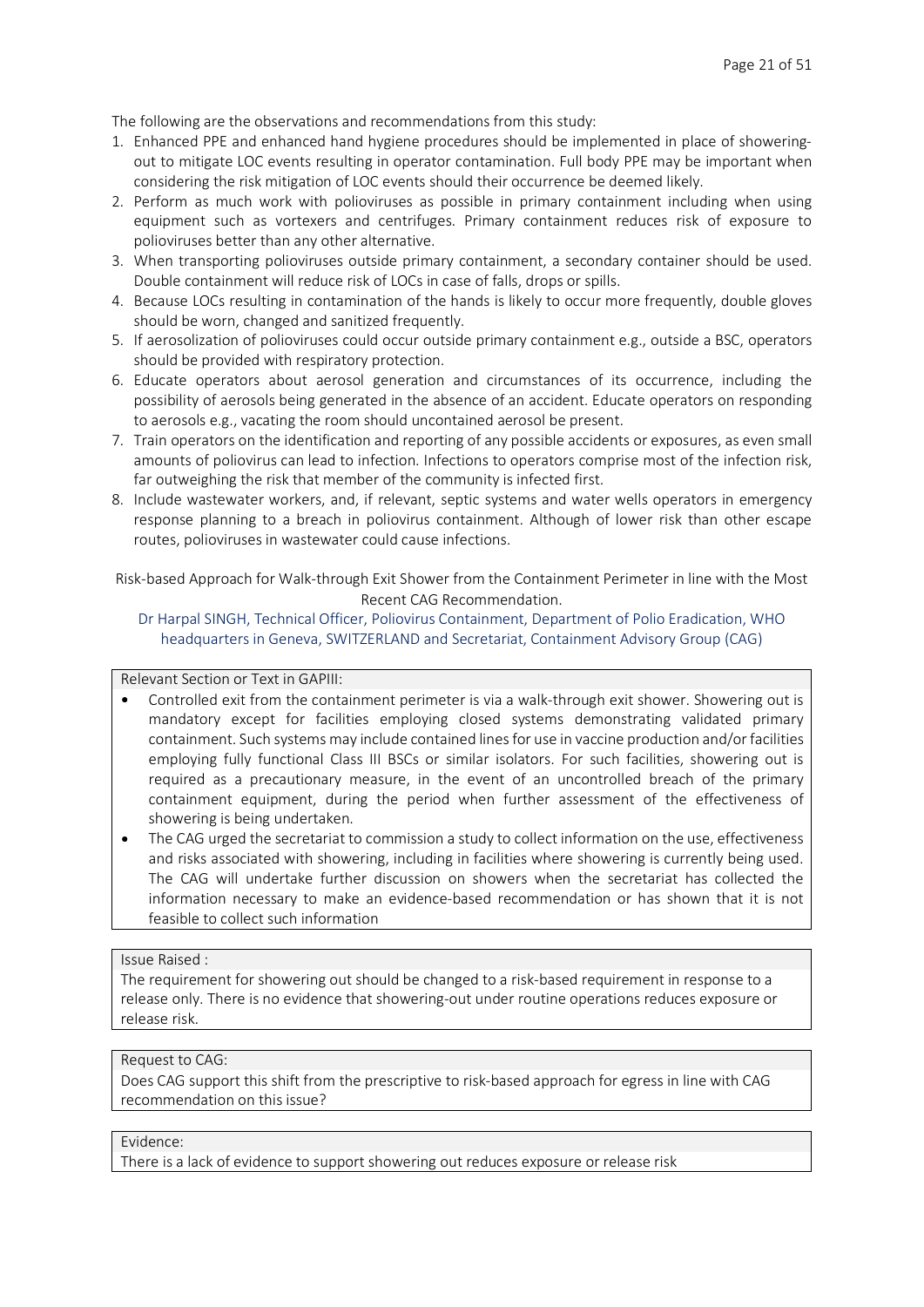CAG Recommendations:

- Exit shower requirement should be replaced with performance-based language which would generally be more applicable to the range of PEFs – this should emphasize the need for facilityspecific risk assessment.
- Additional measures should be considered when exiting from the containment perimeter to prevent exposure to contaminated PPE or personnel.

Risk-based Approach for Storage of Poliovirus Materials Outside of GAPIII Containment. Dr Harpal SINGH, Technical Officer, Poliovirus Containment, Department of Polio Eradication, WHO headquarters in Geneva, SWITZERLAND and Secretariat, Containment Advisory Group (CAG)

Relevant Section or Text:

- Storage of polioviruses must be performed under appropriate containment conditions, as determined by a risk assessment approved by the competent authority (NAC), in line with the approach detailed in the Containment Certification Scheme to support the WHO Global Action Plan for Poliovirus Containment (GAPIII-CCS) for an interim certificate of containment (ICC) as well as for a certificate of containment (CC) assessment. Any derogations applied for and accepted by the NAC will be reflected on the certificate scope, and associated certificates, and regularly reassessed. (Source: CAG2 report)
- Areas used for the storage of poliovirus seed stock should be fully secured against entry by nonauthorized personnel. For secondary (back-up) seed storage locations where stocks are not normally used for production, the NRA may approve storage in leak-proof containment containers within a dedicated freezer that is subject to security and access restrictions appropriate for the storage of poliovirus. Outside the containment facility, polioviruses should be stored under appropriate containment conditions, as determined by a risk assessment approved by the competent authority (for example, the NAC) and in line with the approach detailed in the GAPIII CCS as recommended by CAG. (Source: Guidelines for the safe production and quality control of poliomyelitis vaccines, Annex 4, TRS No 1016).

# Issue Raised :

Guidelines for the safe production and quality control of poliomyelitis vaccines, Annex 4, WHO TRS No 1016 and Annex 3, WHO TRS No 1028 (Amendment to Annex 4 of WHO TRS No 1016) and CAG recommendations provide provisions for storing poliovirus material outside the containment perimeter provided it is packaged appropriately and secured via a risk-based approach. This greatly reduces the burden of containment space required specifically for storage and should also be outlined in GAPIII.

#### Request to CAG:

As outlined in previous CAG rulings, is storage of poliovirus infectious materials inside the PEF, but outside the containment perimeter acceptable provided the above conditions are met?

# CAG Recommendation:

The current version of GAPIII does not address storage of polioviruses outside of the containment perimeter. Therefore, the BRM element associated with 'poliovirus inventory and information' should be expanded to include storage procedures for polioviruses outside of the containment perimeter including conditions to be met e.g., leak-proof containers, dedicated freezers, proper labelling and other biosecurity measures, etc. as determined by a facility-specific risk assessment with the approval from the NAC.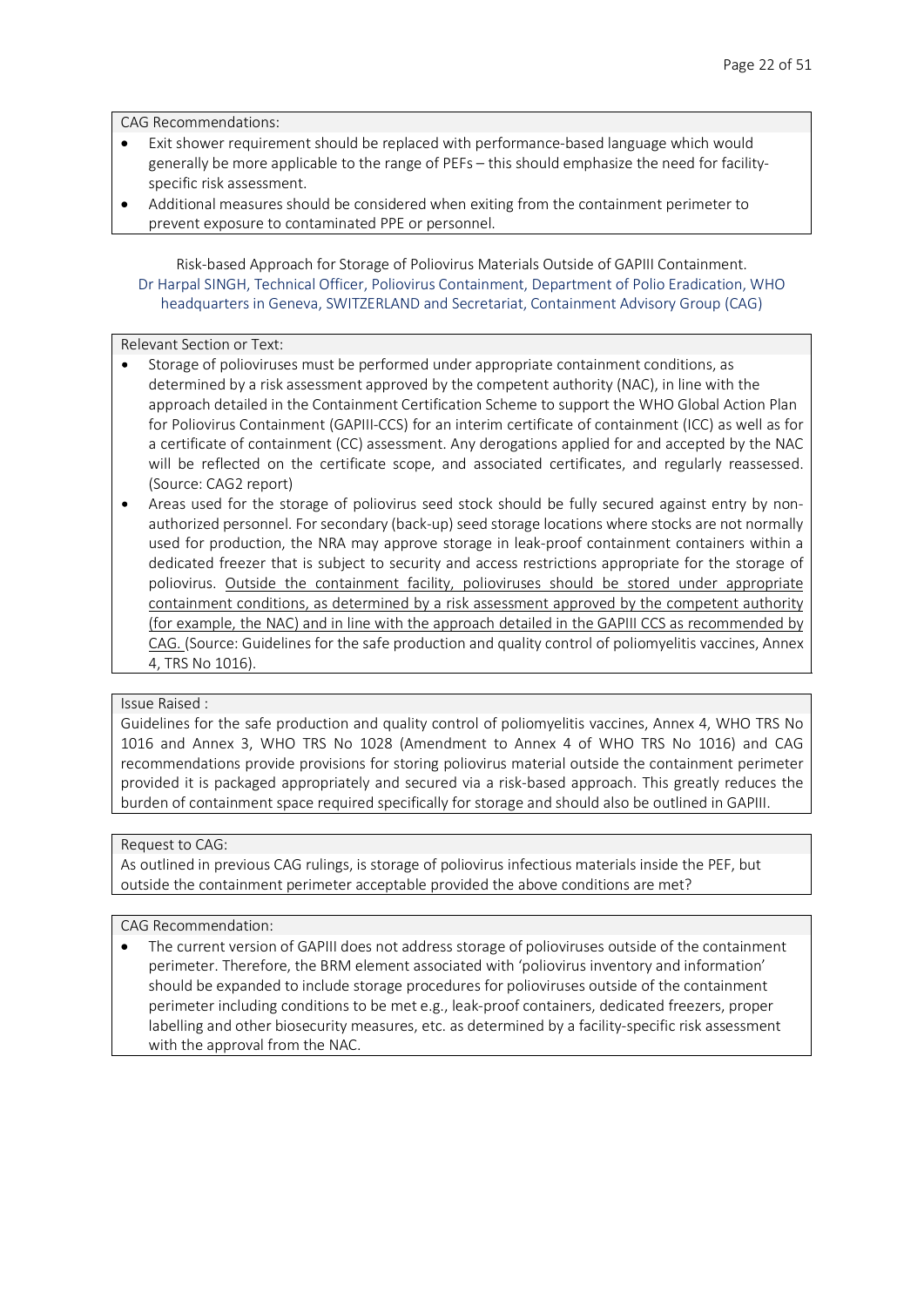Alternative Measures for Gaseous Decontamination and Guidance for Use. Dr Harpal SINGH, Technical Officer, Poliovirus Containment, Department of Polio Eradication, WHO headquarters in Geneva, SWITZERLAND and Secretariat, Containment Advisory Group (CAG)

Relevant Section or Text in GAPIII

The containment perimeter is a defined working area sealable for gaseous decontamination

## Issue Raised :

Request that alternatives to gaseous decontamination should be provided if gaseous decontamination is not possible or feasible in a facility. These could include manual decontamination, spray decontamination, etc. as determined by risk assessment

Request to CAG:

Should guidance on alternative decontamination methods be presented?

CAG Recommendation:

• The containment perimeter for existing facilities must be an area sealable for gaseous decontamination. For new facilities or facilities undergoing renovation, retrofitting or refurbishing, alternative methods of decontamination e.g. physical decontamination, etc. may be considered provided it is guided by the performance of a comprehensive risk assessment.

HEPA Filtration on Exhaust Side As Requirement Prior to Final Containment of all WPV. Dr Harpal SINGH, Technical Officer, Poliovirus Containment, Department of Polio Eradication, WHO headquarters in Geneva, SWITZERLAND and Secretariat, Containment Advisory Group (CAG)

### Relevant Section or Text in GAPIII

The controlled air system maintains directional airflow via a dedicated ventilation system with ductwork sealable for gaseous decontamination, HEPA filtration on exhaust, backflow protection on supply, and monitors/alarms to ensure directional airflow can be readily validated" for WPV final containment"

#### Issue Raised :

The requirement for HEPA filtration of exhaust prior to final containment represents an unnecessary burden

#### Request to CAG:

- 1. Should the requirement for HEPA filtration of exhaust for WPV final containment be removed?
- 2. Does the use of supply-side HEPA filters directly on the containment barrier in the absence of interconnections (supply connections to other spaces or return exhaust from other spaces), if correctly maintained and routinely tested, not functionally equivalent being dedicated?

- The use of supply-side HEPA filters directly on the containment barrier if and when correctly maintained would functionally meet the intent of a dedicated HVAC system.
- This requirement i.e., HEPA filter on exhaust or its functional equivalent, is to be maintained for facilities retaining WPV polioviruses in the containment phase of all WPV serotypes.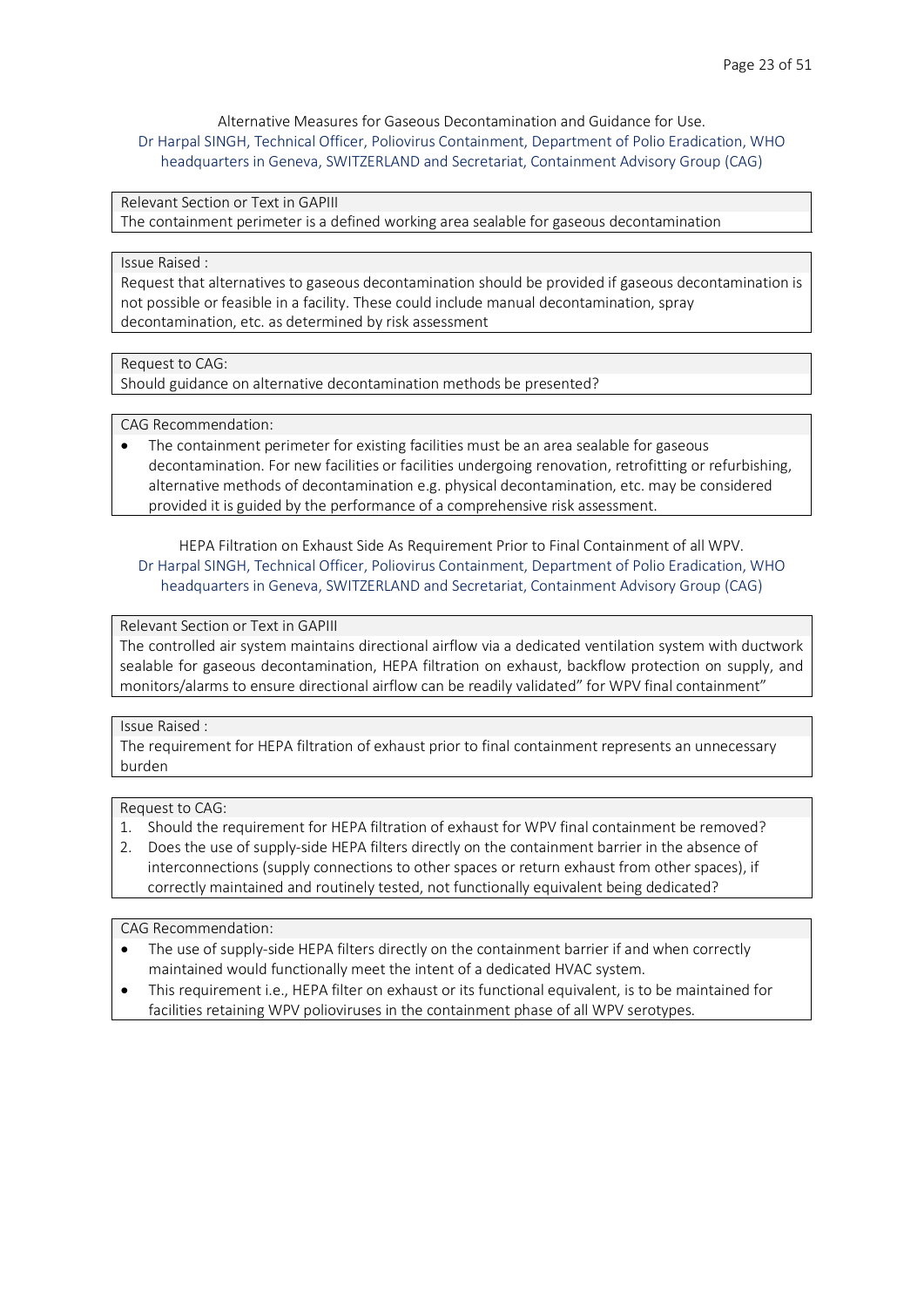Changes made in primary, secondary and tertiary safeguards as described in GAPIII Dr Harpal SINGH, Technical Officer, Poliovirus Containment, Department of Polio Eradication, WHO headquarters in Geneva, SWITZERLAND and Secretariat, Containment Advisory Group (CAG)

> .Replacement of GAPIII Jargon 'Primary, Secondary and Tertiary Safeguards' with Technical Language or Definition

# Issue Raised :

The terminology of primary, secondary and tertiary safeguards is unique to GAPIII and thus unfamiliar to those outside poliovirus containment.

# Request to CAG:

For consensus.

#### CAG Recommendation:

Replace the term 'primary safeguards' to 'facility safeguards', 'secondary safeguards' to 'immunization coverage safeguards' and 'tertiary safeguards' to 'environmental control safeguards'.

> Operationalization of Population Immunity Safeguards Within the Context of SAGE Current Recommendations

#### Relevant Section or Text:

Countries with PEFs and currently using a single dose of IPV are recommended to adjust their IPV schedule, coverage targets and geographical scope as soon as possible and no later than at the time of all OPV cessation, to:

- 1. Implement a routine immunization schedule with a minimum of 2 IPV doses (full or fractional, standalone or in combination vaccines), with the first dose administered at 4 months and second dose at an interval of at least 4 months after the first dose.
- 2. Maintain high population immunity with ≥90% of IPV2 coverage in infants in the area surrounding the PEF defined as within a 100km commutable distance from the PEF. Maintain the GVAP target coverage (90% national coverage and 80% in every district or equivalent administrative unit with all vaccines in national programmes, unless otherwise recommended) beyond the immediate zone of 100 km from the PEF.
- 3. Have an outbreak plan specifying response to containment breach and conduct outbreak simulation exercises'

(Source: Meeting of the Strategic Advisory Group of Experts on immunization, April 2018 – conclusions and recommendations, Weekly Epidemiological Record 2018;93:329–44. Available at: [http://apps.who.int/iris/bitstream/handle/10665/272782/WER9323.pdf?ua=1\)](http://apps.who.int/iris/bitstream/handle/10665/272782/WER9323.pdf?ua=1)

#### Issue Raised :

Data stratified by infants and geographical area of 100 km is not available and would entail the need for serosurveys. In some countries the 100 km radius extend to another country. In addition, some countries do not have an IPV2 dose schedule implemented.

Request to CAG: For consensus

- Based on the Polio Eradication Strategy 2022 2026: Delivering on a Promise, the complete phase out of all oral poliomyelitis vaccine (OPV) is anticipated in 2030+ and this provides sufficient time for countries hosting PEF to achieve these requirements i.e., two-IPV doses and IPV2 coverage.
- In line with the recommendation made by the Strategic Advisory Group of Experts (SAGE) on immunization which permits countries-hosting PEFs to implement this requirement no later than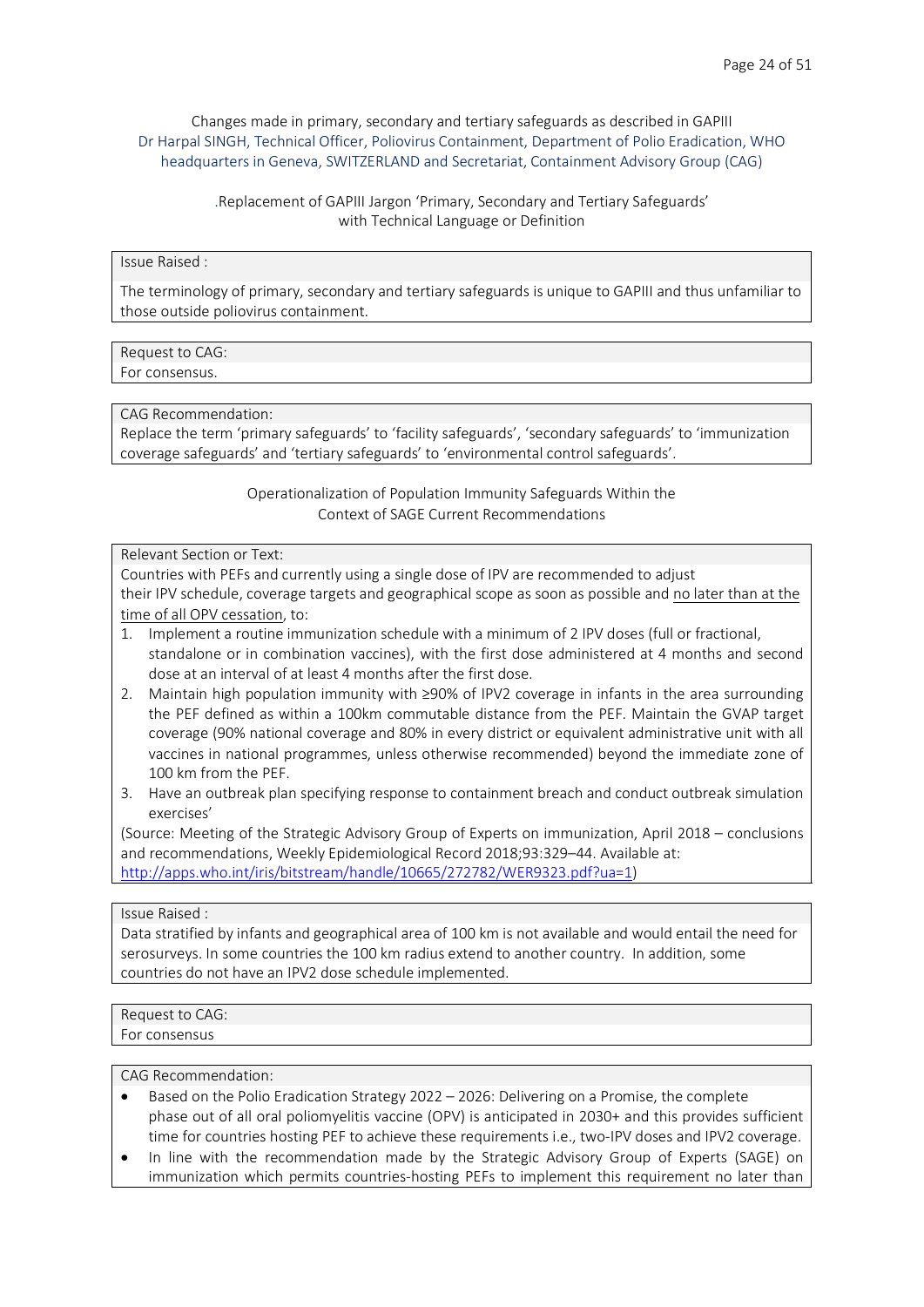time of all OPV cessation, the approach to be taken in the revised GAPIII should be adjusted to make it more globally implementable and pragmatic based on data availability and local circumstances. In the interim period (before complete phase out of all OPV), the immunity requirements should consider the current IPV supply, IPV in routine immunization, and availability of IPV coverage data, etc. with the goal of achieving the recommendation made by SAGE by the time of all OPV cessation. Therefore, two options are recommended for the operationalization of these safeguards: (1) pre-OPV cessation period and (2) post-OPV cessation period. The post-OPV cessation period is to be considered the deadline for countries hosting PEFs to meet this requirement, but CAG encourages an early compliance with this requirement.

|                                                                                                      | OPV/Sabin                     | WPV/VDPV                      |  |  |
|------------------------------------------------------------------------------------------------------|-------------------------------|-------------------------------|--|--|
| Population Immunity Safeguards                                                                       |                               |                               |  |  |
| IPV1 or IPV2 coverage during the pre-<br>OPV cessation period                                        | = DTP3 coverage or $\geq$ 90% | = DTP3 coverage or $\geq$ 90% |  |  |
| IPV2 coverage during the post-OPV<br>cessation period                                                | ≥90%                          | ≥90%                          |  |  |
| Depending on the country context and location of the PEF, coverage data may represent national level |                               |                               |  |  |

or subnational level, whichever appropriate.

Local Risk-based Approach for Environmental Control Safeguards

## Relevant Section or Text:

Tertiary safeguards of facility location minimize the consequences of the unintentional release of highly transmissible WPV by placing poliovirus-essential facilities in areas with demonstrated low poliovirus R<sub>0</sub>. i.e. in areas with closed sewage systems with a minimum of secondary treatment of effluents.

## Issue Raised :

There are no indicators stated in GAPIII to assess tertiary safeguards. In addition, the parameters indicated in the present definition may not represent actual PEF-location circumstances e.g., population density, etc.

| Request to CAG: |  |  |
|-----------------|--|--|
| For consensus   |  |  |

- The requirement for PEFs to be located in areas with closed sewage systems with secondary or greater treatment of effluents in the community should be replaced with risk-based language that maximizes the utilization of local environmental parameters that reduces the risk of poliovirus transmission  $(R_0)$ .
- Consideration should also be provided for the implementation of additional environmental safeguards by the NAC e.g., environmental surveillance for communities living close to the PEF.
- Thus, the definition is to be expanded to include local context in the determination of the R0 of poliovirus and is risk-based in approach tailored to local situations i.e., 'The environmental, sanitation and hygiene conditions (e.g., good personal, domestic, and environmental hygiene standards; closed sewage systems with secondary or greater effluent treatment; low population density in surrounding areas) that minimize the risk of re-establishing the circulation of highly transmissible wild poliovirus in the event of reintroduction'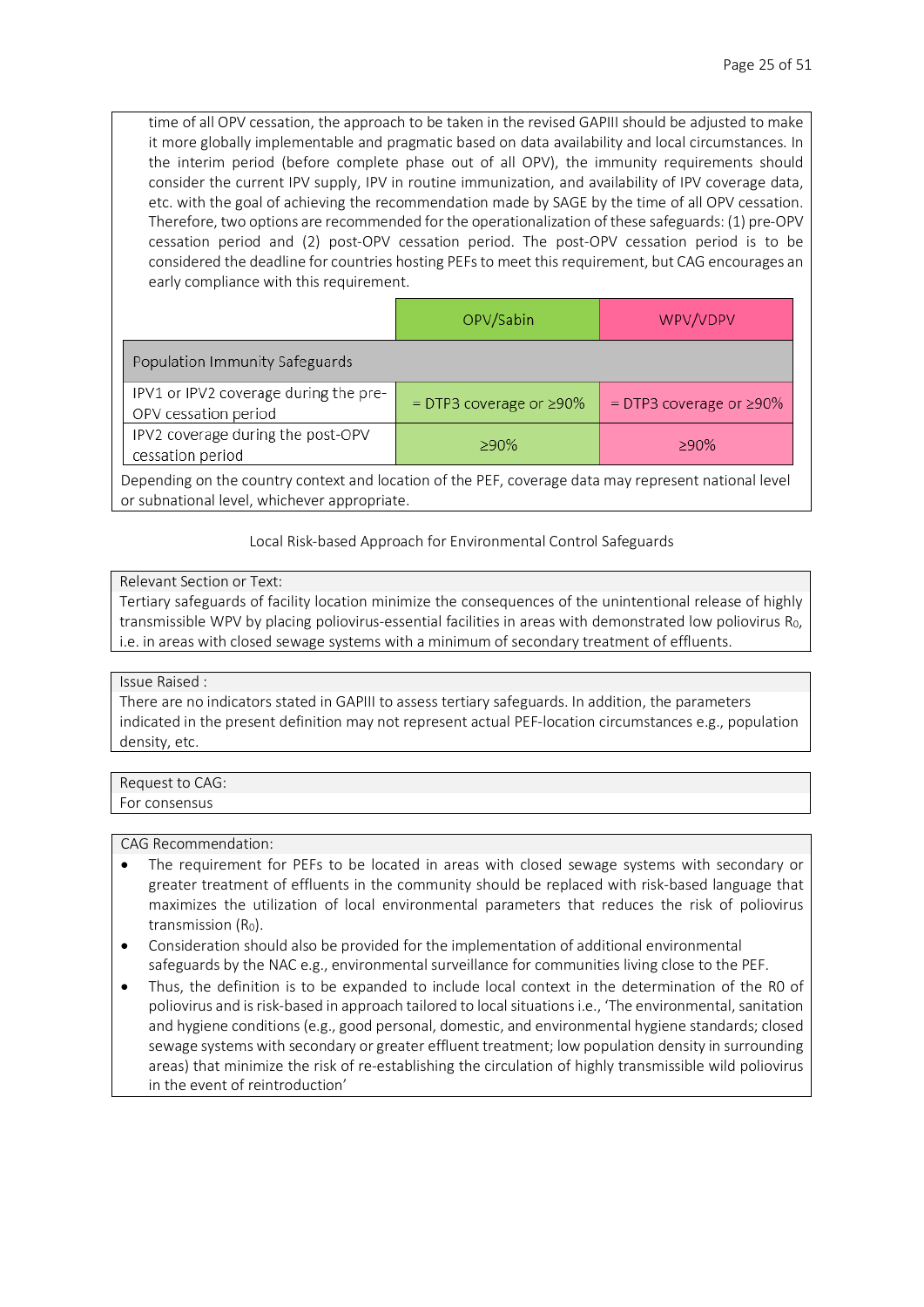Revision Made in the Survey, Inventory and Destruction Activity Section of GAPIII. Dr Harpal SINGH, Technical Officer, Poliovirus Containment, Department of Polio Eradication, WHO headquarters in Geneva, SWITZERLAND and Secretariat, Containment Advisory Group (CAG)

## Issue Raised :

Many of the timelines, and activities in the current version of GAPIII do not represent the actual implementational level in countries. In addition, verification/validation processes are not described in the current version of GAPIII. Since the publication of the current version of GAPIII, several other guidance documents have been published e.g., PIM Guidance, PIM Tool and the development of novel poliovirus strains.

#### Request to CAG: For consensus

CAG Recommendation:

- CAG noted that the revision of this section was based on the outputs from the 'Kick-off' meeting held on 15 April 2021 (Table 1) and consented to the following recommendations:
	- o Definitions (previously Annex 1) moved to the beginning of the document
	- o Revision and update of the introduction
	- o Addition of the 'Roles and Activities' section to describe poliovirus containment stakeholders and their terms of reference in the context of this document
	- o Addition of 'Containment Requirements for Novel Poliovirus Strains' section based on previous CAG requirements
	- o Complete removal of the 'Phases' approach from GAPIII
		- Replaced with 'Inventory and Destruction' and 'Containment' phase.
		- 'Inventory and Destruction' described as ongoing and in-effect for all strains, WPV and Sabin/OPV, globally.
	- o Containment' requirements to be implemented in stages by strain as determined by GCC based on eradication progress and involves four parts:
		- 'Establishment' (as needed),
		- 'Verification' (in-transition for all strains),
		- 'mOPV stockpiles' (in-transition for all OPV strains), and
		- 'Final Containment' (in-transition for WPV2 and WPV3)

Containment Requirements for Potentially Infectious Materials, WPV/VDPV. Dr Harpal SINGH, Technical Officer, Poliovirus Containment, Department of Polio Eradication, WHO headquarters in Geneva, SWITZERLAND and Secretariat, Containment Advisory Group (CAG)

## Issue Raised: (see Figure)

- In its current version, GAPIII requires all potentially infectious materials (PIM),polioviruses to be handled according to Annex 2 (WPV/VDPV) or Annex 3 (Sabin/OPV) of GAPIII.
- The current PIM guidance does not subject Sabin/OPV PIM to Annex 3 of GAPIII but rather that a risk determination be conducted based on both the sample type and nature of the work to be performed, and specific risk mitigation measures taken to minimize the risk of handling and storing such material.
- The PIM guidance continues to require WPV/VDPV PIM be subjected to Annex 2 of GAPIII.
- Consideration should be provided for the requirements for WPV/VDPV PIM to be subjected to a risk determination process and the containment requirements for handling and storing WPV/VDPV PIM be in line with the risk mitigation approach by risk stratification as was done for Sabin PIM as per PIM Guidance.
- This is because, in several countries hosting many laboratories, implementation of the PIM surveys have indicated a large number of facilities planning to retain WPV/VDPV PIM only. At present, these facilities will have to implement Annex 2 of GAPIII and enter the CCS placing a burden on the NACs in their performance of audits and associated activities. In the 2004 PIM survey implemented in the US, a total of 56 laboratories were identified as planning to retain WPV/VDPV PIM only.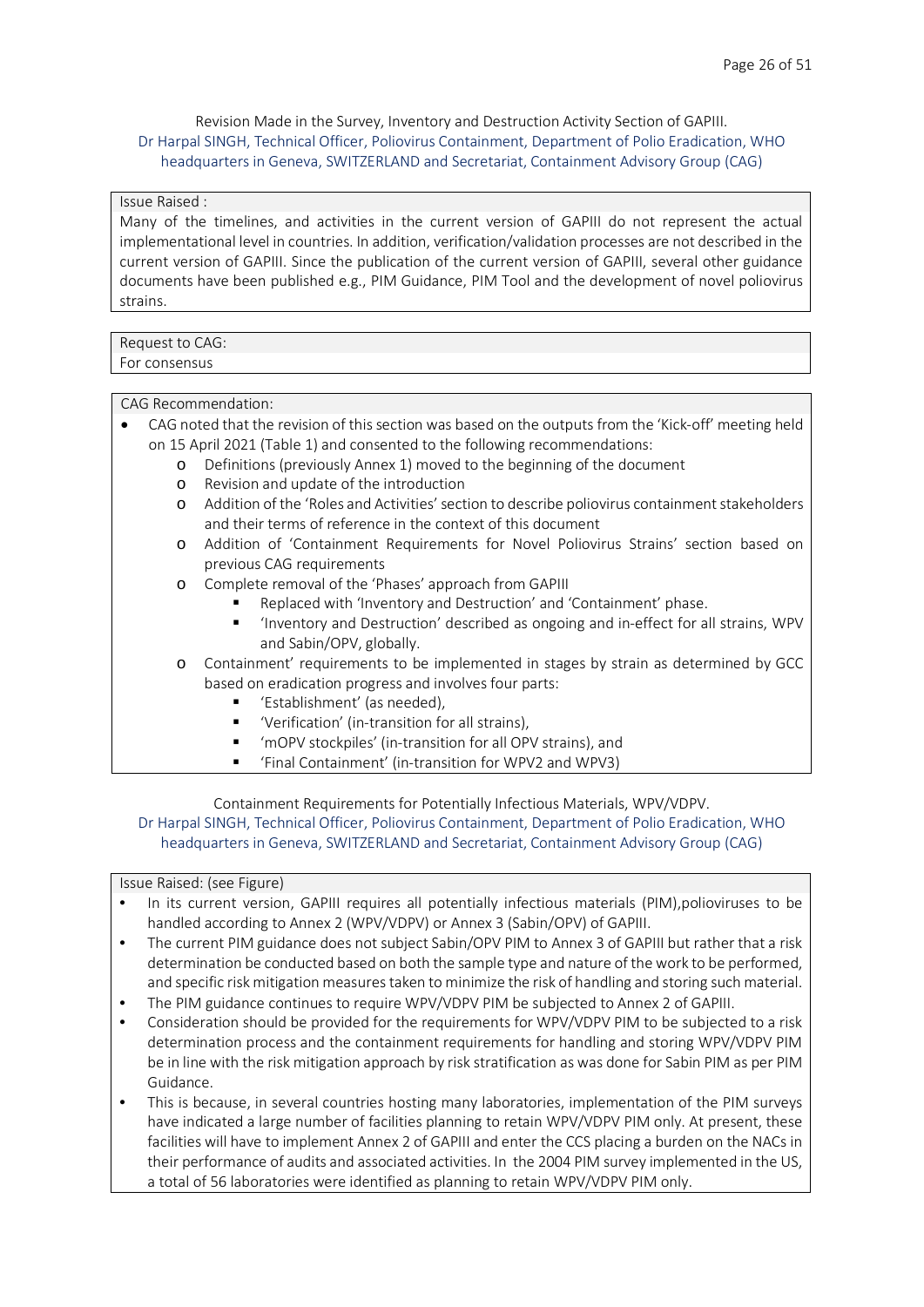#### Request to CAG:

CAG is requested to provide input into the containment requirement of WPV/VDPV PIM and if they should remain subject to Annex 2 of GAPIII.

- CAG noted the concerns raised by the NACs of the need for facilities retaining for potentially infectious materials, WPV/VDPV to implement the containment requirements in GAPIII, undergo compliance verification as per CCS which places an additional burden on the NACs in countries with numerous facilities retaining only such materials.
- CAG recommends the following:
	- o In line with the strategy for the implementation of GAPIII i.e., risk elimination, the concerned NACs should encourage these facilities to destroy such materials.
	- o The containment requirements for the retention of potentially infectious materials, WPV/VDPV will remain in line with the requirements of GAPIII or its revised version for now. A more in-depth review of the containment requirements of potentially infectious materials, WPV/VDPV in regards to the applicability of GAPIII or its revised version, will be undertaken by the Potentially Infectious Materials, Polioviruses Guidance Development Group (previously established and tasked with the development of the PIM Guidance,  $1<sup>st</sup>$  edition) in 2022.
- In addition, CAG also highlighted several issues associated with the retention of potentially infectious materials, polioviruses which require resolution and encourages the Secretariat to coordinate with the Potentially Infectious Materials, Polioviruses Guidance Development Group to deliberate on the following:
	- o The compliance verification mechanism, currently lacking in the PIM Guidance for facilities retaining potentially infectious materials, Sabin materials with the risk mitigation strategies described in the PIM Guidance.
	- o In line with the current goal of eliminating the use the of all type 2 polioviruses (including Sabin serotype 2 poliovirus and OPV2), the longer-term containment requirement for the retention of potentially infectious materials, Sabin specifically in the post-OPV cessation period should be discussed.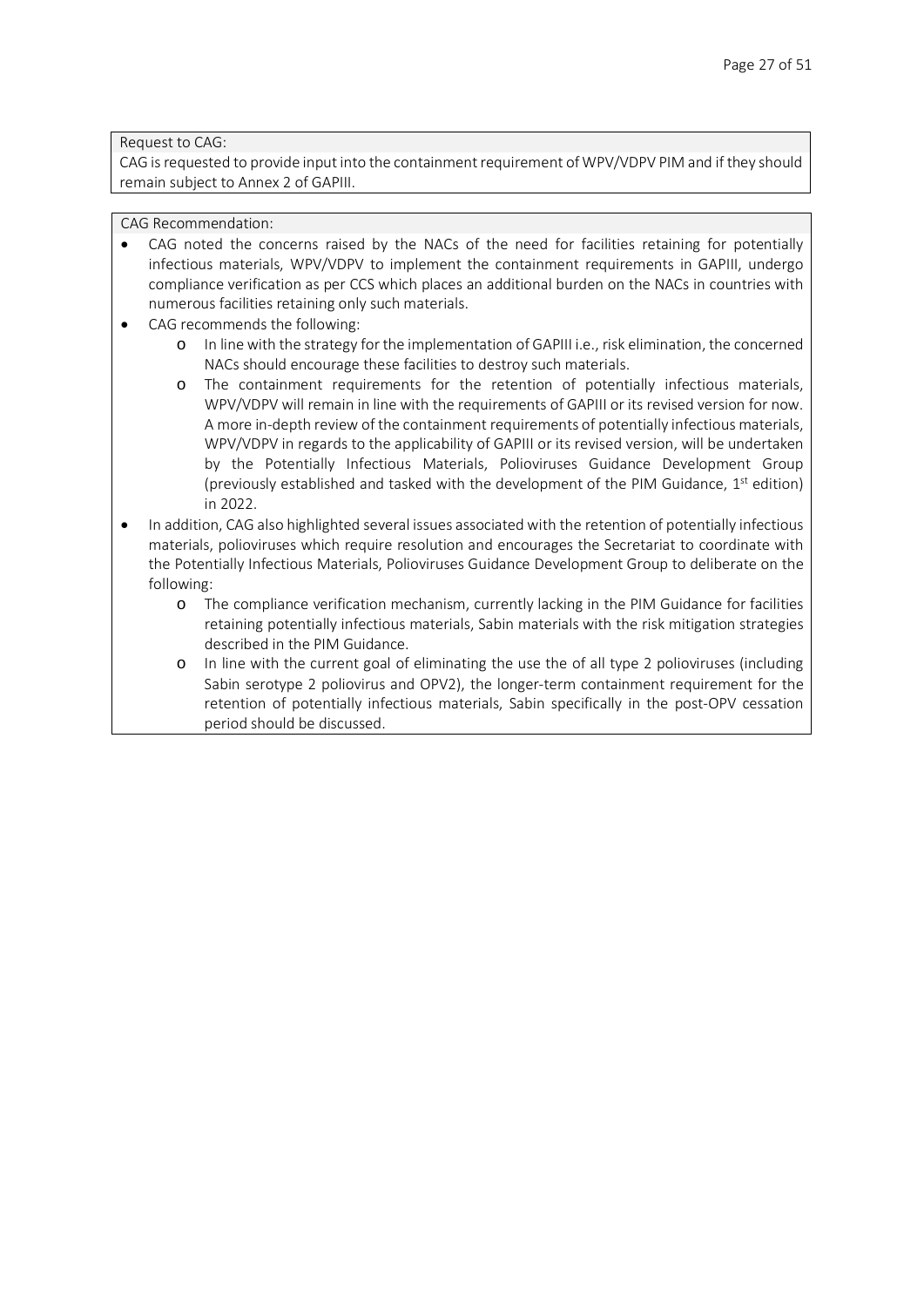Figure: Risk elimination and risk mitigation (biorisk management) strategies to minimize facility-associated release of the different types of poliovirus materials post-eradication and the respective oversight mechanism as per current CAG recommendations and relevant poliovirus containment documents e.g., GAPIII, CCS, PIM Guidance, etc.



Abbreviations: CCS: Containment Certification Scheme; GAPIII: Global Action Plan for Poliovirus Containment, 3rd ed., 2015; MOH: Ministry of Health; OPV: Oral poliomyelitis vaccine: PIM: Potentially infectious materials, poliovirus; VDPV: Vaccine-derived poliovirus and WPV: Wild poliovirus.

\*Global strategy to minimize facility-associated release of poliovirus post-eradication consists of risk elimination by destruction or transfer of poliovirus materials to a facility deemed suitable to become a PEF and risk mitigation (or biorisk management) by adherence to required safeguards in GAPIII in facilities retaining polioviruses deemed needed and worth storing to ensure continuation of critical functions e.g., Salk- and Sabin-IPV production and quality control, development/storage of OPV stockpiles, diagnostic reagent production, diagnostic/reference functions, and crucial research, etc.

†Retention is subject to approval of- and designation of the facility by - a national authority e.g., MOH, NAC, etc. as serving critical functions requiring the retention of needed poliovirus materials.

‡ Retention is subject to declaration to a national authority e.g., NPCC, NTFC, NCC , MOH or equivalent, for national survey and inventory activities of polioviruses. ¶Responsibility for compliance lies with the facility and the national authority (e.g., MOH), in coordination with the NPCC,, NCC, or equivalent, and others, as applicable.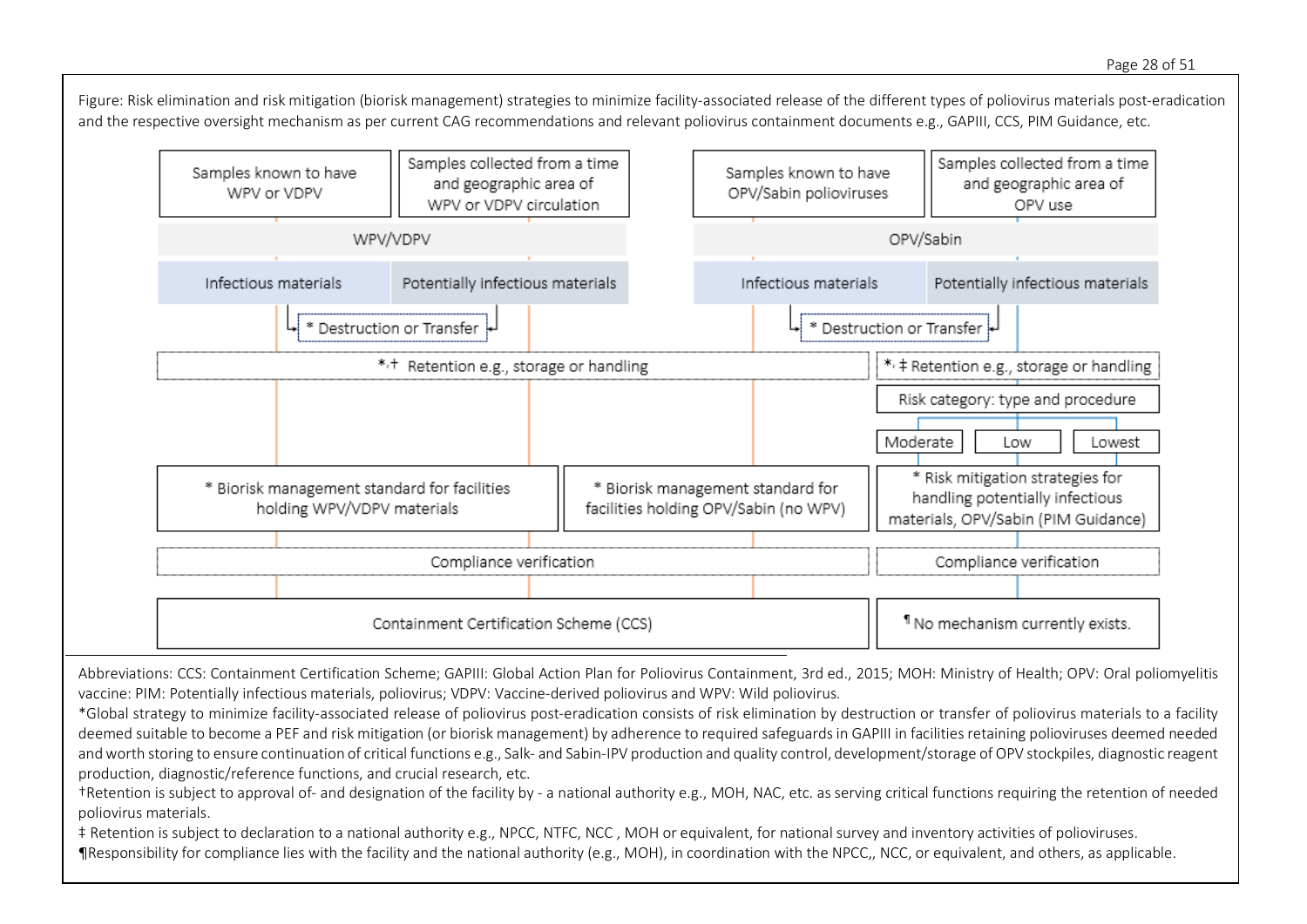Updated Recommendations from the CAG - Expert Support Group (CAG-ESG) on Novel Poliovirus Strains. Dr Mark PALLANSCH, Member, CAG; Chair, CAG-ESG on Novel Poliovirus Strains and Co-Chair, CMG

#### Background:

- Poliovirus will be fully eradicated only when all sources of the virus including both WPV and VDPV, are eliminated. This definition takes into consideration the retention of needed polioviruses in facilities post-eradication for the continuation of critical functions and the development and ongoing work with novel poliovirus strains that are considered more attenuated, less pathogenic and safer than OPV/Sabin strains.
- nOPV2 is an attenuated Sabin OPV2 with the following properties: highly attenuated, grows sufficiently for purposes of vaccine production, antigenically indistinguishable from Sabin OPV2, genetically stable, maintains an attenuation phenotype in studies to date both in-vitro and in field use although non-significant mutations and recombination have been observed in its first year of use from AFP and environmental surveillance samples.
- The S19 poliovirus strains<sup>[13](#page-28-0)</sup> are attenuated Sabin OPV with capsid sequences of both Salk and Sabin series vaccine strains with the following properties: highly attenuated, grows sufficiently for purposes of vaccine production, antigenically indistinguishable from the corresponding vaccine strains, genetically stable as the construct is observed to remain stable during replication, maintains an attenuation phenotype in mice and is likely non-infectious to humans.

#### Issues:

Issues concerning the definition of novel poliovirus strains:

<span id="page-28-4"></span>• Sabin monovalent oral poliomyelitis vaccine serotype 2 (mOPV2), Sabin trivalent oral poliomyelitis vaccine serotypes 1, 2 and 3 (tOPV), nOPV2, S19 all consist of live, oral attenuated poliovirus serotype 2. At present, mOPV2, tOPV and nOPV2 can only be used for outbreak response<sup>14</sup>, with the use of nOPV2 having additional requirements as part of EUL. As the present goal remains consistent i.e., elimination of all live poliovirus serotype 2 globally, and in line with poliovirus serotype 2 being defined only by the sequence of the capsid region, this goal currently extends to these four vaccines and will ultimately be applicable to poliovirus serotype 1 and 3.

Issues concerning the containment requirements of novel poliovirus strains:

- nOPV2 and all S19 strains are live polioviruses and by definition subject to GAPIII
- To date, CAG recommendations have been related to the containment requirements i.e., Annex 2 or 3 of GAPIII for the handling of nOPV2, S19-poliovirus strains and PVSRIPO<sup>[15](#page-28-2)</sup> for specific uses. These recommendations were developed based the 'Criteria for the evaluation of improved safety of novel poliovirus strains to determine the containment requirements for their storage and handling<sup>[16](#page-28-3)</sup> as developed by CAG, resulting in the following:
	- o nOPV2 is temporarily waived\* from the requirements of Annex 3 for these specific uses<sup>§</sup>:
		- Vaccine production
			- Vaccine quality control
		- Clinical trials

<span id="page-28-1"></span>addition to all other relevant institutions or committees [e.g., National Regulatory Authority (NRA)], relevant ministries, and professional bodies of the related disciplines [e.g., biosafety].

<span id="page-28-2"></span><sup>15</sup> Neuro-attenuated recombinant poliovirus consisting of live attenuated Sabin serotype 1 with heterologous internal ribosomal entry site (IRES) of human rhinovirus type 2.

<span id="page-28-3"></span><sup>16</sup> Criteria for the evaluation of improved safety of novel poliovirus strains to determine the containment requirements for their storage and handling . Available at: [http://polioeradication.org/wp](http://polioeradication.org/wp-content/uploads/2017/08/criteria-evaluation-novel-pv-june-2019-eng.pdf)[content/uploads/2017/08/criteria-evaluation-novel-pv-june-2019-eng.pdf](http://polioeradication.org/wp-content/uploads/2017/08/criteria-evaluation-novel-pv-june-2019-eng.pdf)

<span id="page-28-0"></span><sup>&</sup>lt;sup>13</sup> S19-poliovirus strains: S19 with the structural (capsid) protein encoding P1-region (of WPV or Sabin polioviruses; serotypes 1, 2 or 3); S19/N18S-poliovirus strains: S19 with the structural (capsid) protein encoding P1-region (of WPV or Sabin polioviruses; serotypes 1, 2 or 3) with mutation (substitution) of asparagine (N) by serine (S) at amino acid 18 of the non-structural protein 2A for better growth in Vero cells<br><sup>14</sup> For countries planning on conducting nOPV2 outbreak response campaigns, early discussions and deliberations on evaluating country-use should involve the NACs or another authority (e.g., MOH), in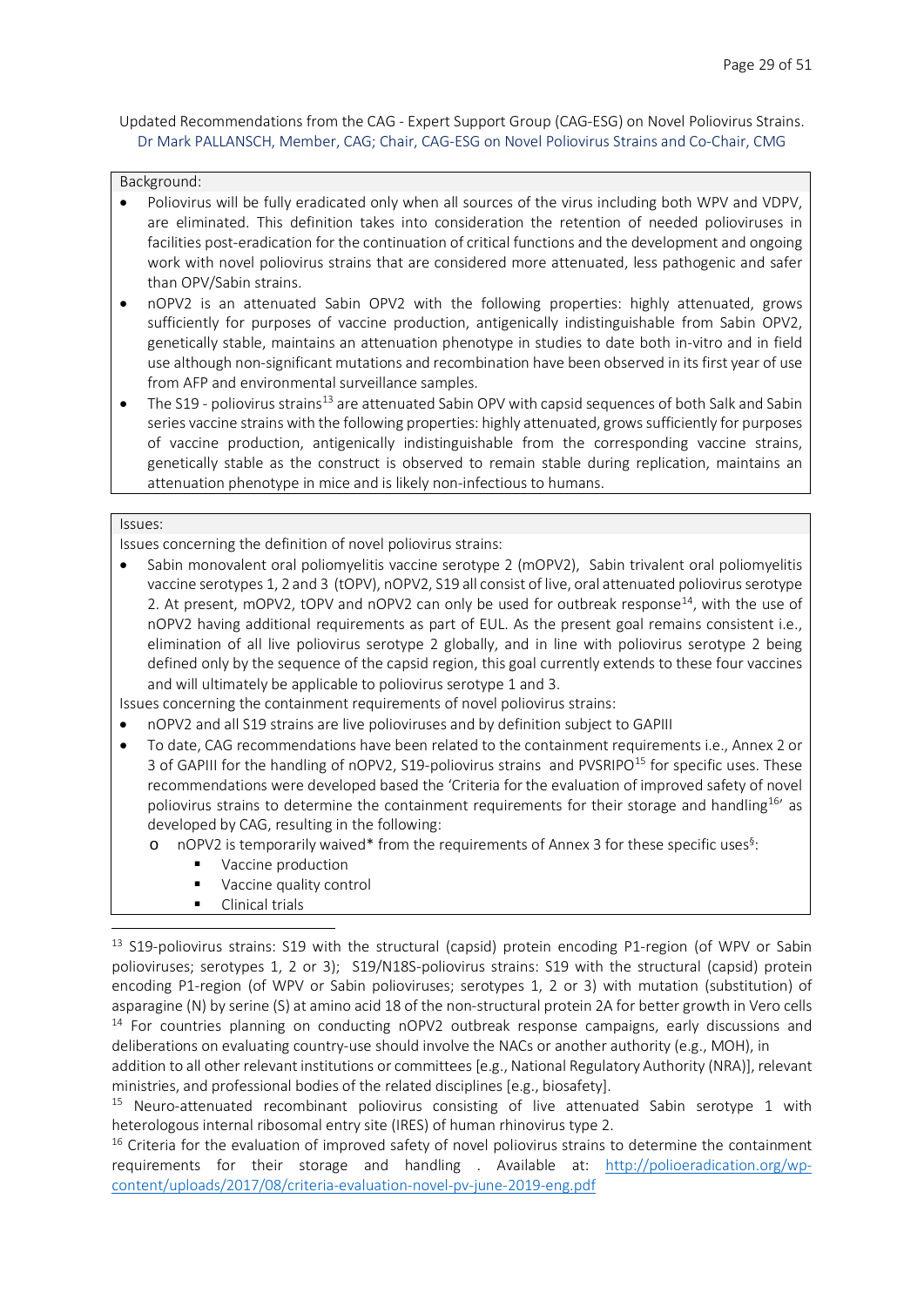- $\blacksquare$  Outbreak response<sup>14</sup>
- o S19 strains istemporarily waived\* from the requirements Annex 2 and Annex 3 for these specific uses§ :
	- IPV production
	- Rat neutralization IPV potency assays
	- **Human serum neutralization test for poliovirus antibody determination**
	- Potency testing for immunoglobulin (human) lot control and release

Issues concerning survey and inventory activities for polioviruses:

There is no exemption of novel poliovirus strains of any kind from the survey and inventory requirement which includes reporting to the responsible national authority in the countries i.e., NPCC or a similar body who should inform the NCC for inclusion in the annual reports to the RCC. The reported information should include the number of doses/vials used, number of remaining opened/unopened vials, verification/validation of collection, disposal of remaining vials, etc. Issues concerning nOPV2 vaccine accountability: :

• Vaccine accountability requirements are equivalent for both nOPV2 and mOPV2, which will also be

<span id="page-29-0"></span>applicable to tOPV with the additional specific requirement for enhanced environmental surveillance for the use of nOPV2. Unless otherwise decided by CAG, the containment requirements for nOPV2 vial management is the same as those for mOPV2 $^{17}$ .

Issues concerning alignment of nOPV2 guidance documents:

• The alignment of the different nOPV2 guidance and technical briefing documents is critical to ensure a harmonized understanding of its production, storage, deployment and management in field use. Such documents include: novel OPV2 (nOPV2) Management: Monitoring, Removal and Disposal (in 50 dose vials with VVM type 2): Interim Technical Guidance for Initial Use Period<sup>17</sup>; nOPV2 Readiness Verification and Dose Release Process: Interim guidance for the Initial Use Phase<sup>[18](#page-29-2)</sup>; revised GAPIII; CAG recommendations; Guidelines for the safe production and quality control of poliomyelitis vaccines, Annex 4, WHO TRS No 1016 and Annex 3, WHO TRS No 1028 (Amendment to Annex 4 of WHO TRS No 1016), etc.

\*The issuance of a temporary waivers for the specified uses indicated above is not to ease oversight but was granted to facilitate the eradication programme's response to the ongoing cVDPV2 outbreaks and failures of outbreak response campaigns, specifically those related to nOPV2. Additionally, the waiver was intended to create equivalency of the field use of nOPV2 and mOPV2 not a different standard. Temporary waivers only cover specific viruses and specific uses and cannot be generalized to other novel poliovirus strains or other uses. The exemption granted will be extended to the containment requirements of the revised GAPIII, upon its publication. The duration of validity of the temporary waivers and the containment requirements for the handling of novel poliovirus strains, after the end-validity of these waivers, is currently being discussed by the CAG – ESG.

¶Based on the experience with these two strains, more formal in vitro and in vivo criteria will be finalized.

# CAG Recommendation:

In line with the submissions received by CAG on the use of specific novel poliovirus strains for specific uses, CAG recommends the following:

- 1. CAG ESG through the CAG Secretariat to request for access to genetic stability data after first year use of nOPV2 at scale from the nOPV2 Working Group.
- 2. The following specific uses are granted a temporary waiver\* to be exempt from the containment requirements of Annex 3 of GAPIII:
	- I. trivalent formulation of nOPV1, nOPV2, and nOPV3.
	- II. nOPV (all four) formulation studies and tnOPV clinical trials

<span id="page-29-1"></span><sup>17</sup> Novel OPV2 (nOPV2) Management: Monitoring, Removal and Disposal (in 50 dose vials with VVM type 2) Interim Technical Guidance for Initial Use Period. Available at: [https://polioeradication.org/wp](https://polioeradication.org/wp-content/uploads/2021/02/nOPV2-Vaccine-Handling-Technical-Guidance-20201103-ENG.pdf)[content/uploads/2021/02/nOPV2-Vaccine-Handling-Technical-Guidance-20201103-ENG.pdf](https://polioeradication.org/wp-content/uploads/2021/02/nOPV2-Vaccine-Handling-Technical-Guidance-20201103-ENG.pdf)

<span id="page-29-2"></span><sup>&</sup>lt;sup>18</sup> nOPV2 Readiness Verification and Dose Release Process: Interim guidance for the Initial Use Phase. Available at: [https://polioeradication.org/wp-content/uploads/2020/12/nOPV2-Readiness-Verification](https://polioeradication.org/wp-content/uploads/2020/12/nOPV2-Readiness-Verification-and-Dose-Release-Process-20201208.pdf)[and-Dose-Release-Process-20201208.pdf](https://polioeradication.org/wp-content/uploads/2020/12/nOPV2-Readiness-Verification-and-Dose-Release-Process-20201208.pdf)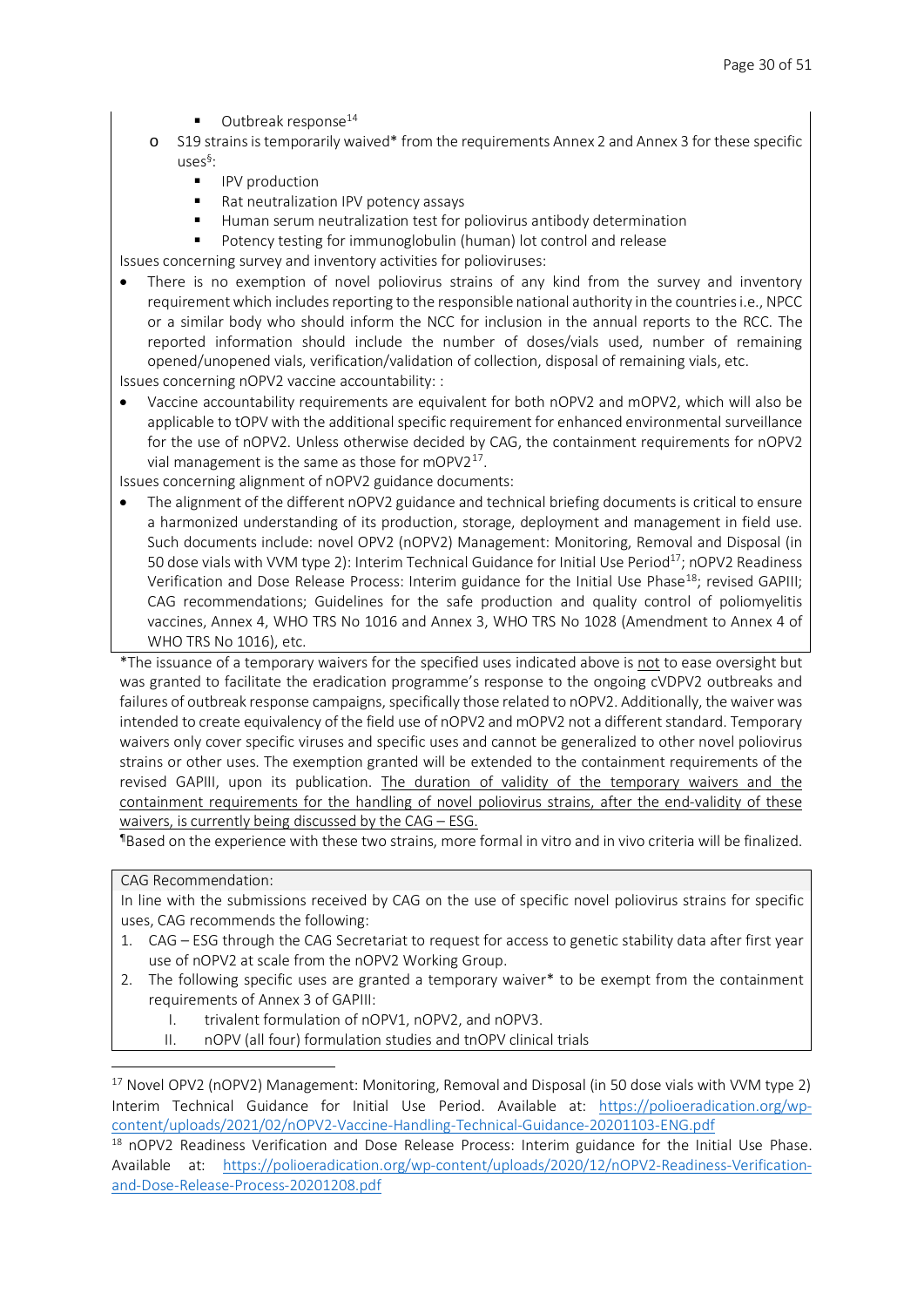3. Forspecific research purposes, the following novel poliovirus strains are granted a temporary waiver\* from the containment requirement of Annex 2 or 3 of GAPIII, whichever applicable as follows: Strains Specific Uses

- nOPV2 candidate 1 (aka nOPV2-c1, or S2/cre5/S15domV/rec1/hifi3/S2P1)
- nOPV3 candidate 1 (aka nOPV3-c1, or S2/cre5/S15domV/rec1/hifi3/S3P1)
- nOPV1 candidate 2 (aka nOPV1-c2, or S2/cre6/S15domV/CpG30/rec1/hifi3/S1P1)
- nOPV2 candidate 2 (aka nOPV2-c2, or S2/S15domV/CpG40)
- nOPV3 candidate 2 (aka nOPV3-c2, or S2/cre6/S15domV/CpG30/rec1/hifi3/S3P1)
- nOPV2 candidate 3 (aka nOPV2-c3 or S2/cre6/S15domV/CpG40/rec1/hifi3)
- S19S1
- S19S2
- S19S3
- S19S1\_N18S
- S19S2\_N18S
- S19S3\_N18S
- S19Mah
- S19MEF1
- S19Skt
- S19Mah N18S
- S19MEF1\_N18S
- S19Skt\_N18S
- Laboratory activities to support clinical trials and ongoing monitoring of continued use
- Viral concentration from environmental samples
- Development or refinement of methods for viral concentration and detection from environmental samples
- Frozen storage of stool specimens from clinical trials
- Determination of D-antigen content
- Determination of viral titer
- Stability studies, including for alternative nOPV formulations
- Characterization of aliquots from stability studies (e.g., pH, aggregation assays, HPLC)
- Immunogenicity assays in mice and rats
- Detection of nOPV and mucosal antibodies to nOPV in stool samples
- Neutralization assays
- Isolation of antibodies and virus from stool samples (human, mouse, rat)
- Mass spectroscopy
- Small-scale propagation
- Nucleic acid extraction
- Sequencing
- Potency testing for immunoglobulin (human) lot control and release
- Testing effectiveness of inactivation and disinfection methods
- Sterility studies to confirm inactivation and disinfection methods
- Spiking biosolids (sewer sludge) or wastewater to demonstrate effectiveness of treatments
- 4. Deliberation by the CAG-ESG should be initiated as soon as possible to address outstanding issues associated with the temporary waiver granted for the use of novel poliovirus strains for specific uses including:
	- CAG recommendation on the compliance monitoring of relevant facilities with the terms of the temporary waiver as there currently is no mechanism to do so.
	- The duration of validity of the temporary waivers as there are implications to the CCS and the containment requirements for the handling of novel poliovirus strains, after the end-validity of these waivers.
	- Related to the point mentioned above, the role of CAG in resolving the exemption from the containment requirements of novel poliovirus strainsfor specified uses in the post-OPV cessation period when all live poliovirus are expected to be fully contained.

\*The issuance of a temporary waivers for the specified uses indicated is not to ease oversight but has been granted to facilitate the eradication programme's response to the ongoing cVDPV2 outbreaks and failures of outbreak response campaigns. Temporary waivers only cover specific viruses and specific uses and cannot be generalized to other novel poliovirus strains or other uses. The duration of validity of the temporary waivers and the containment requirements for the handling of novel poliovirus strains, after the end-validity of these waivers, is currently being discussed by the CAG – ESG. The exemption granted will be extended to the containment requirements of the revised GAPIII, upon its publication.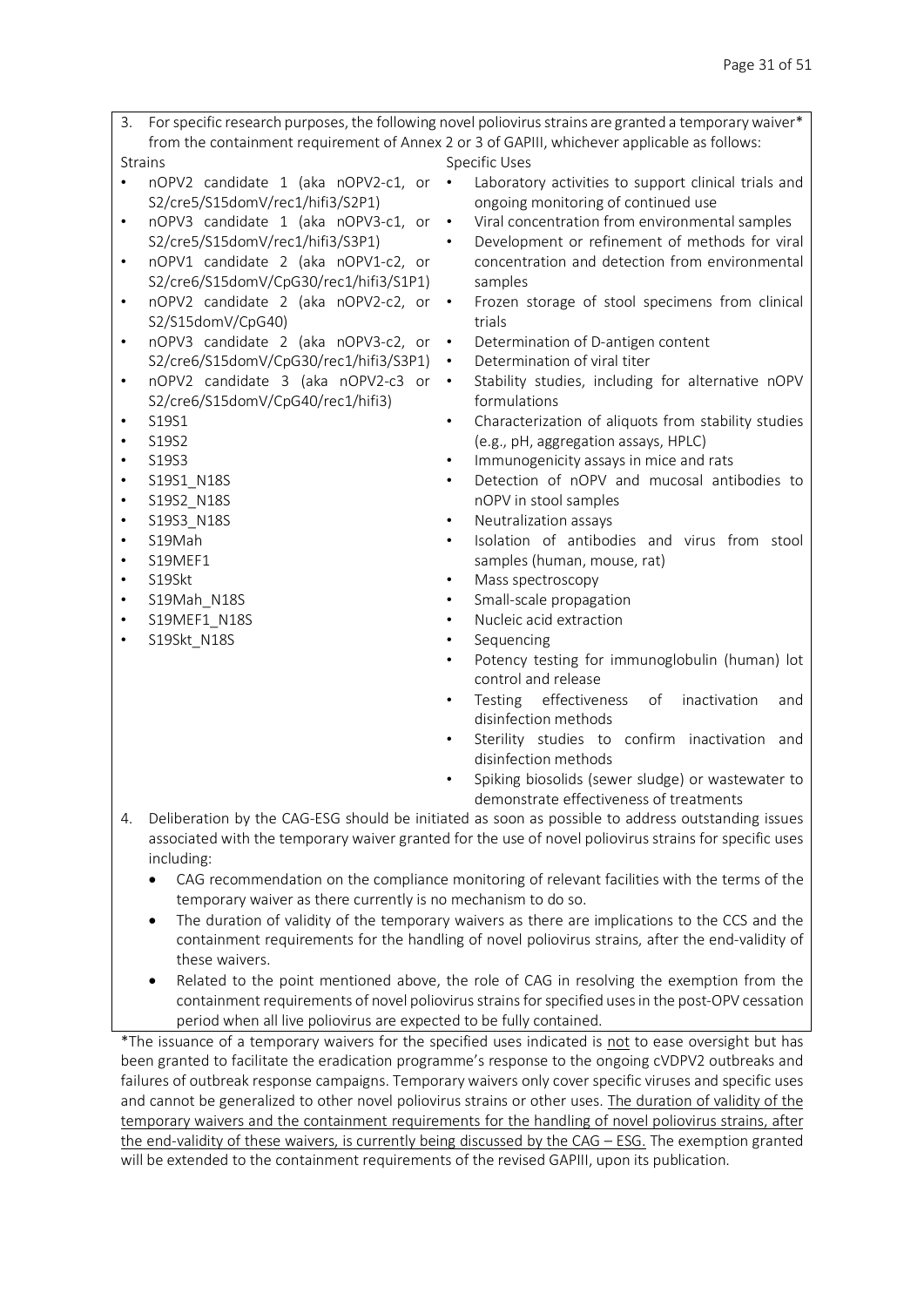# Session 3: Other Issues Associated with the Revision of GAPIII

# Timelines and Remaining Steps in GAPIII Revision Dr Harpal SINGH, Technical Officer, Poliovirus Containment, Department of Polio Eradication, WHO headquarters in Geneva, SWITZERLAND and Secretariat, Containment Advisory Group (CAG)

| Issue Information :                                                                                                                                |  |
|----------------------------------------------------------------------------------------------------------------------------------------------------|--|
| The timelines proposed as described below aims to have the revised version of GAPIII endorsed by CAG by end of Q2/2022 and published in July 2022. |  |

|                             |              | Proposed Timelines for the Remaining Steps in the Revision Process:                                                                                                                                                                                        |  |  |
|-----------------------------|--------------|------------------------------------------------------------------------------------------------------------------------------------------------------------------------------------------------------------------------------------------------------------|--|--|
| Date(s) [2022]              | Days         | Activity or Steps                                                                                                                                                                                                                                          |  |  |
| $*2$ , 4 and 9 Mar          | $\mathsf{3}$ | CAG5 meeting: follows critical review of draft revised GAPIII by CAG. Main agenda items are presentations and discussions on<br>the revision of GAPIII for consensus and recommendations by CAG and discussions on associated issues.                      |  |  |
| $10 - 20$ Mar               |              | Feedback from CAG incorporated into the working GAPIII draft.                                                                                                                                                                                              |  |  |
|                             |              |                                                                                                                                                                                                                                                            |  |  |
| $21 - 27$ Mar               | 5            | Updated revised GAPIII is shared with CAG as background reading materials ahead of TC (28 Mar). At the same time, the draft<br>document will be prepared for public consultation e.g., formatting, comment template, instructions, outreach strategy, etc. |  |  |
| $^{\dagger}$ 28 Mar         | $\mathbf{1}$ | CAG TC on the changes made to GAPIII draft post-CAG5 and to obtain approval from CAG to pursue public consultation.                                                                                                                                        |  |  |
|                             |              |                                                                                                                                                                                                                                                            |  |  |
| 29 Mar $-$ 1 May            | 24           | Public consultation period                                                                                                                                                                                                                                 |  |  |
|                             |              |                                                                                                                                                                                                                                                            |  |  |
| $2 - 15$ May                | 10           | Analysis of submissions received from public consultation including categorization of comments, frequency of issue raised,<br>originator of submission, prioritization of comments, justification/evidence and other relevant information, etc.            |  |  |
|                             |              |                                                                                                                                                                                                                                                            |  |  |
| $16 - 22$ May               | 5            | Analysis of comments from public consultation with log-sheet of all submissions is shared with CAG ahead of TC (23 May).                                                                                                                                   |  |  |
|                             |              |                                                                                                                                                                                                                                                            |  |  |
| $\mathrm{^{\dagger}23}$ May | $\mathbf 1$  | CAG TC to discuss comments from public consultation and to seek recommendations from CAG for further revisions to be<br>made in the draft document based on the comments received.                                                                         |  |  |
|                             |              |                                                                                                                                                                                                                                                            |  |  |
| $24$ May $-5$ Jun           | 9            | Comments or suggestions from public consultation are incorporated into the working GAPIII draft based on recommendations<br>made by CAG at previous TC (23 May) and preparation of draft document for final review and endorsement by CAG.                 |  |  |
|                             |              |                                                                                                                                                                                                                                                            |  |  |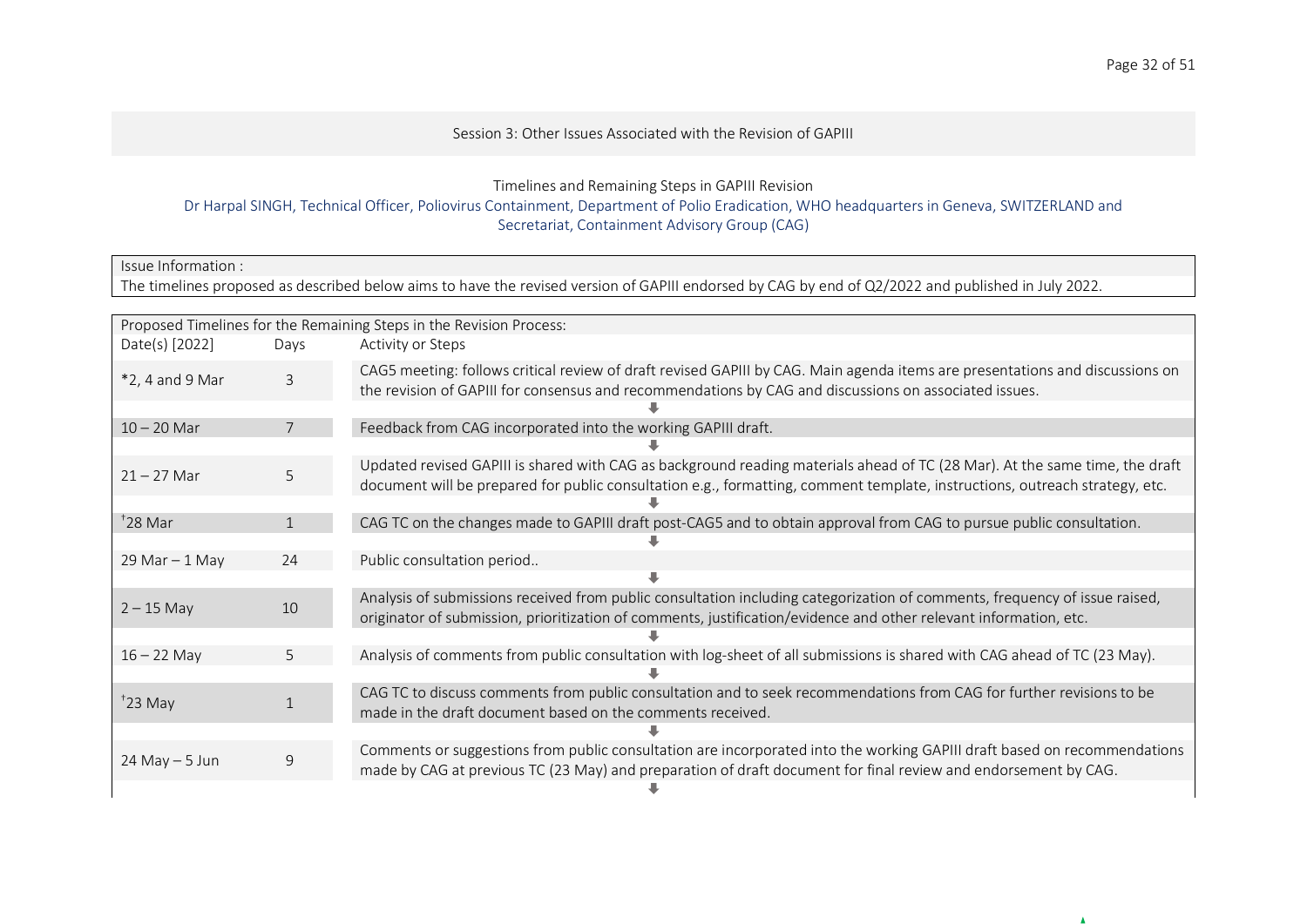| Date(s) [2022]              | Days         | Activity or Steps                                                                                                                                                                                  |  |  |
|-----------------------------|--------------|----------------------------------------------------------------------------------------------------------------------------------------------------------------------------------------------------|--|--|
| $\mathrm{^{1}6}$ Jun        |              | CAG TC .on changes made based on comments from public consultation as per CAG recommendation and TC to mark the<br>'kick-off' for final review and endorsement by CAG of the revised GAPIII draft. |  |  |
|                             |              |                                                                                                                                                                                                    |  |  |
| $7 - 29$ Jun                | 17           | Final review of by CAG and for purposed of endorsement of the revised GAPIII draft.                                                                                                                |  |  |
|                             |              |                                                                                                                                                                                                    |  |  |
| $\mathrm{^{\dagger}30}$ Jun | $\mathbf{1}$ | TC for endorsement of the revised GAPIII draft by CAG.                                                                                                                                             |  |  |
|                             |              |                                                                                                                                                                                                    |  |  |
| 1 July                      |              | Publication of CAG-endorsed 'advanced unedited version' of the revised GAPIII                                                                                                                      |  |  |
|                             |              |                                                                                                                                                                                                    |  |  |
|                             | <b>TBD</b>   | Translations into official UN languages, document graphic-design and layout followed by web publication of the document.                                                                           |  |  |
|                             | 1            | Potential launch event of revised GAPIII with Chair and potentially Members of CAG, Director, Polio Eradication, WHO                                                                               |  |  |
|                             |              | headquarters in Geneva, SWIITZERLAND and other relevant stakeholders.                                                                                                                              |  |  |
| 4 July onwards              |              | Preparations to inform the Governing Bodies of WHO i.e., EB (2022) and WHA (2023) of the following:                                                                                                |  |  |
|                             |              | Completion of the GAPIII revision process resulting in a revised document which has been endorsed by CAG.<br>$\bullet$                                                                             |  |  |
|                             |              | Revised version supersedes the previous version with effect from 1 July 2022 - due to the changes required, relevant<br>$\bullet$                                                                  |  |  |
|                             | <b>TBD</b>   | stakeholders have a three year transition period to meet the requirements of the revised GAPIII <sup>‡</sup> .                                                                                     |  |  |
|                             |              | In line with its mandate, CAG has been involved through the revision process including the endorsement of the revised<br>$\bullet$                                                                 |  |  |
|                             |              | GAPIII. The endorsement by $CAG^{\eta}$ was due to the transfer of the oversight function of containment documents,                                                                                |  |  |
|                             |              | previously held by SAGE, to CAG in late-2018.                                                                                                                                                      |  |  |

List of Abbreviations: CCS: Containment Certification Scheme; EB: Executive Board; GAPIII: WHO Global Action Plan for Poliovirus Containment (2015); IM: Infectious Materials, Poliovirus; PIM: Potentially Infectious Materials, Poliovirus; SAGE: Strategic Advisory Group of Experts of immunization; TC: Teleconference and WHA: World Health Assembly.

\*Ongoing

† Planned teleconferences with CAG as part of the revision process of GAPIII for agreement from CAG.

‡ The intent of the transition period is to allow a reasonable amount of time for the development of resources, procedures, methods and where appropriate their validation, and documentation time to meet the new requirements in the revised GAPIII..

¶ GAPIII, 2015 was endorsed by SAGE In October 2014 (Available at: [http://www.who.int/wer/2014/wer8950.pdf?ua=1\)](http://www.who.int/wer/2014/wer8950.pdf?ua=1) and WHA 68.3 in 2015 (Available at: http://apps.who.int/gb/ebwha/pdf files/WHA68-REC1/A68\_R1\_REC1-en.pdf#page=27). CCS was endorsed by SAGE in 2016 (Available at: [http://apps.who.int/iris/bitstream/10665/251810/1/WER9148.pdf?ua=1\)](http://apps.who.int/iris/bitstream/10665/251810/1/WER9148.pdf?ua=1) to supersede Annex 4 of GAPIII (WHO verification that certified poliovirus-essential facilities comply with GAPIII) - EB140 was informed of this change in January 2017 (Available at: http://apps.who.int/gb/ebwha/pdf files/EB140/B140\_13-en.pdf).

CAG Recommendations:

• CAG agreed to the proposed processes and timelines, including dates for the teleconferences in order to complete the revision of GAPIII by end of Q2/2022, should they remain appropriate.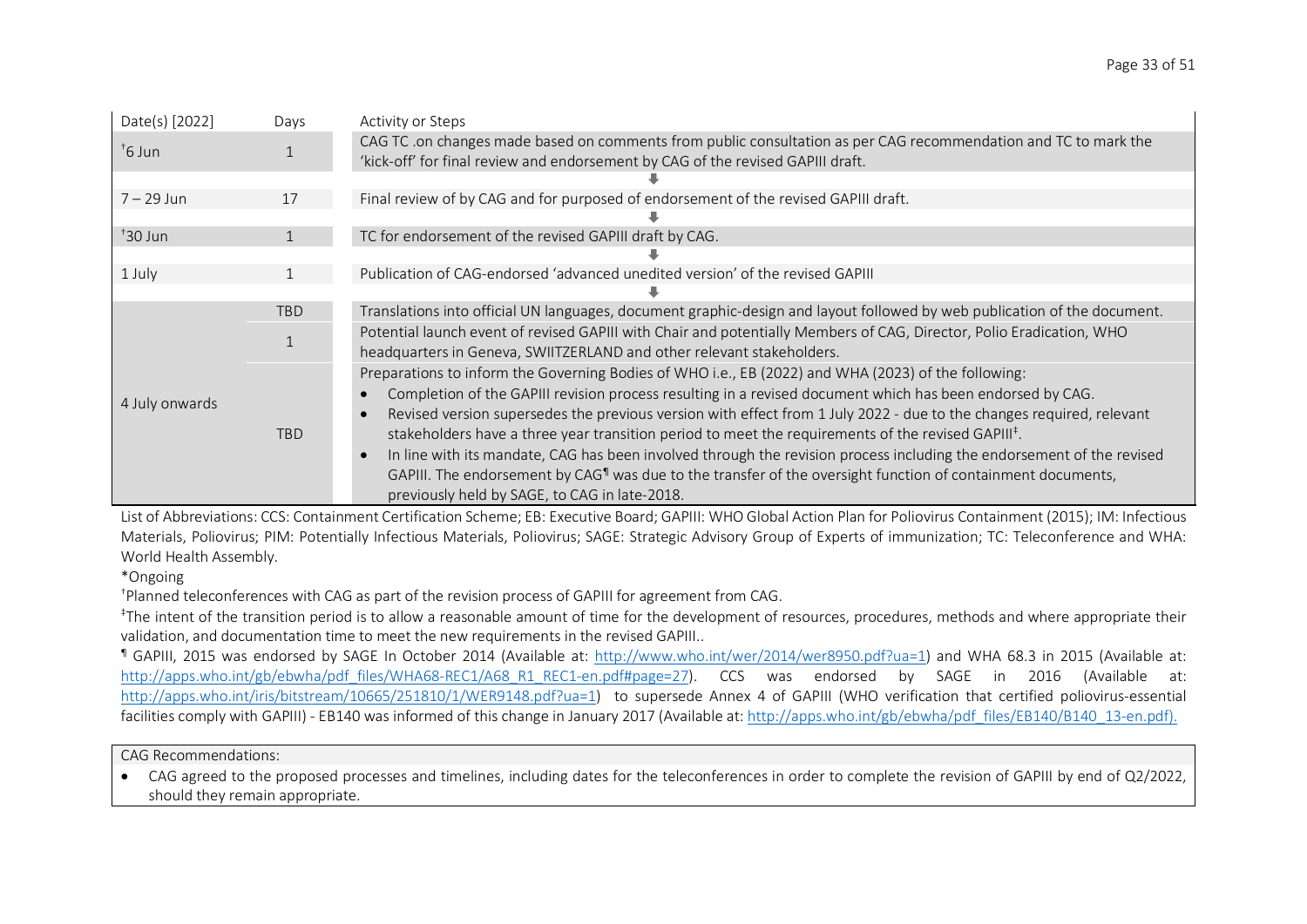# Naming of the Revised GAPIII

# Dr Harpal SINGH, Technical Officer, Poliovirus Containment, Department of Polio Eradication, WHO headquarters in Geneva, SWITZERLAND and Secretariat, Containment Advisory Group (CAG)

# Relevant Section or Text:

WHO Global Action Plan to minimize poliovirus facility-associated risk after type-specific eradication of wild polioviruses and sequential cessation of oral polio vaccine use (full title), WHO Global Action Plan for Poliovirus Containment (short title) and GAPIII (abbreviation).

Issue Raised :

• This revision is to be considered a major revision in the current GAPIII, as the changes proposed have involved a substantive change in the structure, requirements and approach in the revised document.

| Background information: |                                                                                                                                                                                    |                                                       |              |  |  |
|-------------------------|------------------------------------------------------------------------------------------------------------------------------------------------------------------------------------|-------------------------------------------------------|--------------|--|--|
| Year<br>Published       | Full Title                                                                                                                                                                         | Short Title, if any                                   | Abbreviation |  |  |
| 1999                    | WHO Global Action Plan for laboratory containment of wild polioviruses                                                                                                             | Global Action Plan, 1st edition                       | GAPI         |  |  |
| 2004                    | WHO Global Action Plan for laboratory containment of wild polioviruses                                                                                                             | Global Action Plan, 2nd edition GAPII                 |              |  |  |
| 2009                    | WHO global action plan to minimize poliovirus facility-associated risk after eradication of<br>wild polioviruses and cessation of routine OPV use                                  | Global Action Plan, 3rd edition                       | GAPIII*      |  |  |
| 2015                    | WHO Global Action Plan to minimize poliovirus facility associated risk after type-specific<br>eradication of wild polioviruses and sequential cessation of oral polio vaccine use* | WHO Global Action Plan for<br>Poliovirus Containment* |              |  |  |

\*version undergoing revision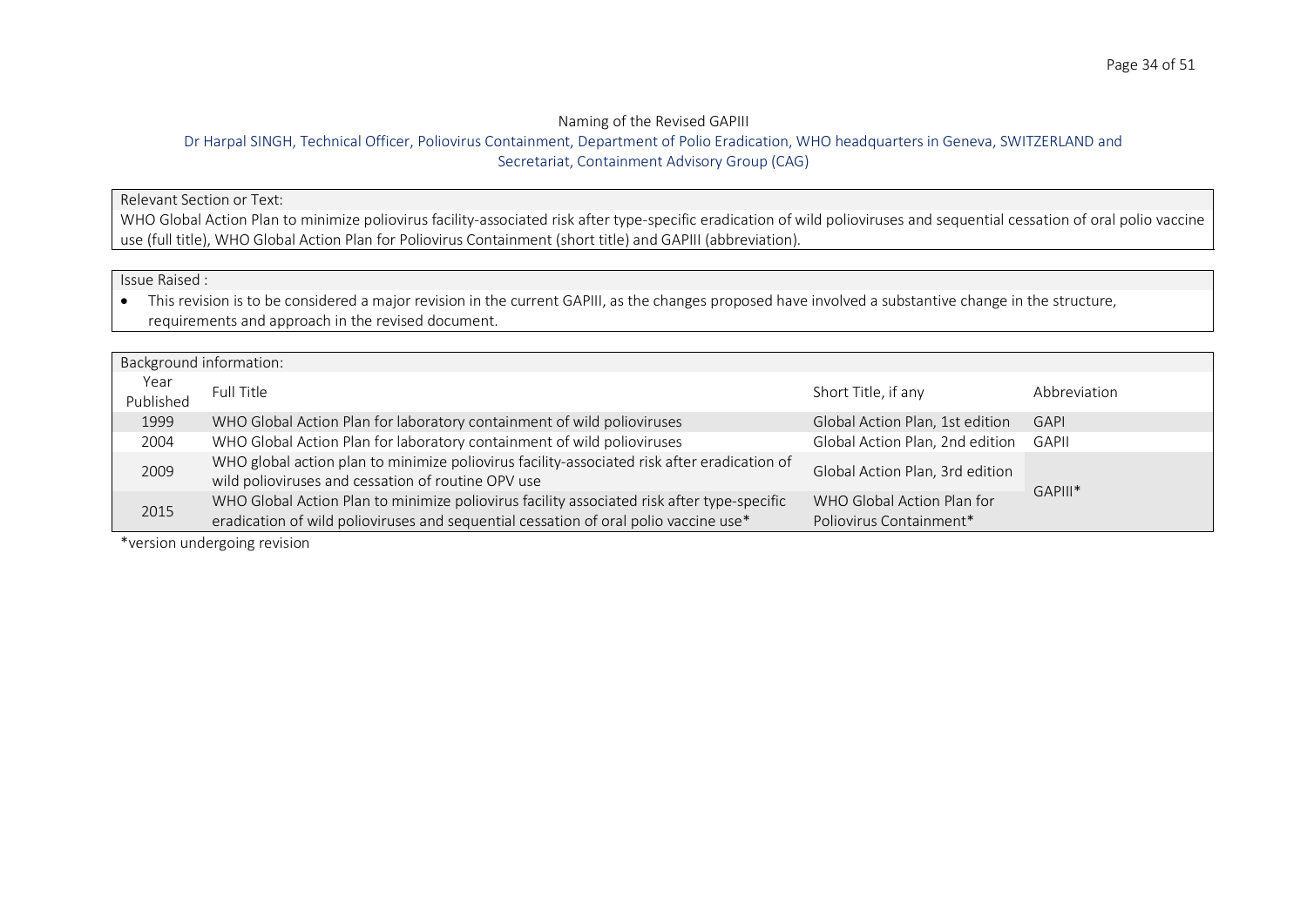| Proposed Options: |                                                                                                                                                                                                                                                                                                                                                                                                                                                                                                                                                                                                                                                                                                                      |                                                                                                                                                                                     |                                                                                                 |
|-------------------|----------------------------------------------------------------------------------------------------------------------------------------------------------------------------------------------------------------------------------------------------------------------------------------------------------------------------------------------------------------------------------------------------------------------------------------------------------------------------------------------------------------------------------------------------------------------------------------------------------------------------------------------------------------------------------------------------------------------|-------------------------------------------------------------------------------------------------------------------------------------------------------------------------------------|-------------------------------------------------------------------------------------------------|
| Year<br>Published | Full Title (options)*                                                                                                                                                                                                                                                                                                                                                                                                                                                                                                                                                                                                                                                                                                | Short Title (options)*                                                                                                                                                              | Abbreviation (options)*                                                                         |
| 2022              | WHO Global Action Plan to minimize poliovirus facility associated risk after type-<br>specific eradication of wild polioviruses and sequential cessation of oral polio vaccine<br>use<br>Global Action Plan for Poliovirus Containment: Survey and inventories-, destruction-,<br>preparation for- and the containment of- serotype specific wild poliovirus following<br>eradication and time-appropriate cessation of oral polio vaccines<br>WHO Global Action Plan for Poliovirus Containment<br>WHO Global Action Plan for the Containment of Polioviruses<br>Safe and Secure Poliovirus Containment Action Plan<br>$\bullet$<br>Poliovirus Risk Elimination and Post-eradication Biorisk Management Action Plan | WHO Global Action Plan<br>$\bullet$<br>for Poliovirus<br>Containment<br>WHO Global Action Plan<br>for Poliovirus Risk<br>Elimination and Biorisk<br>Management Post-<br>eradication | GAPIII<br>$\bullet$<br><b>GAPIII, 2022</b><br>$\bullet$<br><b>GAPIV</b><br>GAP2022<br>$\bullet$ |
|                   | <sup>1</sup> proposed but not limited to the options indicated.                                                                                                                                                                                                                                                                                                                                                                                                                                                                                                                                                                                                                                                      |                                                                                                                                                                                     |                                                                                                 |

CAG Recommendations:

CAG recommends the following: WHO Global Action Plan for Poliovirus Containment (full- and short-titles) and GAPIV (abbreviation).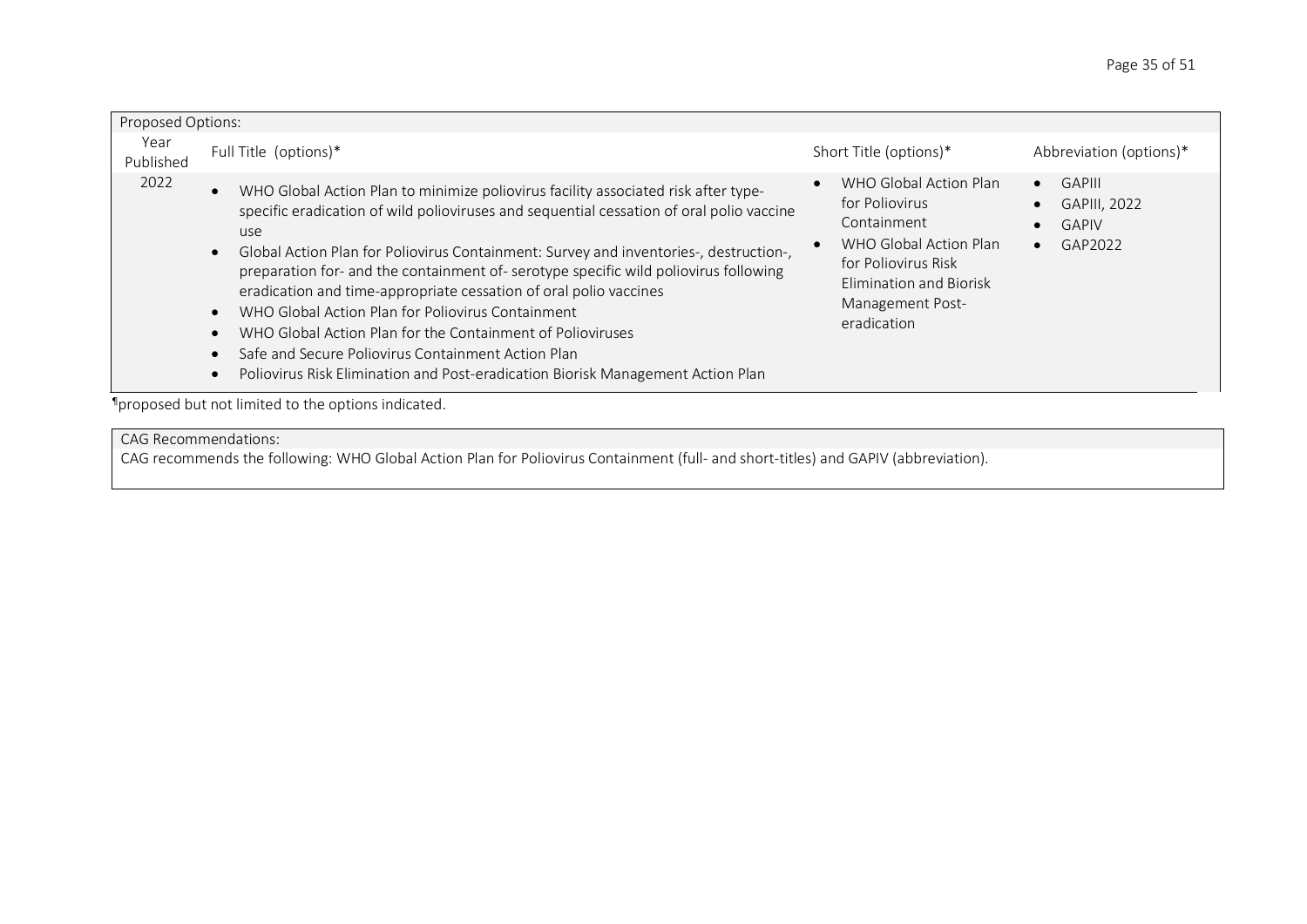### Discussion and Next Steps

As with the current version of GAPII, there is no hierarchy of importance between the different safeguard requirements in the revised GAPIII. For facility-based safeguards: the polio-prescriptive requirements in the current version of GAPIII generally lacked evidence to support its inclusion in the revised GAPIII and where appropriate were shifted to a local risk-based approach requiring the approvals from NACs, some were not in line with other containment standards, studies performed on certain requirements concluded that a combination of alternative measures were more effective than the implementation of a specific polioprescriptive requirements e.g., enhanced PPE and enhanced hand-washing was shown to be more effective than the walk-through exit shower requirement, etc., the inclusion of new requirements in the revised GAPIII were evidence-based measures e.g., hand-washing, etc.

Several crucial issues associated with medium- and longer-term poliovirus containment implementation were raised by CAG that will require resolution through the implementation of research studies e.g., datadriven modelling studies. Among the issues raised by CAG were:

Countries-hosting PEFs

- effectiveness of immunization coverage and environmental safeguard parameters, as it is currently described in minimizing the consequences of a facility-associated release of poliovirus or reestablishment of circulation of WPV;
- combination and coverage and dose requirements of immunization coverage safeguards that must be met to effectively reduce the consequence of a facility-associated release of poliovirus and to interrupt transmission of poliovirus following a release (the same would apply to environmental safeguards or when in combination of these safeguards);
- role of routine environmental surveillance and its impacts on confidence of no detection of polioviruses in areas surrounding the PEFs to determine if such a measure should be made a requirement especially in the post-eradication and post-cessation periods;
- hierarchy, if any of effectiveness or importance of the different safeguards in minimizing the risk- or mitigating the consequences- of a facility-associated release of poliovirus

Countries-hosting only facilities retaining potentially infectious materials, Sabin

- Studies have shown the existence of risk, although low, for Sabin poliovirus detection in potentially infectious materials, polioviruses. In line with that:
	- o risk of detection and risk- and consequence- of a release of poliovirus from a facility retaining Sabin PIM in the post-OPV cessation period and the role of IPV use in routine immunization in countries hosting such facilities (current recommendation for routine immunization IPV use in the post-OPV cessation period: countries hosting PEFs should continue the use of IPV as long as they continue to host PEFs, and all other countries without PEFs for up to 10 years after cessation of all OPV)
	- o In line with the current goal of eliminating the use the of all type 2 polioviruses (including Sabin serotype 2 poliovirus and OPV2) and other serotypes in the future, the longer-term containment requirement for the retention of potentially infectious materials, Sabin specifically in the post-OPV cessation should be explored.

#### Other issues

• Relevance and confidence in the current containment criteria for the certification of WPV eradication.

#### CAG recommendation:

In line with these issues raised, CAG has requested the Secretariat to present at the next CAG TC a summary document with the supporting evidence for safeguards in the revised GAPIII as well as a brief study proposal utilizing the most these issue medium- and longer-term issues raised by CAG and proposed methodology for its resolution. In addressing some of these broader issues, the Secretariat should collaborate with Secretariats of other containment supporting groups, as needed e.g., GCC, GCC – CWG, SAGE, etc.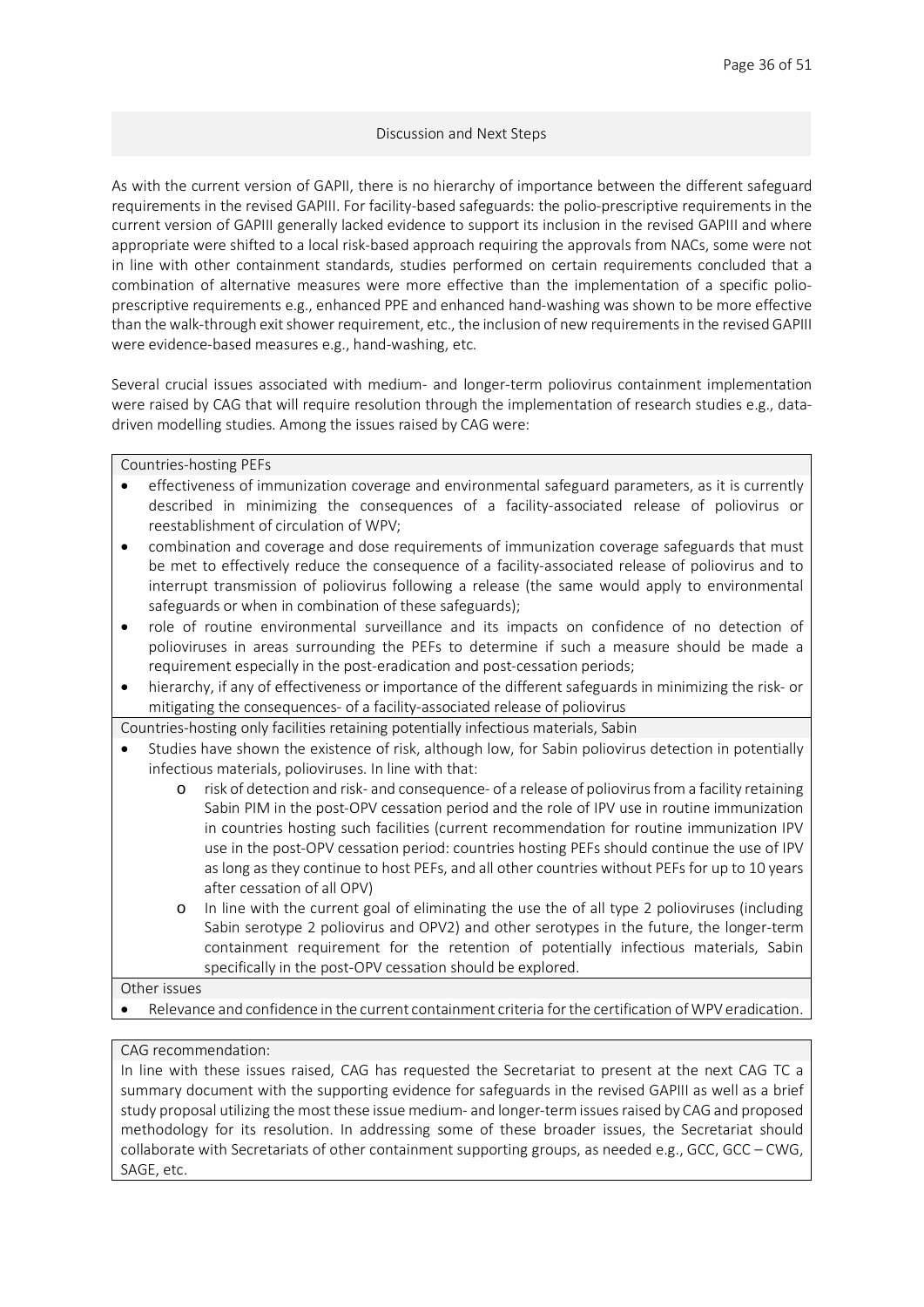### Next steps:

- 1. Secretariat to incorporate the comments, feedback and recommendations from CAG members obtained at this meeting into the working draft of GAPIII clearly identifying subsequent changes made. This draft should be shared with CAG members a week prior to the planned TC on 28 Mar.
- 2. Secretariat to develop and present a summary document with the supporting evidence for safeguards in the revised GAPIII. in addition, the Secretariat should develop in collaboration with the Secretariats of other containment supporting groups e.g., GCC, GCC – CWG, SAGE, etc. a brief document on the medium- and longer-term containment implementation issues raised by CAG including potentially a brief study proposal utilizing the most appropriate methodology to address them. The Secretariat is requested to present the contents of this document during the same TC planned for 28 March 2022.

The next meeting of the CAG will be a teleconference associated with the revision process of GAPIII scheduled for 28 March 2022.

List of Annexes:

- Annex 1 Agenda
- Annex 2 List of Participants

Annex 3 Summary of Proposed Changes Made in the Revised GAPIII for Deliberation by CAG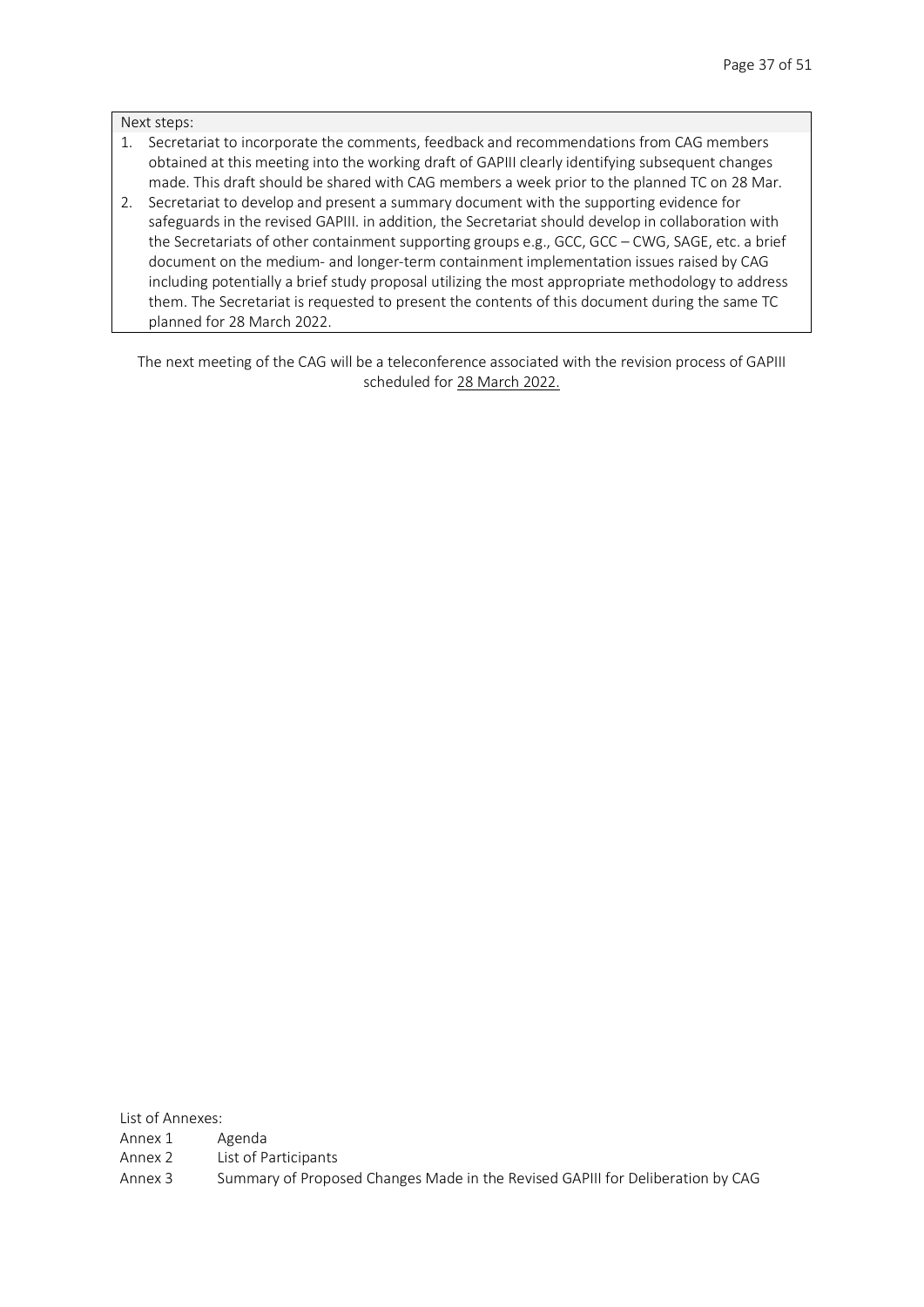

# Fifth Meeting of the Containment Advisory Group 2, 4 and 9 March 2022 Time: 1400 – 1700 (CET/ Geneva time) Virtual Meeting (Zoom)

Agenda

Objectives:

- 3. Provide an update on the Polio Eradication Strategy 2022 2026: Delivering on a Promise and develop a shared understanding of the epidemiology, the status of the programme towards eradication and stopping outbreaks, etc.
- 4. Provide an update on the implementation of the poliovirus containment programme (survey, inventory destruction activities and containment certification) including ongoing work and future direction.
- 5. Provide an update on the progress with the revision of GAPIII including process, basis for changes made and proposed revision, discuss to generate CAG consensus on the revisions made in the requirements of GAPIII or to provide recommendations on outstanding issues associated with the revised GAPIII.
- 6. Discuss administrative matters related to the work of the Containment Advisory Group (CAG) e.g., membership, frequency of meetings, etc.

|  | 2 March 2022 (Day 1) |  |
|--|----------------------|--|
|  |                      |  |

| <b>Time</b>           | Agenda Topic                                                                                                                                                                                                        | Reference<br>Doc No | Purpose and Expected Outcome(s) of Item,<br>And Questions for CAG                                                                                                                                                         | Duration  |
|-----------------------|---------------------------------------------------------------------------------------------------------------------------------------------------------------------------------------------------------------------|---------------------|---------------------------------------------------------------------------------------------------------------------------------------------------------------------------------------------------------------------------|-----------|
| Session: Introduction |                                                                                                                                                                                                                     |                     | Session Chair: Professor David HEYMANN, Chair of CAG                                                                                                                                                                      |           |
| 1400 - 1410           | Opening and welcome                                                                                                                                                                                                 | Verbal              | Opening of the Plenary Meeting.                                                                                                                                                                                           | $10$ min. |
|                       | Opening: Professor David L HEYMANN, Chair of CAG. 10 min.                                                                                                                                                           |                     |                                                                                                                                                                                                                           |           |
|                       | Session 1: Update on Polio Eradication and Poliovirus Containment Programme                                                                                                                                         |                     | Session Chair: Professor David HEYMANN, Chair of CAG                                                                                                                                                                      |           |
| 1410 - 1440           | Welcome<br>Update on Global Polio Eradication Strategy, Poliovirus<br>Epidemiology, and Progress Towards Polio Eradication and Stopping<br>Outbreaks, 20 min.<br>Mr Aidan O'LEARY, Director, Polio Eradication, WHO | DOC. 4              | For information: Develop a shared understanding of the<br>Polio Eradication Strategy 2022 - 2026: Delivering on a<br>Promise and progress towards the polio eradication<br>programme.                                     | 30 min.   |
| $1440 - 1500$         | WHO Containment Programme Update<br>Update on Survey and Inventory Activities<br>$\bullet$<br>Containment Certification Update<br>$\bullet$<br>Containment Country Support Activities<br>$\bullet$                  | Verbal              | For information: Update on the implementation of the<br>poliovirus containment programme (survey, inventory<br>destruction activities and containment certification)<br>including ongoing work, activities implemented to | 20 min.   |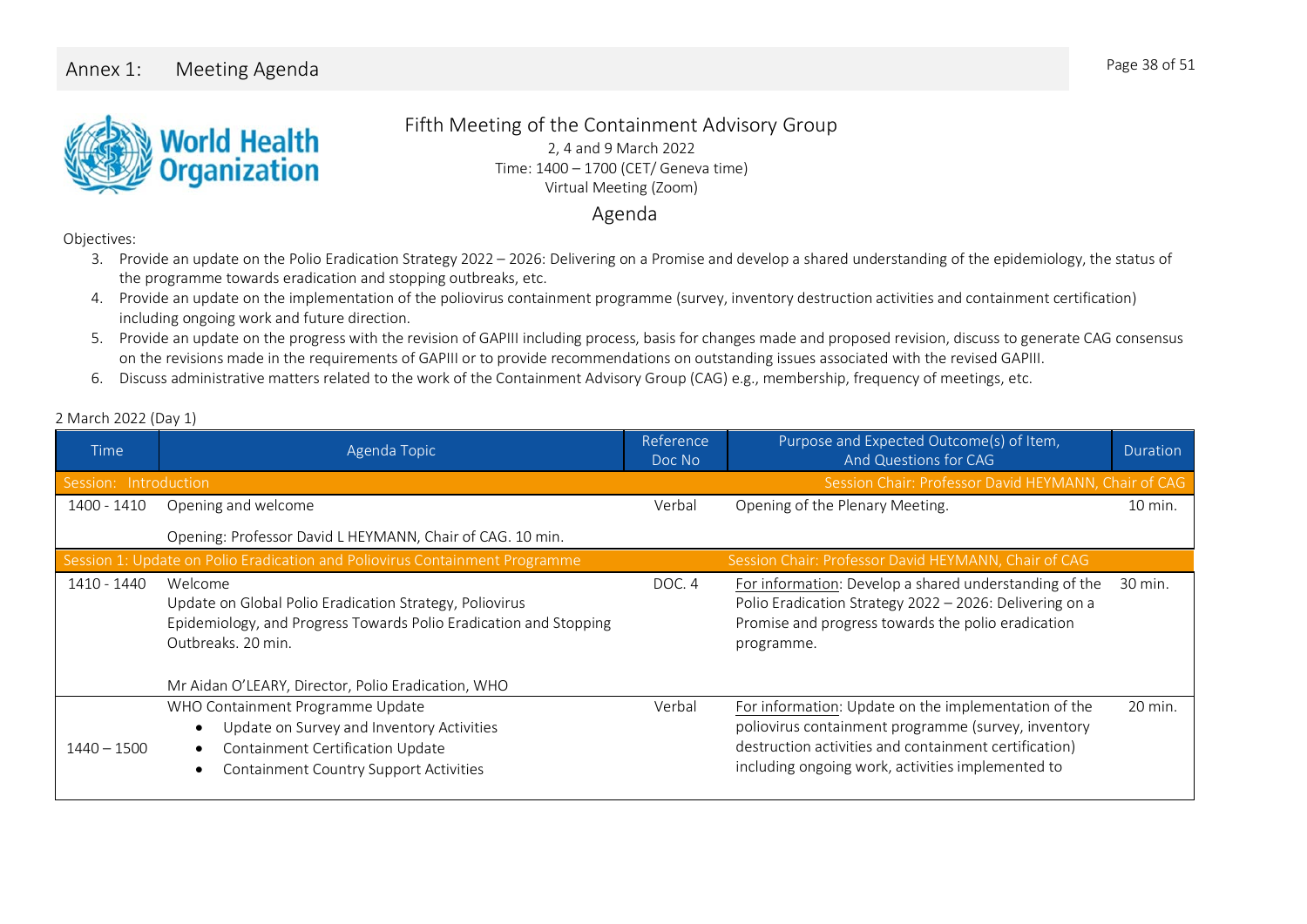| Time          | Agenda Topic                                                                                                                                                                                                                                                                                                                                                                                                                                | Reference<br>Doc No                                 | Purpose and Expected Outcome(s) of Item,<br>And Questions for CAG                                                                                                                                                                                                                                                                                                                                                                                                                                                                                                                                          | Duration |
|---------------|---------------------------------------------------------------------------------------------------------------------------------------------------------------------------------------------------------------------------------------------------------------------------------------------------------------------------------------------------------------------------------------------------------------------------------------------|-----------------------------------------------------|------------------------------------------------------------------------------------------------------------------------------------------------------------------------------------------------------------------------------------------------------------------------------------------------------------------------------------------------------------------------------------------------------------------------------------------------------------------------------------------------------------------------------------------------------------------------------------------------------------|----------|
|               | Presented by Ms Liliane BOULAM, Technical Officer, Containment,<br>Polio Eradication, WHO on behalf of the Poliovirus Containment<br>Team: Mr Aidan O'LEARY, Acting Team Lead, Containment; Dr<br>Nicoletta PREVISANI, Technical Officer; Dr Harpal SINGH, Technical<br>Officer; Mr Joseph SWAN, Communications Officer and Ms Caroline<br>NAKANDI, Assistant to the Team, Poliovirus Containment,<br>Department of Polio Eradication, WHO. |                                                     | support containment in countries, WPV3 containment,<br>GPEI Containment Strategic Plan, etc.                                                                                                                                                                                                                                                                                                                                                                                                                                                                                                               |          |
| 1500 - 1520   | GCC - Containment Working Group Update on Containment<br>Certification Processes, Challenges, and Progress.<br>Dr Arlene KING, Chair, GCC - Containment Working Group                                                                                                                                                                                                                                                                       | Verbal                                              | For information: Updates on the work performed by the<br>GCC - Containment Working Group in containment<br>certification as well as global progress in containment<br>certification.                                                                                                                                                                                                                                                                                                                                                                                                                       | 20 min.  |
| 1520 - 1540   | Discussion<br>Professor David L HEYMANN, Chair of CAG.                                                                                                                                                                                                                                                                                                                                                                                      |                                                     |                                                                                                                                                                                                                                                                                                                                                                                                                                                                                                                                                                                                            | 20 min.  |
|               | Session 2: Update on the Progress with the Revision of GAPIII                                                                                                                                                                                                                                                                                                                                                                               |                                                     | Session Chair: Professor David HEYMANN, Chair of CAG                                                                                                                                                                                                                                                                                                                                                                                                                                                                                                                                                       |          |
| $1540 - 1620$ | Overview of the Process Undertaken for the Revision of GAPIII and<br>Outline of Issues/Changes Made to GAPIII for Consensus or<br>Recommendation by CAG and Structure of the Revised GAPIII. 20<br>min.<br>Dr Harpal SINGH, Technical Officer, Containment, Polio Eradication,<br>WHO.<br>Discussion, 20 min.<br>Professor David L HEYMANN, Chair of CAG.                                                                                   | DOC. 5.1 or<br>Doc. 5.2,<br>DOC. 6<br>and<br>DOC. 7 | For discussion and consensus: Brief overview of the<br>process undertaken for the revision of GAPIII till and list<br>of changes made in the revised draft for consensus by<br>CAG, pending issues for CAG recommendation, etc. An<br>overview of the structural changes made in the revised<br>GAPIII for discussion and consensus by CAG will be<br>shared. Examples include merging of the Annex 2 and 3<br>of GAPIII, removal of Annex 6 of GAPIII, merging of<br>similar- and reorganization of- the biorisk management<br>elements of GAPIII to reduce redundancy, improve flow<br>and clarity, etc. | 40 min.  |
| 1620 - 1700   | Containment Perimeter. 20 min<br>Dr Harpal SINGH, Technical Officer, Containment, Polio Eradication,<br><b>WHO</b><br>Discussion, 20 min.<br>Professor David L HEYMANN, Chair of CAG.                                                                                                                                                                                                                                                       | DOC. 5.1 or<br>Doc. 5.2,<br>and<br>DOC. 8           | For discussion and recommendation: Clarity regarding<br>what must be within the 'containment perimeter' with<br>respect to: anterooms, airlocks,<br>HVAC systems/mechanical spaces and kill tanks/effluent<br>decontamination systems.                                                                                                                                                                                                                                                                                                                                                                     | 40 min.  |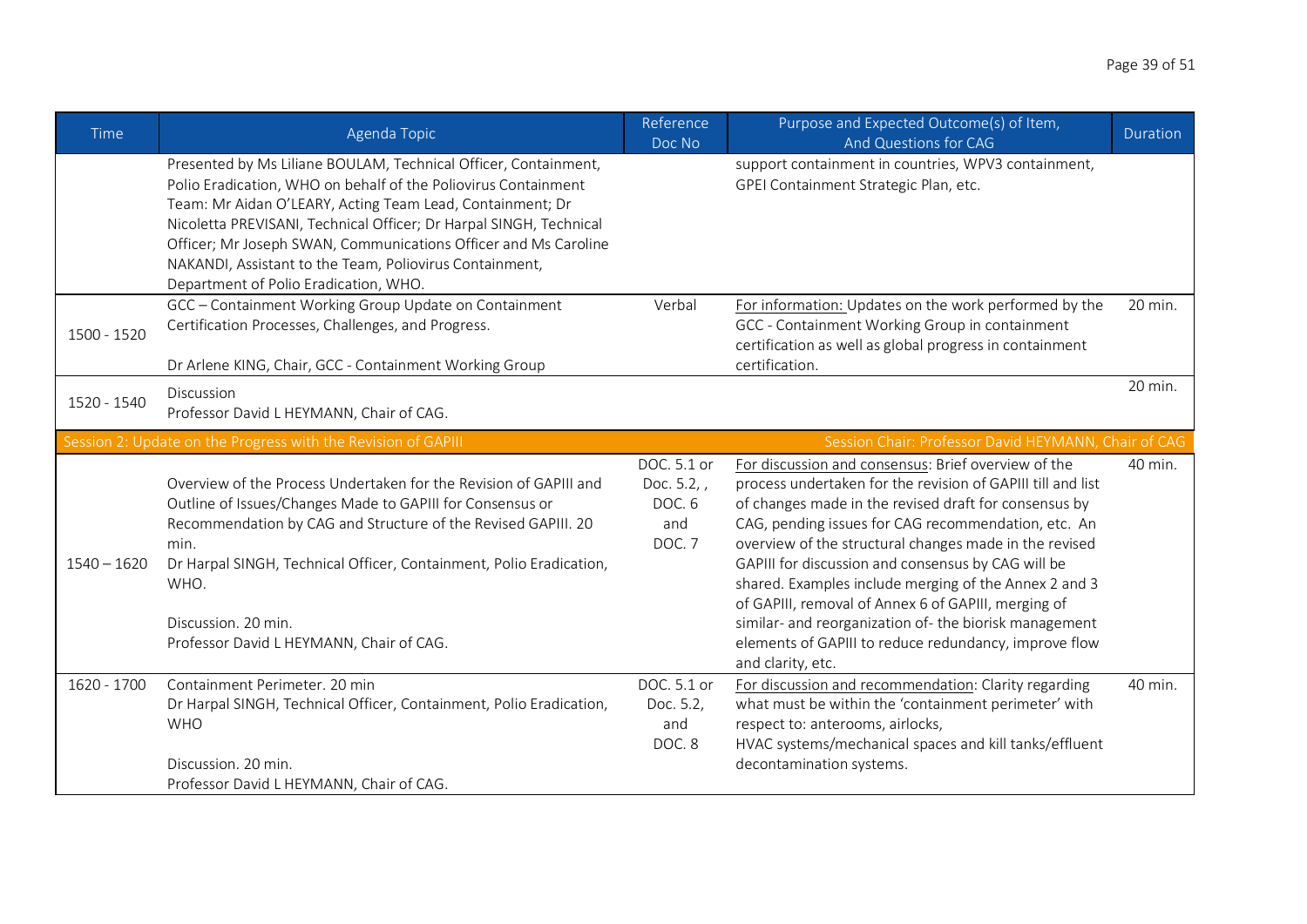# 4 March 2022 (Day 2)

| Time          | Agenda Topic                                                        | Reference   | Purpose and Expected Outcome(s) of Item,                  | Duration |
|---------------|---------------------------------------------------------------------|-------------|-----------------------------------------------------------|----------|
|               |                                                                     | Doc No      | And Questions for CAG                                     |          |
|               | Session 2: Update on the Progress with the Revision of GAPIII       |             | Session Chair: Professor David HEYMANN, Chair of CAG      |          |
| $1400 - 1405$ | Administrative Announcements, if any.                               | Verbal      |                                                           | 10 min.  |
| 1405 - 1430   | Operator IPV Immunization and Poliovirus Antibody Titer             | DOC. 5.1 or | For discussion and recommendation: Vaccination and        |          |
|               | Determination Requirements . 10 min.                                | Doc. 5.2,   | titer requirements were revised to be risk-based in       |          |
|               | Dr Harpal SINGH, Technical Officer, Containment, Polio Eradication, | and         | approach. Additional guidance from CAG is needed as       |          |
|               | <b>WHO</b>                                                          | DOC. 9      | vaccination in the context of facility level containment  |          |
|               |                                                                     |             | is different from community concerns.                     |          |
|               | Discussion, 15 min.                                                 |             |                                                           |          |
|               | Professor David L HEYMANN, Chair of CAG.                            |             |                                                           |          |
| 1430 - 1530   | Study commissioned by CAG: Use, effectiveness and risks associated  | DOC. 5.1 or | For discussion and consensus: Findings from two           | 60 min.  |
|               | with a walk-through exit shower as poliovirus containment barrier.  | Doc. 5.2,   | independent studies on the GAPIII requirements for        |          |
|               | 15 min.                                                             | DOC. 10,    | walk-through exit-shower will be presented to CAG.        |          |
|               | Dr Karen VAN DER MEULEN, Biosafety and Regulatory Specialist,       | DOC. 11     | This will be followed by presentation of issue associated |          |
|               | Perseus BVBA, Belgium                                               | and         | with this requirement in the context of GAPIII revision   |          |
|               |                                                                     | DOC. 12     | i.e., shower-out requirement was revised to be risk-      |          |
|               | Study commissioned by the US NAC: Distinguishing the Risk           |             | based in approach? Does CAG support this shift from       |          |
|               | Reduction Potential of Exit Showers Versus Enhanced PPE in          |             | the prescriptive to risk-based approach?                  |          |
|               | Poliovirus Essential Facilities. 15 min.                            |             |                                                           |          |
|               | Dr Christy OTTENDORFER, Microbiologist/Auditor, U.S. National       |             |                                                           |          |
|               | Authority for Containment of Poliovirus                             |             |                                                           |          |
|               | Risk-based Approach for Walk-through Exit Shower from the           |             |                                                           |          |
|               | Containment Perimeter in line with the Most Recent CAG              |             |                                                           |          |
|               | Recommendation, 10 min.                                             |             |                                                           |          |
|               | Dr Harpal SINGH, Technical Officer, Containment, Polio Eradication, |             |                                                           |          |
|               | WHO.                                                                |             |                                                           |          |
|               |                                                                     |             |                                                           |          |
|               | Discussion. 20 min.                                                 |             |                                                           |          |
|               | Professor David L HEYMANN, Chair of CAG.                            |             |                                                           |          |
|               |                                                                     |             |                                                           |          |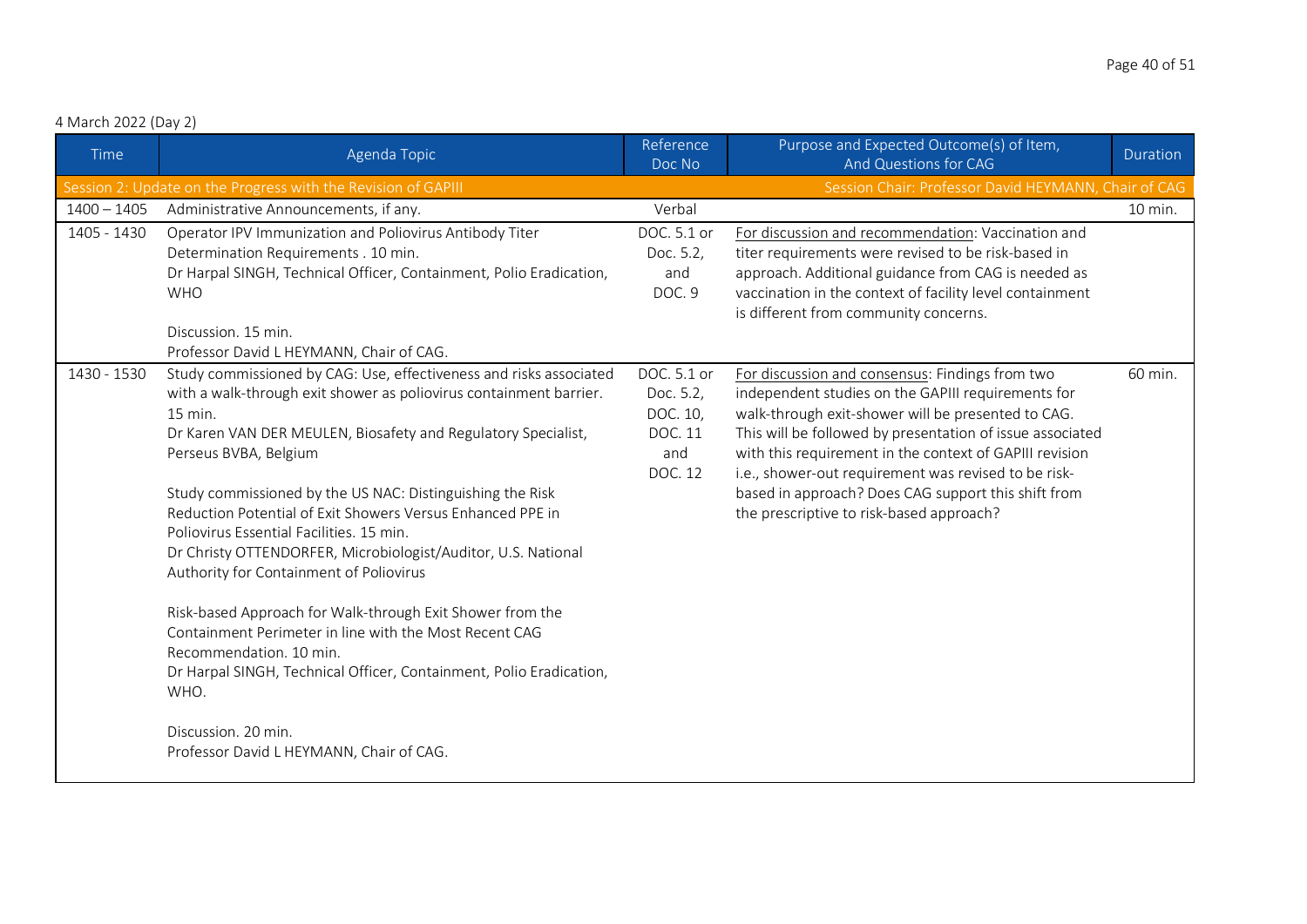| Time          | Agenda Topic                                                                                                                                                                                                                                                                                                                                                                                                                                                                                                                                                                                    | <b>Reference</b><br>Doc No                                              | Purpose and Expected Outcome(s) of Item,<br>And Questions for CAG                                                                                                                                                                                                                                                                                | Duration |
|---------------|-------------------------------------------------------------------------------------------------------------------------------------------------------------------------------------------------------------------------------------------------------------------------------------------------------------------------------------------------------------------------------------------------------------------------------------------------------------------------------------------------------------------------------------------------------------------------------------------------|-------------------------------------------------------------------------|--------------------------------------------------------------------------------------------------------------------------------------------------------------------------------------------------------------------------------------------------------------------------------------------------------------------------------------------------|----------|
| 1530 - 1600   | Risk-based Approach for Storage of Poliovirus Materials Outside of<br>GAPIII Containment. 10 min.<br>Dr Harpal SINGH, Technical Officer, Containment, Polio Eradication,<br>WHO.<br>Discussion. 20 min.<br>Professor David L HEYMANN, Chair of CAG.                                                                                                                                                                                                                                                                                                                                             | DOC. 5.1 or<br>Doc. 5.2<br>and<br>DOC. 13                               | For discussion and consensus: Storage conditions<br>outside of GAPIII have been revised to be risk-based in<br>approach with approval from NACs. Does CAG agree<br>that storage of poliovirus infectious materials outside<br>the containment perimeter is acceptable provided<br>these conditions are met?                                      | 30 min.  |
| $1600 - 1620$ | Alternative Measures for Gaseous Decontamination and Guidance<br>for Use. 5 min.<br>HEPA Filtration on Exhaust Side As Requirement Prior to Final<br>Containment of all WPV. 5 min<br>Dr Harpal SINGH, Technical Officer, Containment, Polio Eradication,<br>WHO.<br>Discussion, 10 min.<br>Professor David L HEYMANN, Chair of CAG.                                                                                                                                                                                                                                                            | DOC. 5.1 or<br>Doc. 5.2,<br>DOC. 14.1<br>and<br>DOC 14.2                | For discussion and consensus: CAG recommendation is<br>needed for alternative method of gaseous<br>decontamination and HEPA filtration on exhaust.                                                                                                                                                                                               | 20 min.  |
| 1620 - 1640   | Changes made in primary, secondary and tertiary safeguards as<br>described in GAPIII: 10 min.<br>Replacement of GAPIII Jargon 'Primary, Secondary and Tertiary<br>$\bullet$<br>Safeguards' with Technical Language or Definition<br>Operationalization of Population Immunity Safeguards Within<br>$\bullet$<br>the Context of SAGE Current Recommendations<br>Local Risk-based Approach for Environmental Control<br>$\bullet$<br>Safeguards<br>Dr Harpal SINGH, Technical Officer, Containment, Polio Eradication,<br>WHO.<br>Discussion. 10 min.<br>Professor David L HEYMANN, Chair of CAG. | DOC. 5.1 or<br>Doc. 5.2,<br>DOC. 15.1,<br>DOC. 15.2<br>and<br>DOC. 15.3 | For discussion and consensus: Consensus from CAG in<br>regards to the definition of the safeguards which were<br>revised to be more pragmatic and feasible taking into<br>consideration SAGE recommendation. In addition, a<br>risk-based approach is used for tertiary (facility location<br>and associated environmental controls) safeguards. | 20 min.  |
| $1640 - 1700$ | Discussion                                                                                                                                                                                                                                                                                                                                                                                                                                                                                                                                                                                      |                                                                         | Time is allocated for catch-up discussions and<br>additional areas for CAG recommendation, if any.                                                                                                                                                                                                                                               | 20 min.  |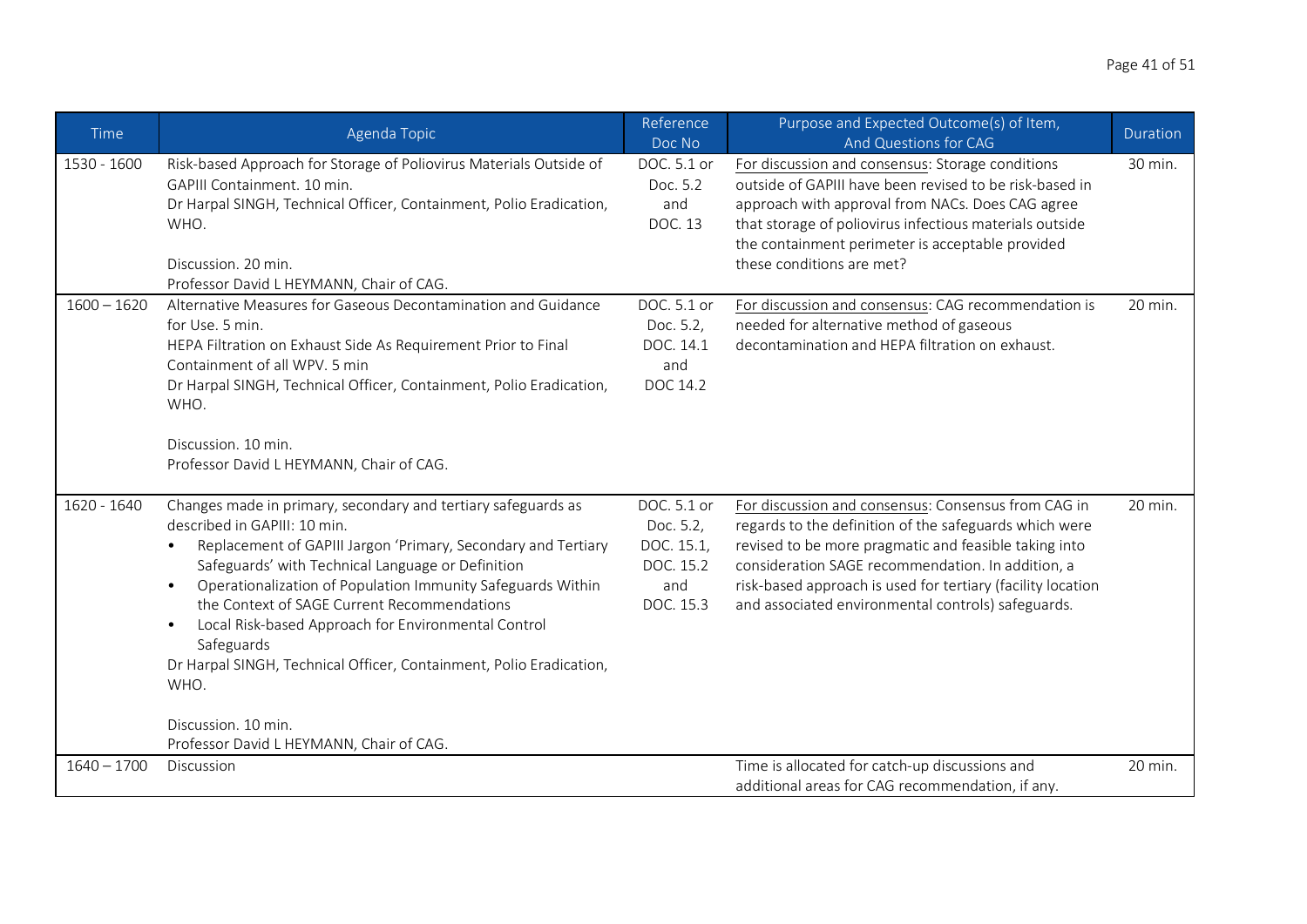# 9 March 2022 (Day 3)

| Time          | Agenda Topic                                                                                                                                                                                                                                                                                                                                                            | Reference<br>Doc No                                   | Purpose and Expected Outcome(s) of Item,<br>And Questions for CAG                                                                                                                                                                                                                                        | Duration |
|---------------|-------------------------------------------------------------------------------------------------------------------------------------------------------------------------------------------------------------------------------------------------------------------------------------------------------------------------------------------------------------------------|-------------------------------------------------------|----------------------------------------------------------------------------------------------------------------------------------------------------------------------------------------------------------------------------------------------------------------------------------------------------------|----------|
|               | Session 2: Update on the Progress with the Revision of GAPIII                                                                                                                                                                                                                                                                                                           |                                                       | Session Chair: Professor David HEYMANN, Chair of CAG                                                                                                                                                                                                                                                     |          |
| $1400 - 1405$ | Administrative Announcements, if any.                                                                                                                                                                                                                                                                                                                                   | Verbal                                                |                                                                                                                                                                                                                                                                                                          | 10 min.  |
| 1405 - 1435   | Revision Made in the Survey, Inventory and Destruction Activity<br>Section of GAPIII. 10 min.<br>Dr Harpal SINGH, Technical Officer, Containment, Polio Eradication,<br>WHO.<br>Containment Requirements for Potentially Infectious Materials,<br>WPV/VDPV. 10 min.<br>Dr Mark Pallansch, CAG Member<br>Discussion, 10 min.<br>Professor David L HEYMANN, Chair of CAG. | DOC. 5.1 or<br>Doc. 5.2,<br>DOC. 16<br>and<br>DOC. 17 | For discussion and consensus: Consensus from CAG in<br>regards to this section which was revised as follows:<br>Includes definitions (previously Annex 1)<br>Addition of 'Roles and Activities' of containment<br>stakeholders<br>Addition of 'Containment Requirements for Novel<br>Poliovirus Strains' | 30 min.  |
| 1435 - 1500   | Updated Recommendations from the CAG - Expert Support Group<br>(CAG-ESG) on Novel Poliovirus Strains. 15 min.<br>Dr Mark PALLANSCH, CAG and CAG-ESG Member.<br>Discussion. 10 min.<br>Professor David L HEYMANN, Chair of CAG.                                                                                                                                          | DOC. 5.1 or<br>DOC. 5.2 and<br><b>DOC 18</b>          | For discussion and consensus: An update to CAG<br>recommendation on the containment requirements of<br>novel poliovirus strain for CAG consensus.                                                                                                                                                        | 25 min.  |
|               | Con't Session 1: Update on Polio Eradication and Poliovirus Containment Programme                                                                                                                                                                                                                                                                                       |                                                       | Session Chair: Professor David HEYMANN, Chair of CAG                                                                                                                                                                                                                                                     |          |
| 1500 - 1515   | Process and Outputs from the Reference Group on the<br>Determination of the Criteria for the Validation of the Absence of<br><b>VDPV</b><br>Dr Graham Tallis, GCC Secretariat                                                                                                                                                                                           | Verbal                                                | For information                                                                                                                                                                                                                                                                                          | 15 min   |
|               | Session 3: Other Issues Associated with the Revision of GAPIII                                                                                                                                                                                                                                                                                                          |                                                       | Session Chair: Professor David HEYMANN, Chair of CAG                                                                                                                                                                                                                                                     |          |
| 1515 - 1535   | Timelines and Remaining Steps in GAPIII Revision and Naming of the<br>Revised GAPIII. 10 min.<br>Dr Harpal SINGH, Technical Officer, Containment, Polio Eradication,<br>WHO.                                                                                                                                                                                            | Verbal and<br>DOC. 19                                 | For discussion and recommendation: This session aims<br>to discuss and agree on the next steps in the revision<br>process, time needed and proposed dates for these<br>activities e.g., public consultation, feedback to CAG on<br>outcomes from public consultation for further decision                | 20 min.  |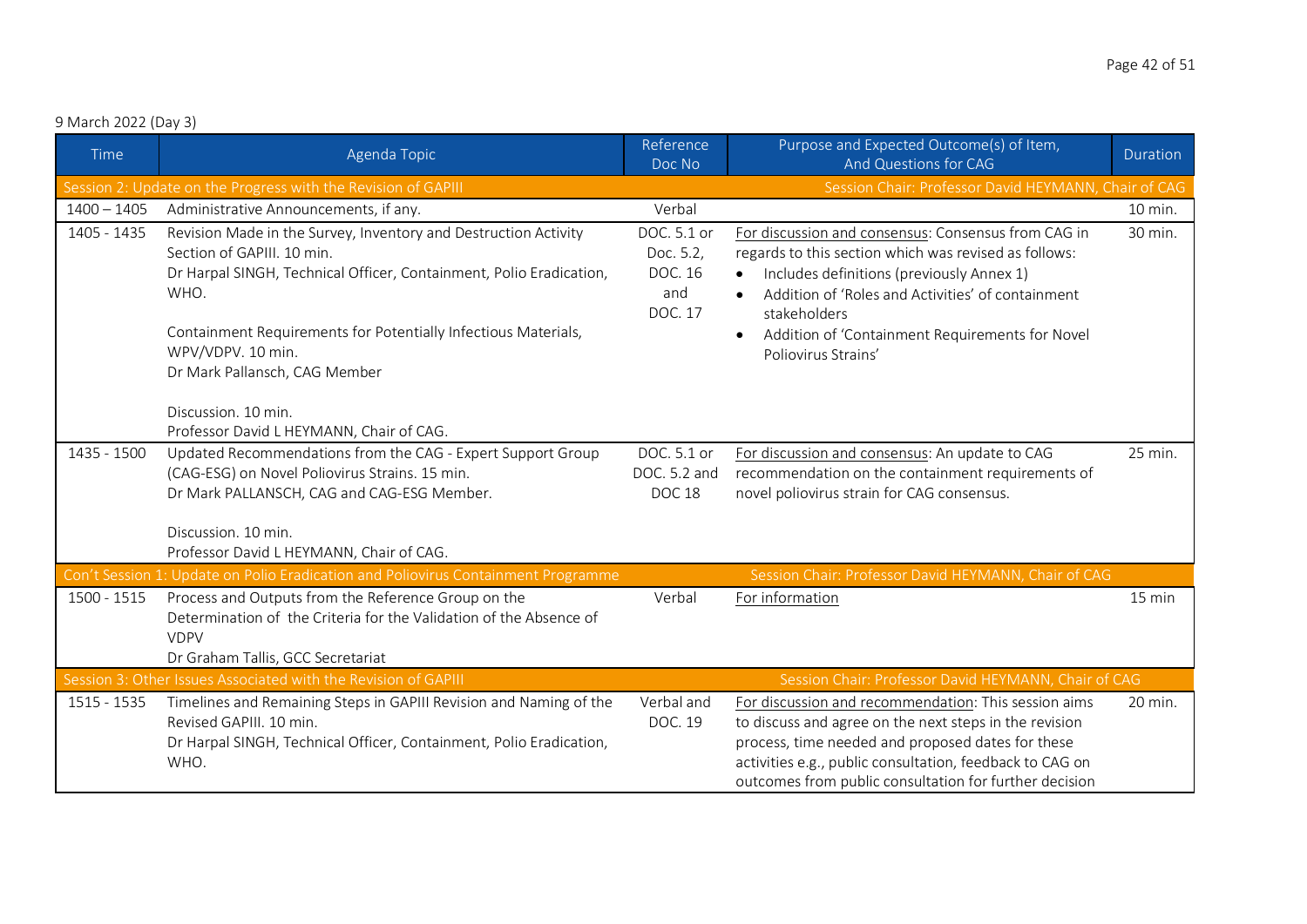| <b>Time</b>   | Agenda Topic                                                                                                                                                                                                                                                              | Reference<br>Doc No             | Purpose and Expected Outcome(s) of Item,<br>And Questions for CAG                                                                                                                                                                                                                                          | Duration |
|---------------|---------------------------------------------------------------------------------------------------------------------------------------------------------------------------------------------------------------------------------------------------------------------------|---------------------------------|------------------------------------------------------------------------------------------------------------------------------------------------------------------------------------------------------------------------------------------------------------------------------------------------------------|----------|
|               | Discussion. 10 min.<br>Professor David L HEYMANN, Chair of CAG.                                                                                                                                                                                                           |                                 | making, endorsement of the document, etc.<br>Recommendation from CAG is also being sought on the<br>title of the revised document e.g., GAPIV, GAP2022,<br>GAPIII.2, etc.                                                                                                                                  |          |
|               | Session 3: Administrative Issues for CAG Discussion                                                                                                                                                                                                                       |                                 | Session Chair: Professor David HEYMANN, Chair of CAG                                                                                                                                                                                                                                                       |          |
| $1535 - 1605$ | Composition, Membership, Rotational and Reappointment of CAG<br>Members, Frequency of Meetings, etc. 15 min.<br>Discussion. 15 min.<br>Professor David L HEYMANN, Chair of CAG.                                                                                           | Verbal<br>and<br>DOC. 3         | For discussion and recommendation: Discuss staggered<br>membership proposal of CAG ('rotation-off' policy) to<br>ensure continuity or reappointment, etc. To decide on<br>the frequency of CAG meetings and other relevant<br>issues.                                                                      | 30 min.  |
| 1605 - 1635   | 'Reengagement Plan of the Containment Advisory Group' for<br>Effective Delivery of Its Mandate as the Advisory Body to DG/WHO<br>on Issues Associated with Poliovirus Containment. 15 min.<br>Dr Harpal SINGH, Technical Officer, Containment, Polio Eradication,<br>WHO. | Verbal<br>and<br><b>DOC. 20</b> | For discussion and feedback: CAG members are<br>requested to comment, provide additional suggestions<br>on proposed activities and to decide on dates for<br>relevant activities for the next one year. Details of this<br>plan is described in DOC. 19 and will be elaborated<br>during the presentation. | 30 min   |
|               | Discussion. 15 min.<br>Professor David L HEYMANN, Chair of CAG.                                                                                                                                                                                                           |                                 |                                                                                                                                                                                                                                                                                                            |          |
| $1635 - 1650$ | Operationalization of CAG Terms of Reference No 4. 5 min.<br>Dr Harpal SINGH, Technical Officer, Containment, Polio Eradication,<br>WHO.                                                                                                                                  | DOC. 2<br>and<br>DOC. 21        | CAG TOR No 4: To provide guidance on the<br>identification of acceptable alternative containment<br>solutions in the interim period, before full eradication.                                                                                                                                              | 15 min   |
|               | Discussion. 10 min.<br>Professor David L HEYMANN, Chair of CAG.                                                                                                                                                                                                           |                                 |                                                                                                                                                                                                                                                                                                            |          |
|               | Session 4: Conclusions and Next Steps                                                                                                                                                                                                                                     |                                 | Session Chair: Professor David HEYMANN, Chair of CAG                                                                                                                                                                                                                                                       |          |
| 1645 - 1650   | Conclusions and Follow-Up Points. 5 min.<br>Dr Harpal SINGH, Technical Officer, Containment, Polio Eradication,<br>WHO.                                                                                                                                                   | Verbal                          |                                                                                                                                                                                                                                                                                                            | 5 min.   |
| 1650-1700     | Closing<br>Mr Aidan O'LEARY, Director, Department of Polio Eradication, WHO<br>headquarters. 5 min<br>Professor David L HEYMANN, Chair of CAG. 5 min                                                                                                                      | Verbal                          |                                                                                                                                                                                                                                                                                                            | 10 min.  |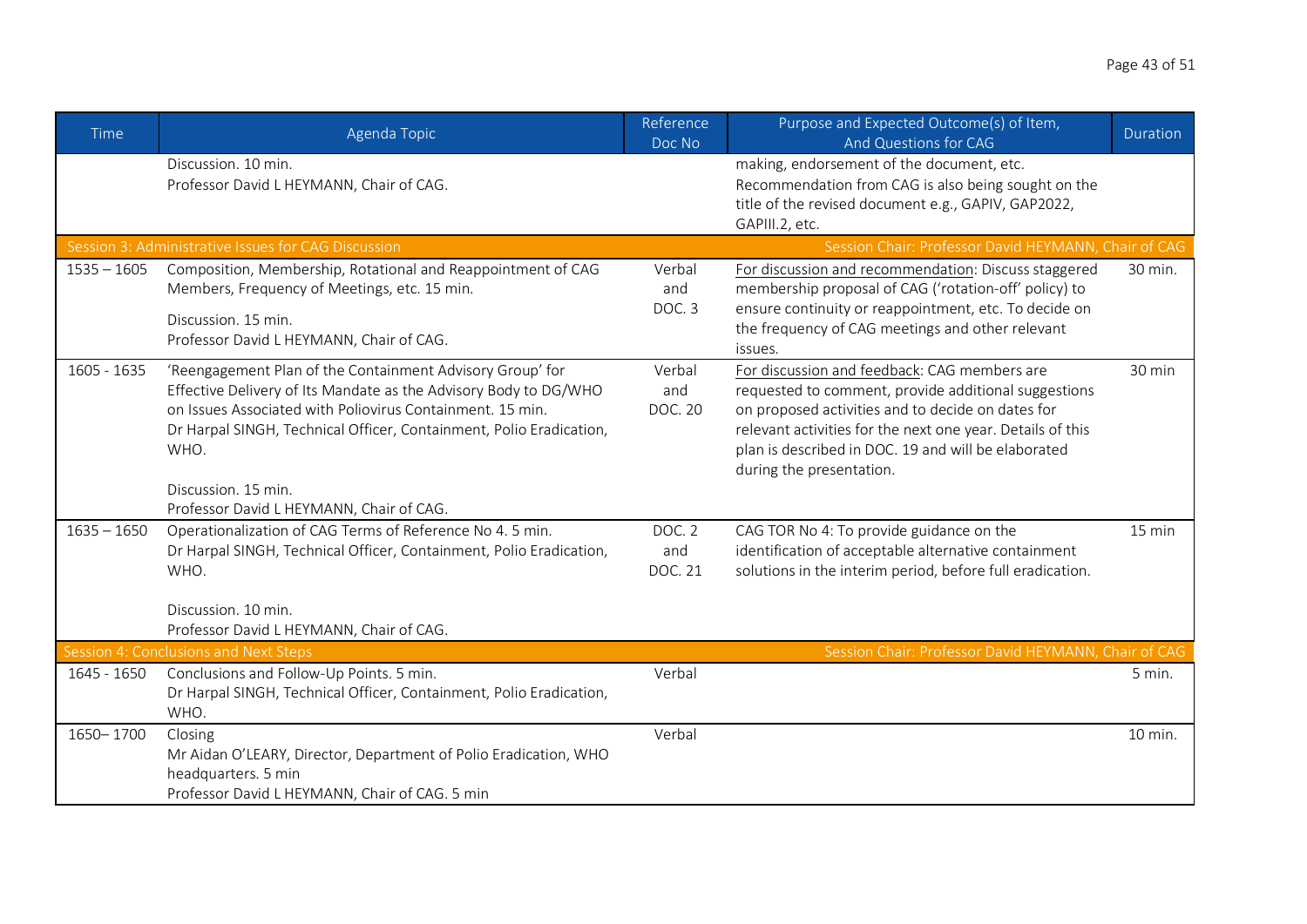# Annex 2 List of Participants

# Fifth Meeting of the Containment Advisory Group 2, 4 and 9 March 2022 1400 – 1700 (CET) Virtual Meeting

#### Containment Advisory Group

- 1. Professor David HEYMANN Chair of the Containment Advisory Group and Professor of Infectious Disease Epidemiology, London School of Hygiene and Tropical Medicine, London, UNITED KINGDOM OF GREAT BRITAIN AND NORTHERN IRELAND.
- 2. Dr Jagadish DESHPANDE Scientific Consultant, Indian Council of Medical Research (ICMR) and Technical Consultant, National Task Force on Laboratory Containment of Polioviruses, Mumbai, REPUBLIC OF INDIA
- 3. Dr Atef M ELGENDY Former Head, Bacteriology Section and Biological Safety Coordinator, United States Naval Medical Research Unit (NAMRU-3), Cairo, ARAB REPUBLIC OF EGYPT
- 4. Professor George E GRIFFIN Member, CAG-Expert Support Group for Novel Poliovirus Strains (CAG - ESG) and Emeritus Professor of Infectious Diseases and Medicine, St George's University of London, London, UNITED KINGDOM OF GREAT BRITAIN AND NORTHERN IRELAND.
- 5. Dr Vibeke HALKJÆR-KNUDSEN Principal Member of Technical Staff, Engineering Program/Project Lead, International Biological and Chemical Threat Reduction Program (SNL/IBCTR), Sandia National Laboratories, Albuquerque, New Mexico, UNITED STATES OF AMERICA
- 6. Dr Janice LO Consultant Medical Microbiologist (Antimicrobial Resistance), Infection Control Branch, Health Protection, Department of Health HONG KONG SPECIAL ADMINISTRATIVE REGION OF THE PEOPLE'S REPUBLIC OF CHINA.
- 7. Dr Stephen McADAM Member, CAG-Expert Support Group for Novel Poliovirus Strains (CAG - ESG) and Global Healthcare Director, DNV GL Business Assurance, Oslo, KINGDOM OF NORWAY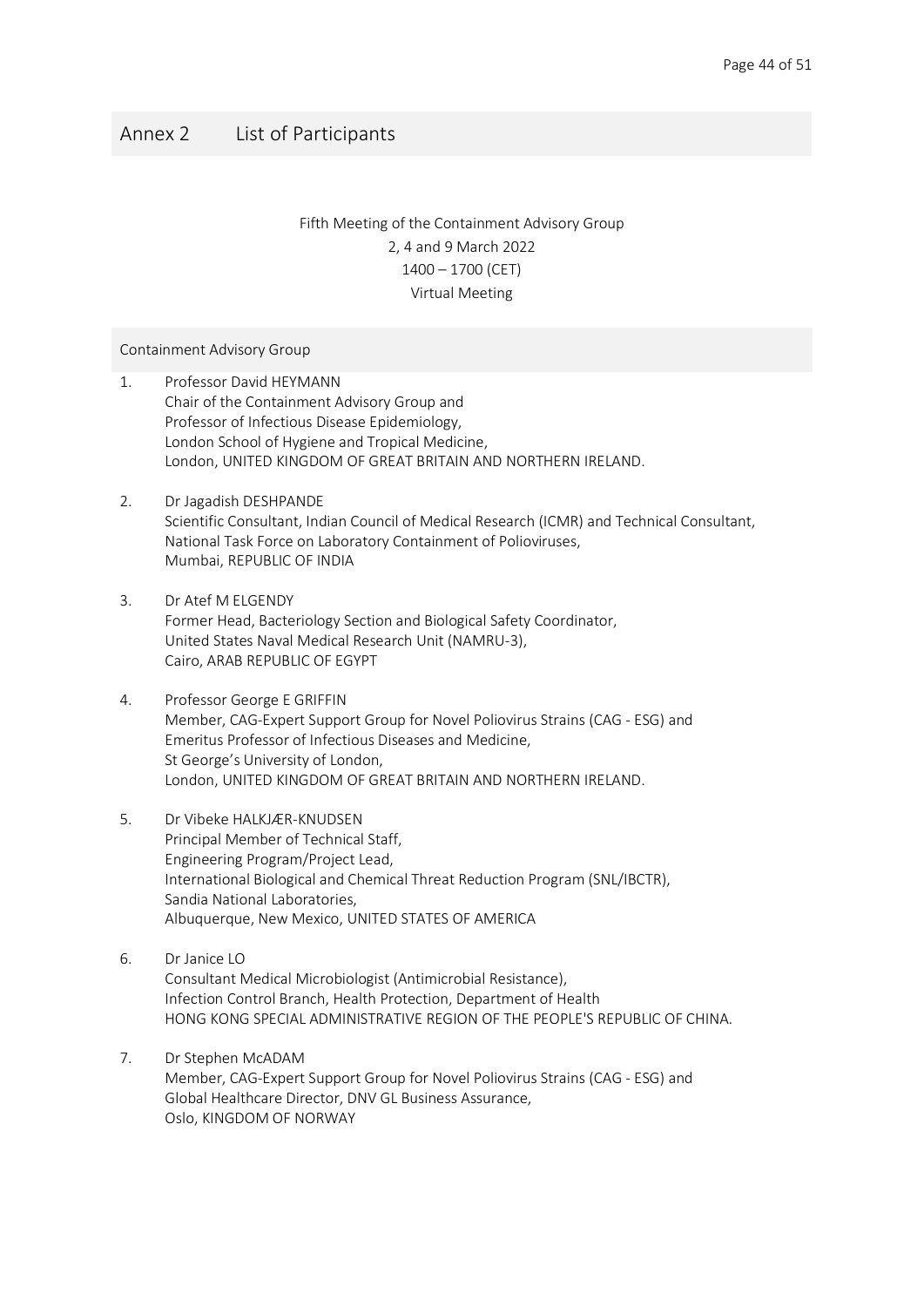- 8. Dr Mark PALLANSCH Chair, CAG-Expert Support Group for Novel Poliovirus Strains (CAG - ESG), Co-Chair Containment Management Group (CMG), Expert Poliovirus Virologist and former Director, Division of Viral Diseases, National Centre for Immunization and Respiratory Diseases, Centres for Disease Control and Prevention, Atlanta, Georgia, UNITED STATES OF AMERICA
- 9. Dr Åsa Szekely BJORNDAL Chair, National Authority for Containment of Sweden and Senior Advisor, Institutional Biosafety Officer and Microbiologist, Department of Microbiology, Public Health Agency of Sweden (PHAS), Solna, KINGDOM OF SWEDEN
- 10. Professor Shahina TABASSUM Professor and Chairman, Department of Virology, Bangabandhu Sheikh Mujib Medical University (BSMMU), Dhaka, PEOPLE'S REPUBLIC OF BANGLADESH
- 11. Mr Kenneth UGWU Senior Biocontainment Advisor, Global Affairs Canada, Ottawa, Ontario, CANADA
- 12. Mr Neil GODDEN (Unable to attend) Former High Containment Specialist, Science Strategy and Laboratory Engineering, Commercial, Estates and Knowledge Directorate, Department for Environment, Food and Rural Affairs (DEFRA), Herefordshire, UNITED KINGDOM OF GREAT BRITAIN AND NORTHERN IRELAND.

Representatives of Other Containment Supporting Groups

1. Dr Arlene KING Liaison Member of the Containment Working Group of the Global Commission for the Certification of the Eradication of Poliomyelitis (GCC-CWG) to CAG and Chair, GCC – CWG, Toronto, Ontario, CANADA

## Invited Participants

2, 4 and 9 March 2022: Contractual Partners (Observers)

- 1. Dr Rocco CASAGRANDE Chair of the Board, Gryphon Scientific LLC, Takoma Park, MD, UNITED STATES OF AMERICA.
- 2. Dr Ryan RITTERSON, Executive Vice President, Research, Gryphon Scientific LLC, Takoma Park, MD, UNITED STATES OF AMERICA
- 3. Ms Erin LAUER Senior Analyst, Gryphon Scientific LLC, Takoma Park, MD, UNITED STATES OF AMERICA
- 4. Dr Adam FLEMING Senior Analyst, Gryphon Scientific LLC, Takoma Park, MD, UNITED STATES OF AMERICA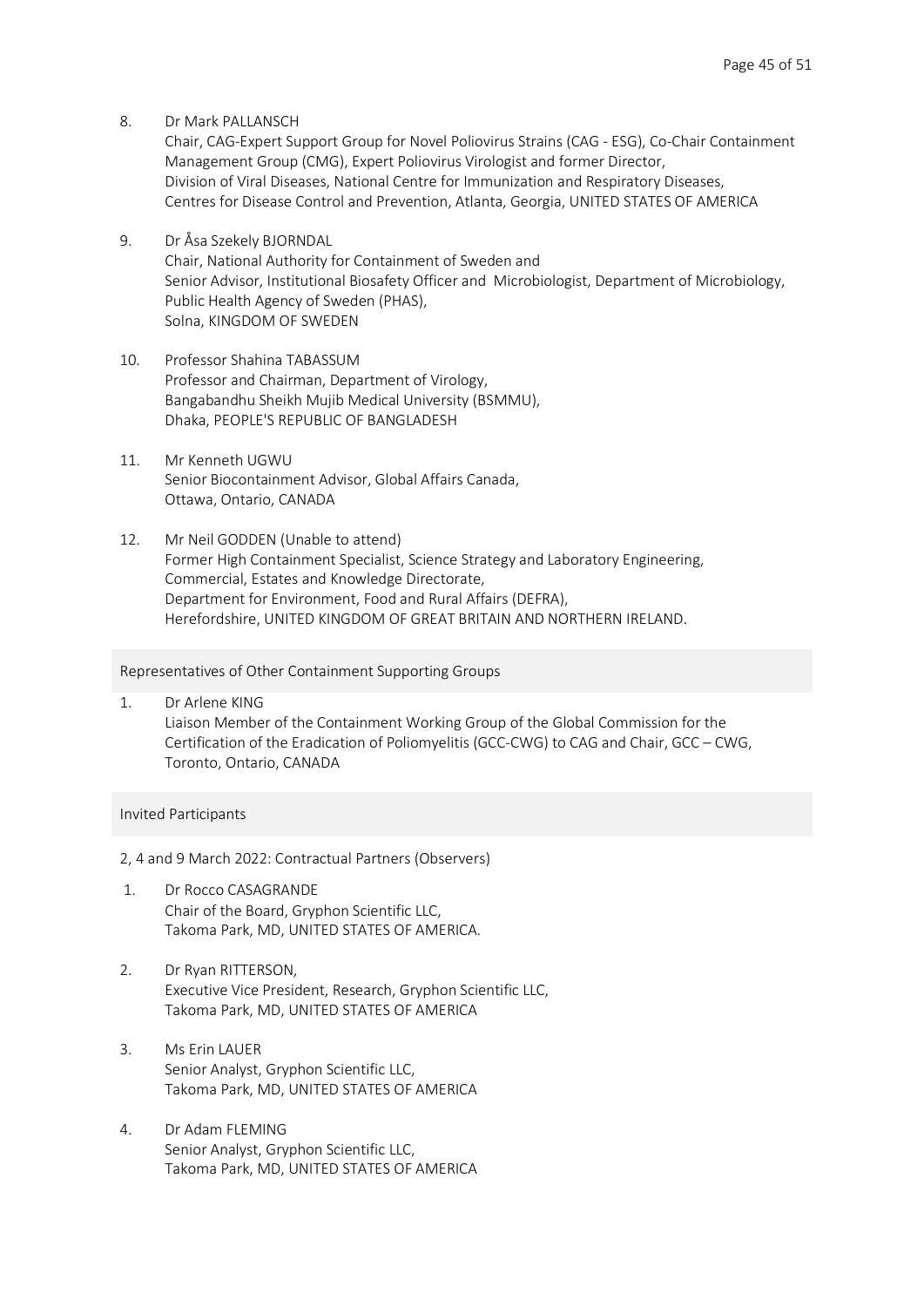- 5. Ms Kelly KIM Analyst, Gryphon Scientific LLC, Takoma Park, MD, UNITED STATES OF AMERICA
- 6. Mr Rob DETTMANN Analyst, Gryphon Scientific LLC, Takoma Park, MD, UNITED STATES OF AMERICA

4 March 2022: Presenters (Observers) of Studies Performed on the Walk-Through Exit-Shower Requirement in GAPIII.

- 1. Dr Karen VAN DER MEULEN, Biosafety and Regulatory Specialist, Perseus BVBA (Partnership of Biosafety and Regulatory Experts), KINGDOM OF BELGIUM
- 2. Dr Patrick RÜDELSHEIM Partner, General Manager, Perseus BVBA (Partnership of Biosafety and Regulatory Experts), KINGDOM OF BELGIUM
- 3. Mr Toon DE KESEL Associate Partner, Perseus BVBA (Partnership of Biosafety and Regulatory Experts), and General Manager, Febris Biorisk Consult BVBA, KINGDOM OF BELGIUM
- 4. Dr Christy OTTENDORFER, Microbiologist and Auditor, for Dr Lia HAYNES, Director, U.S. National Authority for Containment of Poliovirus, Center for Preparedness and Response Centers for Disease Control and Prevention, Atlanta, Georgia, UNITED STATES OF AMERICA

## WHO Secretariat

- 1. Mr Aidan O'LEARY Director, Department of Polio Eradication and Team Lead *a.i.,* Poliovirus Containment, Department of Polio Eradication, WHO headquarters in Geneva, SWITZERLAND`
- 2. Dr Nicoletta PREVISANI Technical Officer, Poliovirus Containment, Department of Polio Eradication, WHO headquarters in Geneva, SWITZERLAND
- 3. Ms Liliane BOUALAM Technical Officer, Poliovirus Containment, Department of Polio Eradication, and Secretariat, GCC – CWG, WHO headquarters in Geneva, SWITZERLAND
- 4. Dr Harpal SINGH Technical Officer, Poliovirus Containment, Department of Polio Eradication, and Secretariat, CAG, WHO headquarters in Geneva, SWITZERLAND
- 5. Mr Joseph SWAN Communications Officer, Poliovirus Containment, Department of Polio Eradication, WHO headquarters in Geneva, SWITZERLAND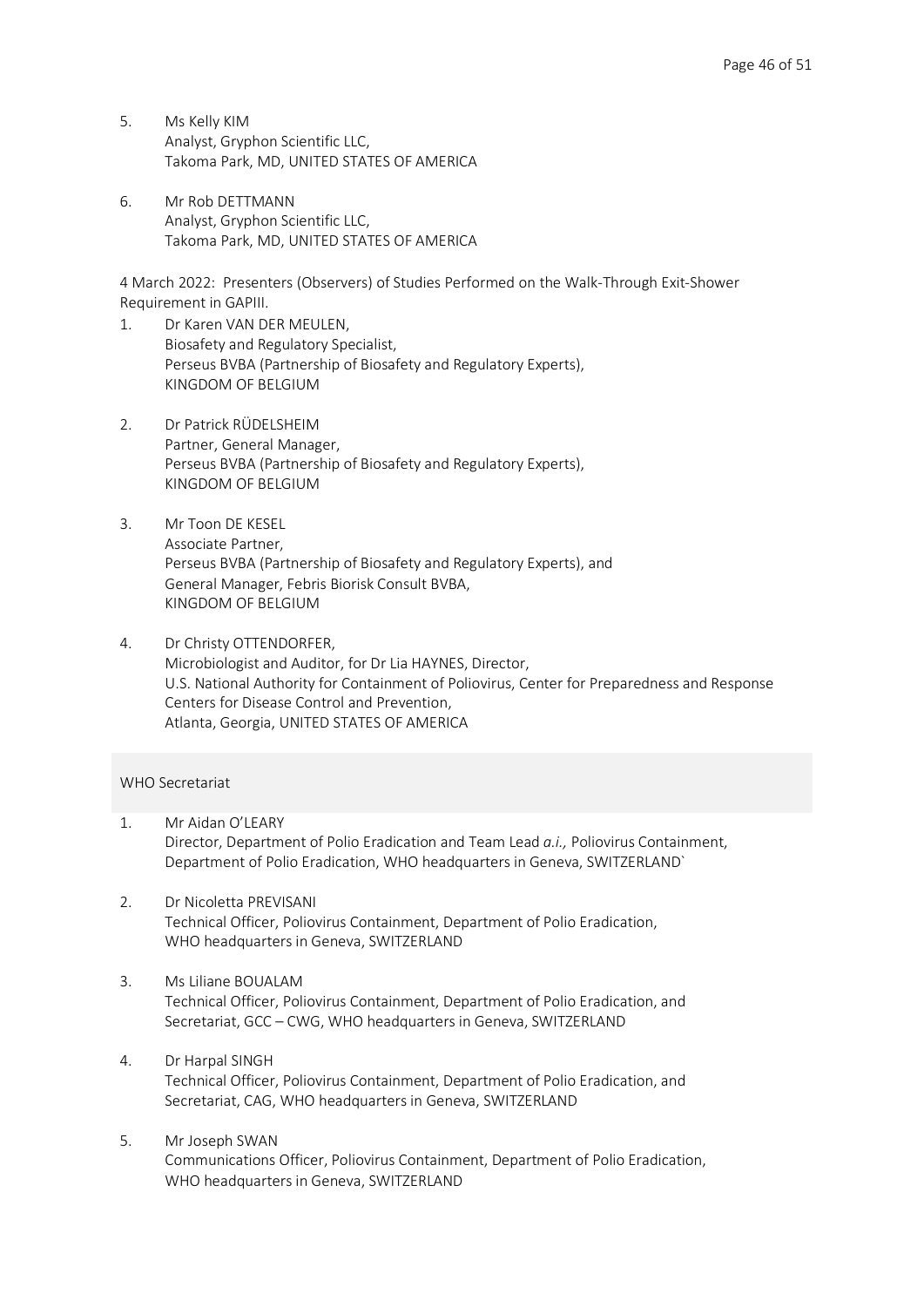- 6. Ms Caroline NAKANDI Assistant to the Team, Poliovirus Containment, Department of Polio Eradication, WHO headquarters in Geneva, SWITZERLAND
- 7. Dr Graham TALLIS Senior Scientific Adviser, Detection and Interruption Unit, Department of Polio Eradication, and Secretariat, GCC, WHO headquarters in Geneva, SWITZERLAND
- 8. Dr Jacob Samson BARNOR Regional Containment Coordinator for the WHO African Region, WHO - Regional Office for Africa, Brazzaville, REPUBLIC OF CONGO
- 9. Ms Gloria REY Regional Containment Coordinator for the WHO Region of the Americas, WHO - Regional Office for the Americas/Pan American Health Organization, Washington DC, UNITED STATES OF AMERICA
- 10. Dr Humayun ASGHAR Regional Containment Coordinator for the WHO Eastern Mediterranean Region, WHO - Eastern Mediterranian Regional Office, Amman, HASHEMITE KINGDOM OF JORDAN
- 11. Dr Salmaan SHARIF Regional Containment Focal Point for the WHO Eastern Mediterranean Region, WHO - Eastern Mediterranian Regional Office, Amman, HASHEMITE KINGDOM OF JORDAN
- 12. Dr Eugene Victor SAXENTOFF Regional Containment Coordinator for the WHO European Region, WHO – European Regional Office, Copenhagen, DENMARK
- 13. Dr Maria IAKOVENKO Technical Officer, Poliovirus Containment, WHO – European Regional Office, Copenhagen, DENMARK
- 14. Dr Sigrun ROESEL (Unable to attend) Regional Containment Coordinator for the WHO South East Asia Region, WHO – South-East Asia Regional Office, New Delhi, REPUBLIC OF INDIA.
- 15. Dr Varja GRABOVAC Regional Containment Coordinator for the WHO Western Pacific Region, WHO – Western Pacific Regional Office, Manila, REPUBLIC OF THE PHILIPPINES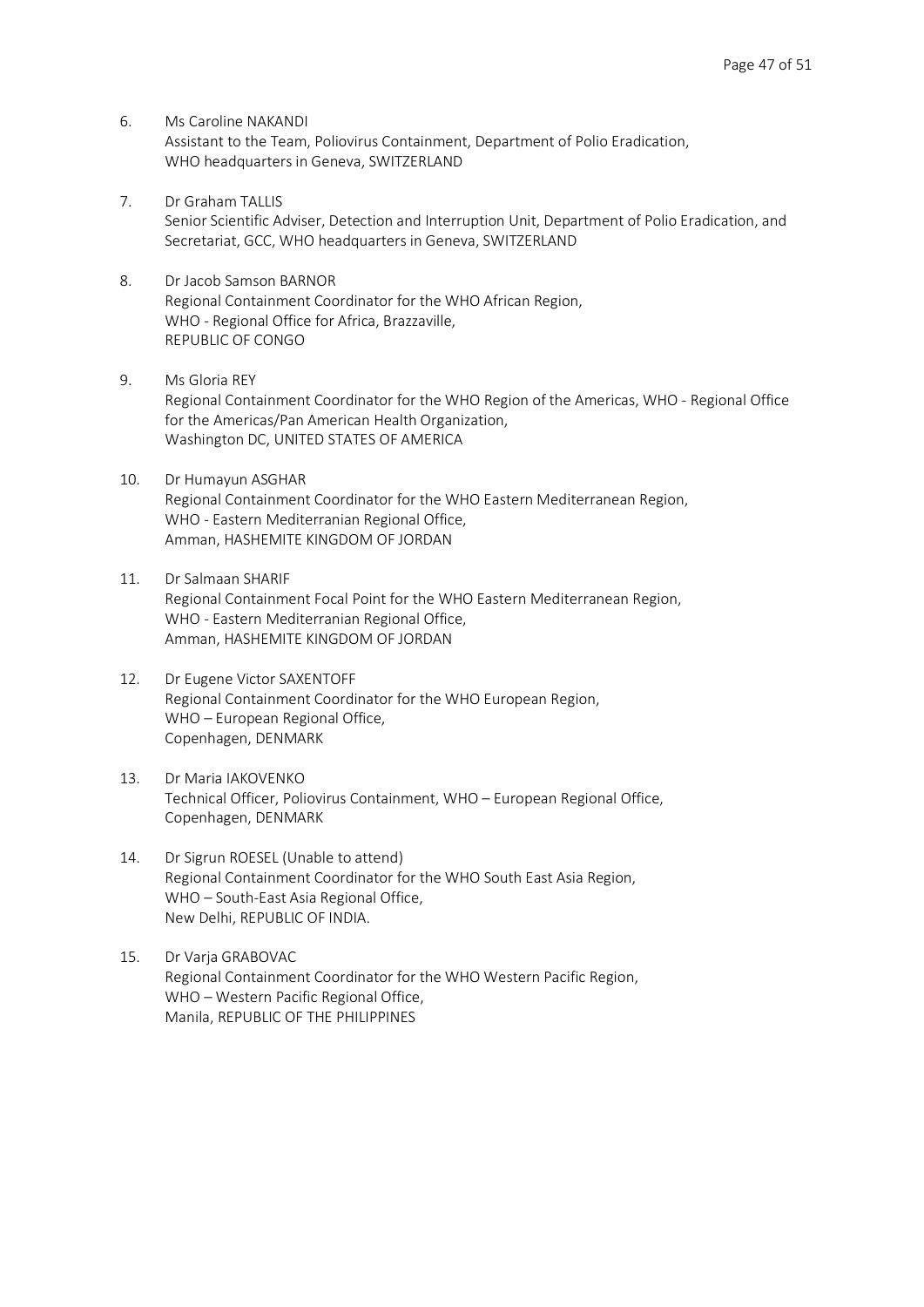# Annex 3 Summary of Proposed Changes Made in the Revised GAPIII for Deliberation by the Containment Advisory Group (CAG)

|    | The proposed changes indicated in the table below should not be construed as final requirements or endorsed by CAG.                                                                                                                                                                                                                                                                                                                                                                                                                                                                                                                                                                                                                                                                                                                                                                                                                                                                                                                                                                                                                           |
|----|-----------------------------------------------------------------------------------------------------------------------------------------------------------------------------------------------------------------------------------------------------------------------------------------------------------------------------------------------------------------------------------------------------------------------------------------------------------------------------------------------------------------------------------------------------------------------------------------------------------------------------------------------------------------------------------------------------------------------------------------------------------------------------------------------------------------------------------------------------------------------------------------------------------------------------------------------------------------------------------------------------------------------------------------------------------------------------------------------------------------------------------------------|
|    | Section: Strategy for the Implementation of Preparatory Activities for Poliovirus Containment                                                                                                                                                                                                                                                                                                                                                                                                                                                                                                                                                                                                                                                                                                                                                                                                                                                                                                                                                                                                                                                 |
| 1. | Removal of phased implementation of GAPIII i.e., Phase I, II (IIa and IIb) and III (IIIa and IIIb)<br>Revised approach separates 'inventory and destruction' from 'containment'<br>Implementation is trigger-based and has also GCC set the global containment status for the different poliovirus strains and serotypes                                                                                                                                                                                                                                                                                                                                                                                                                                                                                                                                                                                                                                                                                                                                                                                                                      |
| 2. | Containment stakeholders' roles and activities added and covers 'inventory and destruction' and 'containment' activities including containment activities for non-<br>polio laboratories.                                                                                                                                                                                                                                                                                                                                                                                                                                                                                                                                                                                                                                                                                                                                                                                                                                                                                                                                                     |
| 3. | New section added to address novel poliovirus strains and criteria to determine the containment requirements for their handling.                                                                                                                                                                                                                                                                                                                                                                                                                                                                                                                                                                                                                                                                                                                                                                                                                                                                                                                                                                                                              |
| 4. | Changes in safeguards:<br>Renamed primary safeguards to 'facility safeguards'<br>Renamed secondary safeguards to 'population immunity safeguards'. Definition has been adjusted based on SAGE recommendation making it more globally<br>implementable and pragmatic based on data availability and local situations. In the interim period, the immunity requirements takes into consideration current<br>IPV supply, IPV in EPI, and availability of IPV coverage data, etc., with the goal of achieving SAGE recommendation by the time of all OPV cessation.<br>Renamed tertiary safeguards to 'environmental control safeguards'. Definition has been expanded to include local context in the determination of the $R_0$ of<br>poliovirus and is risk-based in approach tailored to local situations. The requirement that PEFs must be located in areas with closed sewage systems with<br>secondary or greater treatment of effluents has been removed, but facility locations must maximize the use of environmental features that reduce risk of<br>onward transmission with approval by their national authorities for containment. |
| 5. | Annex 1: Definitions of the current version of GAPIII moved to the beginning of the revised document.                                                                                                                                                                                                                                                                                                                                                                                                                                                                                                                                                                                                                                                                                                                                                                                                                                                                                                                                                                                                                                         |
|    | Section: Biorisk Management Standard for Facilities Retaining Polioviruses Post-Eradication (Annex 2 and 3* of the current version of GAPIII)                                                                                                                                                                                                                                                                                                                                                                                                                                                                                                                                                                                                                                                                                                                                                                                                                                                                                                                                                                                                 |
| 1. | Language in-line with the most updated version of the WHO Laboratory Biosafety Manual and Associated Monographs, 4th ed., 2020 (LBM4) and reflects CAG<br>recommendations                                                                                                                                                                                                                                                                                                                                                                                                                                                                                                                                                                                                                                                                                                                                                                                                                                                                                                                                                                     |
| 2. | The entire standard has been amended in accordance with all decisions and recommendations made by the CAG, including guidance for the containment<br>requirements for novel poliovirus strains.                                                                                                                                                                                                                                                                                                                                                                                                                                                                                                                                                                                                                                                                                                                                                                                                                                                                                                                                               |
| 3. | Editorial changes made to reduce redundancy, enhance clarity and flow, emphasized requirements and demarcated guidance. For guidance referencing CEN<br>Workshop Agreement CWA15793 - Laboratory biorisk management (2011), these have been aligned and harmonized with the requirements outlined in other<br>international risk management documents e.g, ISO 35001:Biorisk management for laboratories and other related organisations (2019), etc.                                                                                                                                                                                                                                                                                                                                                                                                                                                                                                                                                                                                                                                                                         |
| 4. | Biorisk Management elements of Annexes 2 and 3* of the current version of GAPIII were reordered for ease of use and clarity. Elements 4 and 8 were incorporated<br>into existing elements that match their content, reducing the total number of Biorisk Management elements from 16 to 14.                                                                                                                                                                                                                                                                                                                                                                                                                                                                                                                                                                                                                                                                                                                                                                                                                                                   |
| 5. | Annexes 2 and 3 were combined to reduce redundancy - requirements that apply only to WPV final containment were separated and highlighted.                                                                                                                                                                                                                                                                                                                                                                                                                                                                                                                                                                                                                                                                                                                                                                                                                                                                                                                                                                                                    |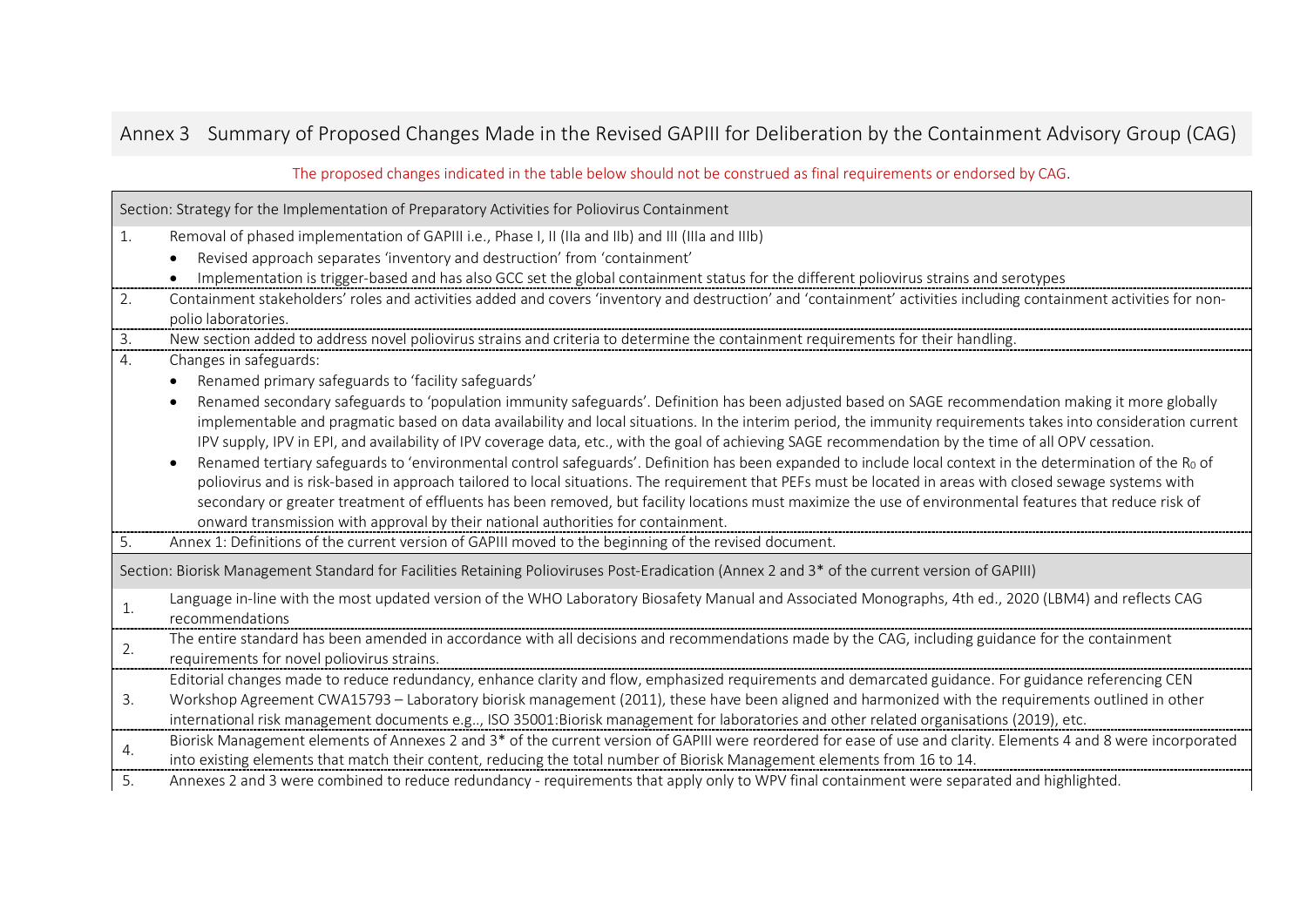# Annex 3 Summary of Proposed Changes Made in the Revised GAPIII for Deliberation by the Containment Advisory Group (CAG)

# The proposed changes indicated in the table below should not be construed as final requirements or endorsed by CAG.

|     | References to CEN Workshop Agreement CWA15793 - Laboratory biorisk management (2011) which is no longer in existence as it has reached its maximum validity           |
|-----|-----------------------------------------------------------------------------------------------------------------------------------------------------------------------|
| 6.  | of 6 years were removed. References to currently valid biosafety guidance were added throughout e.g., LBM4, ISO 35001:Biorisk management for laboratories and         |
|     | other related organisations (2019), etc.                                                                                                                              |
|     | The introduction to the biorisk management standard for facilities retaining polioviruses post-eradication (Annex 2 and 3 of the current version of GAPIII or Annex 1 |
| 7.  | of the revised version of GAPIII) was updated. An additional section titled 'Organization of Management System Elements' has been added which describes the           |
|     | structure, organization, and intended use of the document.                                                                                                            |
| 8.  | The annex format has been changed from a tabular presentation to a prose format, in-line with other existing relevant documents. To delineate requirements from       |
|     | guidance, guidance was placed aside from the main text i.e., requirements in boxes with italicized font.                                                              |
| 9.  | Language was enhanced for some requirements e.g., requiring PEFs to report to the NAC any change in the poliovirus programme of work, scope, processes,               |
|     | procedures or any other factor that may affect facility biorisk management.                                                                                           |
| 10. | Emphasizes the performance of local risk assessment in all biorisk management elements. Biorisk Management Element 2: Risk Assessment has been expanded               |
|     | with reference to the Risk Assessment Monograph of LBM4.                                                                                                              |
| 11. | Text referring to WHO inspections and audits of PEFs were removed and replaced with reference to the CCS with national level responsibility given to the NACs.        |
| 12. | Document retention requirement reduced from 10 years to 5 years in line with the timeframe for the retention of certification associated documents.                   |
| 13. | Specific IPV vaccination and poliovirus antibody titer requirements for operators were removed due to a lack of data on protective efficacy. In accordance with the   |
|     | shift to a risk-based approach, these requirements have been replaced with risk-based language.                                                                       |
| 14. | Risk-based approach for walk-through exit shower from the containment perimeter in line with the most recent CAG recommendation which more generally                  |
|     | applies to the range of PEFS.                                                                                                                                         |
| 15. | Risk-based approach for storage of poliovirus materials outside of the containment perimeter.                                                                         |
| 16. | Language on gaseous decontamination, backflow prevention, and HEPA filtration of exhaust has been modified.                                                           |
| 17. | Addition of language to specify that airlocks and anterooms must be within the containment perimeter. HVAC spaces with sealed ductwork and kill tank rooms with       |
|     | sealed plumbing can be housed within or outside the containment perimeter.                                                                                            |
| 18. | Guidance on inactivation and validation techniques as well as equipment decontamination has been enhanced.                                                            |
|     | Requirements for biosafety cabinet certification and labelling stored poliovirus materials have been added, although volume of poliovirus materials need not be       |
| 19. | maintained in the inventory documentation.                                                                                                                            |
| 20. | Facility specific requirements have been expanded to include considerations for retrofitting existing spaces.                                                         |
| 21. | Language defining the containment perimeter, organizational responsibilities, animal care, storage conditions, and non-dedicated spaces has been updated.             |
|     | Emergency planning has been expanded to encourage the involvement of external agencies, implement environmental surveillance following an incident, and               |
| 22. | reporting in line with the International Health Regulations (2005).                                                                                                   |
|     |                                                                                                                                                                       |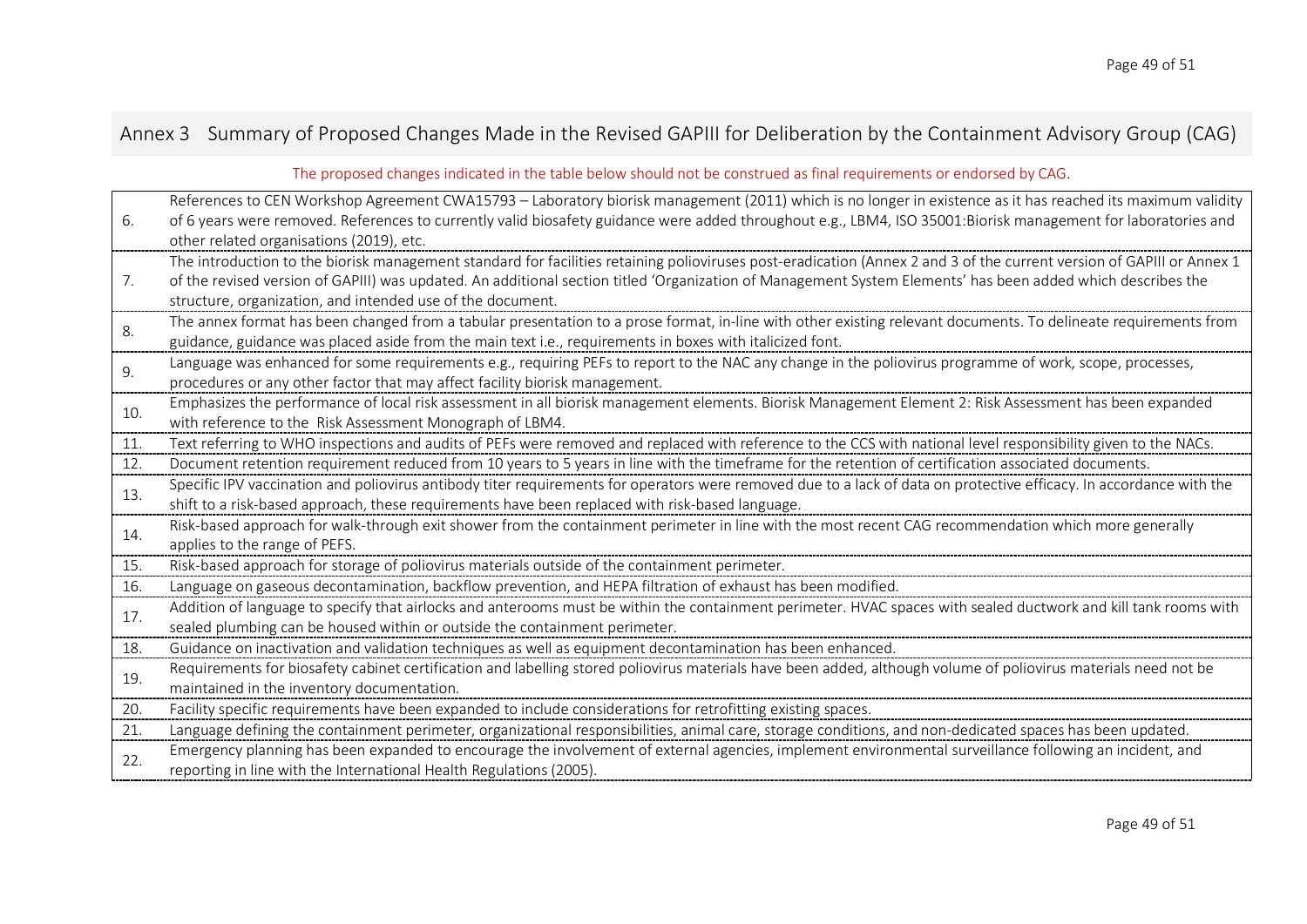# Annex 3 Summary of Proposed Changes Made in the Revised GAPIII for Deliberation by the Containment Advisory Group (CAG)

# The proposed changes indicated in the table below should not be construed as final requirements or endorsed by CAG.

| 23. | Additional requirements describing primary containment needs as well as additional specific mitigation measures applicable to all PEFs, such as the requirement of<br>a hands-free hand washing sink and updated BSC certification requirements, have been included. |
|-----|----------------------------------------------------------------------------------------------------------------------------------------------------------------------------------------------------------------------------------------------------------------------|
|     | Other Annexes of GAPIII                                                                                                                                                                                                                                              |
|     | Annex 1: Definitions is moved to the beginning of the document and updated in line with previous recommendations made by CAG e.g., poliovirus nucleic acid, etc.                                                                                                     |
|     | Annex 4: WHO verification that certified poliovirus-essential facilities comply with GAPIII is dropped. References to the CCS is made throughout the document for                                                                                                    |
|     | activities involving compliance verification.                                                                                                                                                                                                                        |
|     | Annex 5: Risk assessment strategy is dropped. Instead the emphasis on risk assessments is made by referencing the risk assessment monograph of LBM4                                                                                                                  |
|     | throughout all biorisk management elements.                                                                                                                                                                                                                          |
|     | Annex 6*: Biorisk management standard for safe handling of new samples potentially containing poliovirus material in poliovirus-non-essential facilities is dropped                                                                                                  |
|     | and proposed to be merged with the PIM Guidance at such a time that the PIM Guidance undergoes revision.                                                                                                                                                             |
|     |                                                                                                                                                                                                                                                                      |

\* Annex 2 (Biorisk management standard for poliovirus-essential facilities holding wild poliovirus), Annex 3 [Biorisk management standard for poliovirus-essential facilities holding OPV/Sabin (no wild)] and Annex 6 (Biorisk management standard for safe handling of new samples potentially containing poliovirus material in poliovirus-non-essential facilities) of the current version of GAPIII. Available at[: https://polioeradication.org/wp-content/uploads/2016/12/GAPIII\\_2014.pdf](https://polioeradication.org/wp-content/uploads/2016/12/GAPIII_2014.pdf)